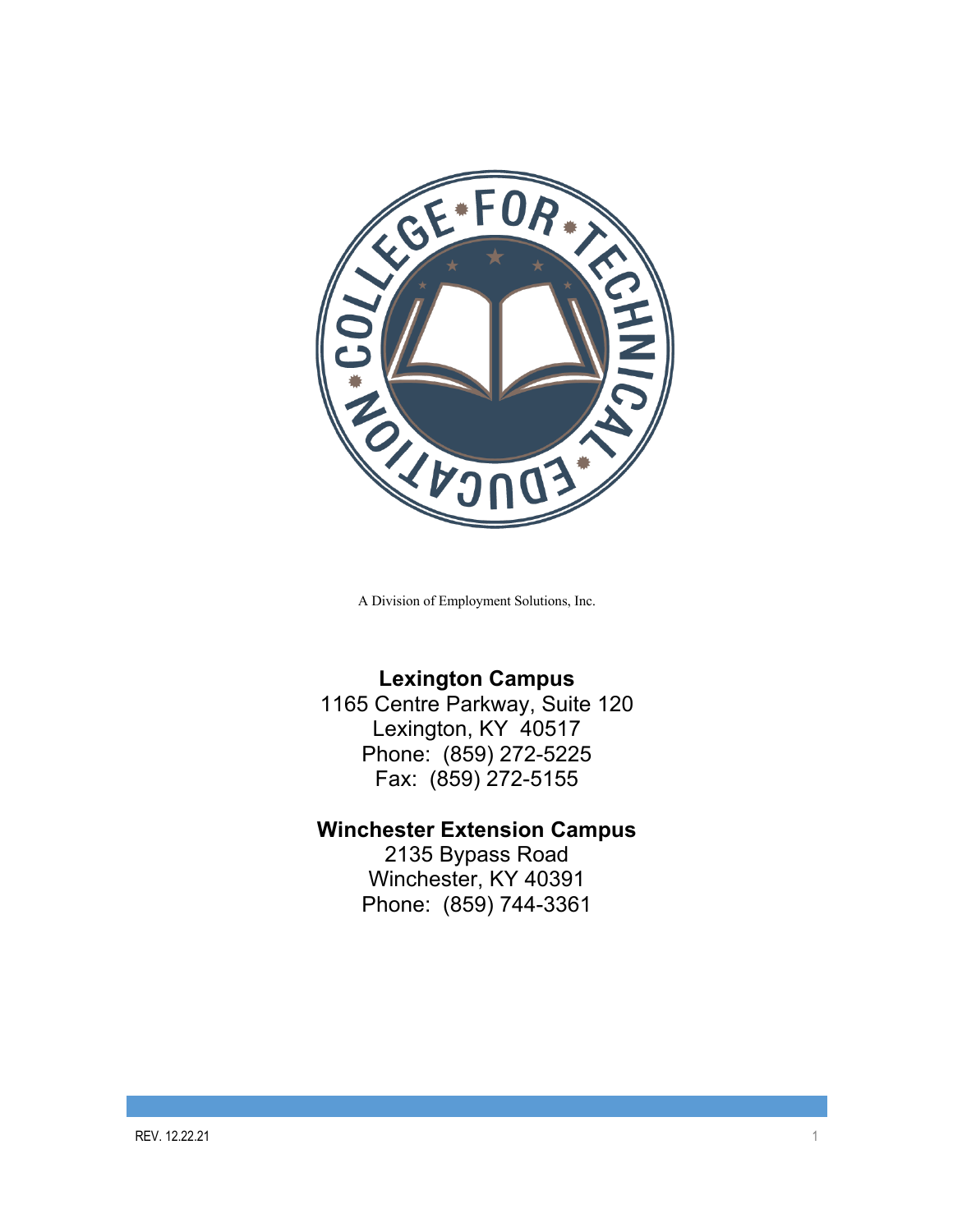## **TABLE OF CONTENTS**

| Transfer of Credit Between Institutions of Higher Education into Module |  |
|-------------------------------------------------------------------------|--|
|                                                                         |  |
| Transfer Students into Cosmetology from Prior Institution  13           |  |
|                                                                         |  |
| Articulation agreement with Southside Technical Center of Lexington  14 |  |
|                                                                         |  |
|                                                                         |  |
|                                                                         |  |
|                                                                         |  |
|                                                                         |  |
|                                                                         |  |
|                                                                         |  |
|                                                                         |  |
|                                                                         |  |
|                                                                         |  |
|                                                                         |  |
|                                                                         |  |
|                                                                         |  |
|                                                                         |  |
|                                                                         |  |
|                                                                         |  |
|                                                                         |  |
|                                                                         |  |
|                                                                         |  |
|                                                                         |  |
|                                                                         |  |
|                                                                         |  |
|                                                                         |  |
| Qualitative Measure of Satisfactory Academic Progress (SAP) 26          |  |
|                                                                         |  |
|                                                                         |  |
|                                                                         |  |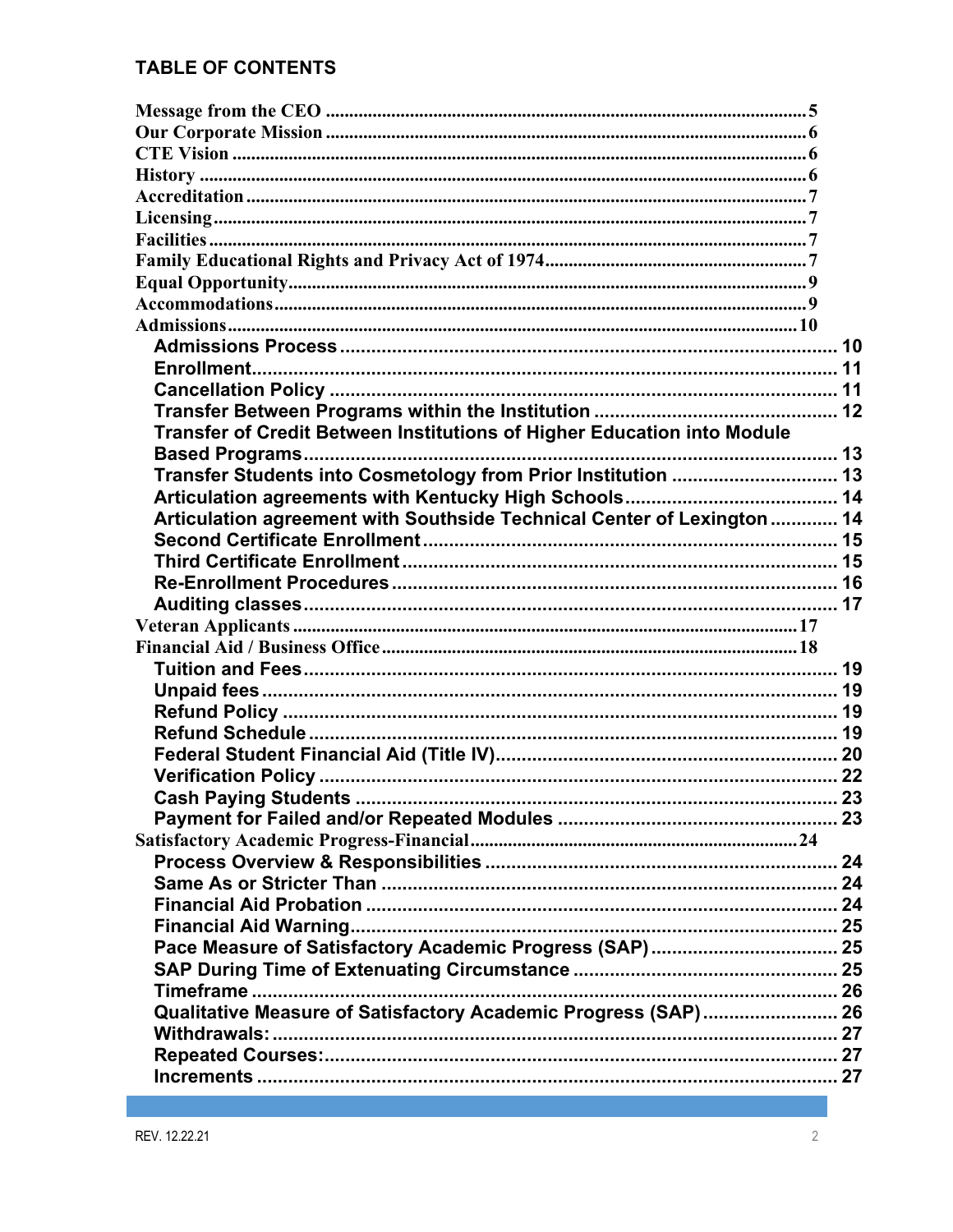| Leave of Absence During Times of Extenuating Circumstance 35                 |  |
|------------------------------------------------------------------------------|--|
|                                                                              |  |
|                                                                              |  |
|                                                                              |  |
|                                                                              |  |
|                                                                              |  |
|                                                                              |  |
|                                                                              |  |
|                                                                              |  |
|                                                                              |  |
|                                                                              |  |
|                                                                              |  |
|                                                                              |  |
|                                                                              |  |
|                                                                              |  |
| Filing a Complaint with the Kentucky Commission on Proprietary               |  |
|                                                                              |  |
|                                                                              |  |
| Process for Filing a Claim Against the Kentucky Student Protection Fund.  41 |  |
|                                                                              |  |
|                                                                              |  |
|                                                                              |  |
|                                                                              |  |
|                                                                              |  |
|                                                                              |  |
|                                                                              |  |
|                                                                              |  |
|                                                                              |  |
|                                                                              |  |
|                                                                              |  |
|                                                                              |  |
|                                                                              |  |
|                                                                              |  |
|                                                                              |  |
|                                                                              |  |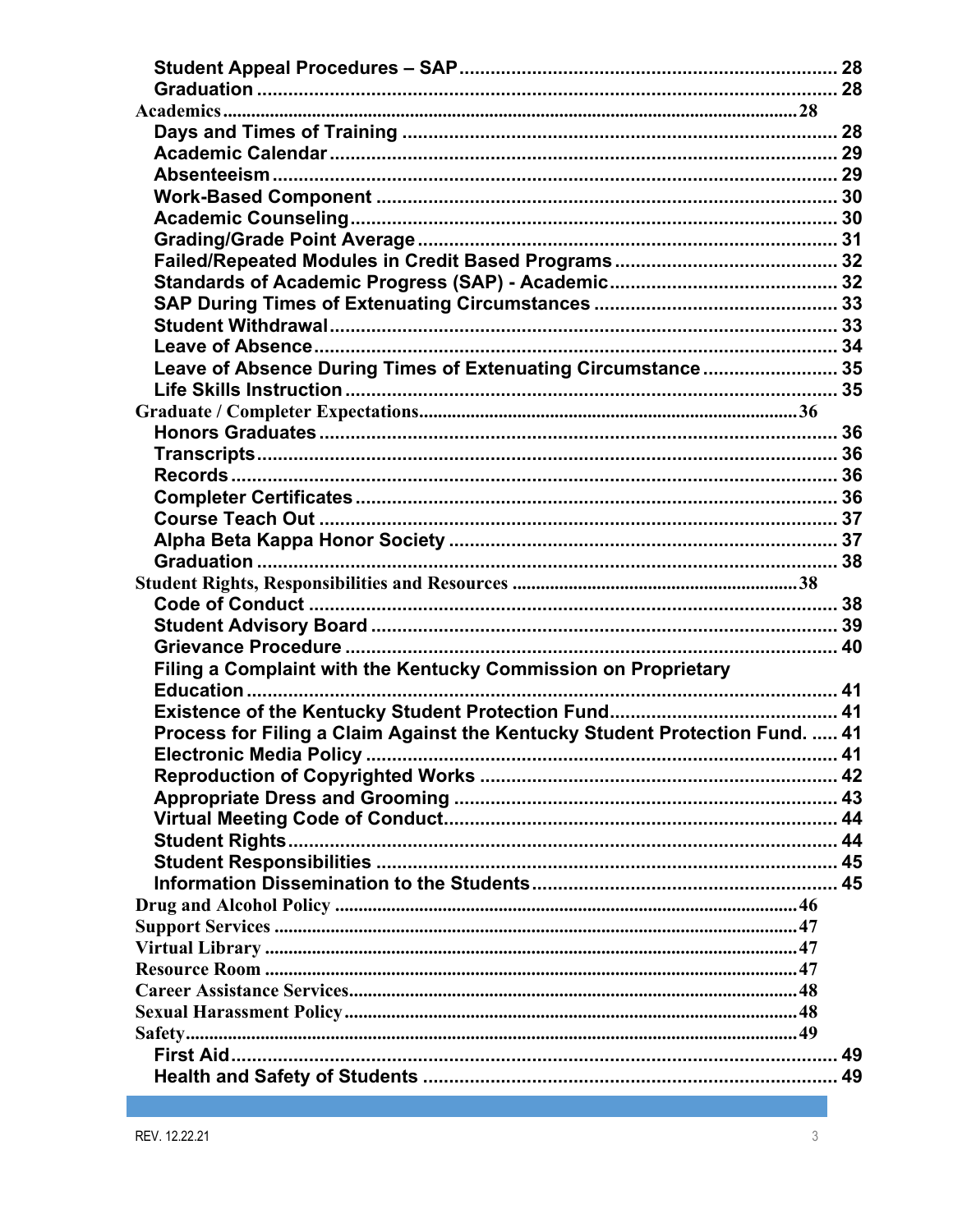| 49 |
|----|
|    |
|    |
|    |
|    |
|    |
|    |
|    |
|    |
|    |
|    |
|    |
|    |
|    |
|    |
|    |
|    |

## **Revisions**

This version of the Student Catalog is subject to revision at any time. Students are responsible for the review and adherence to all policies as set forth by updated revisions. For the most recently updated information regarding policies and procedures, please refer to the online School Catalog at www.cte.edu.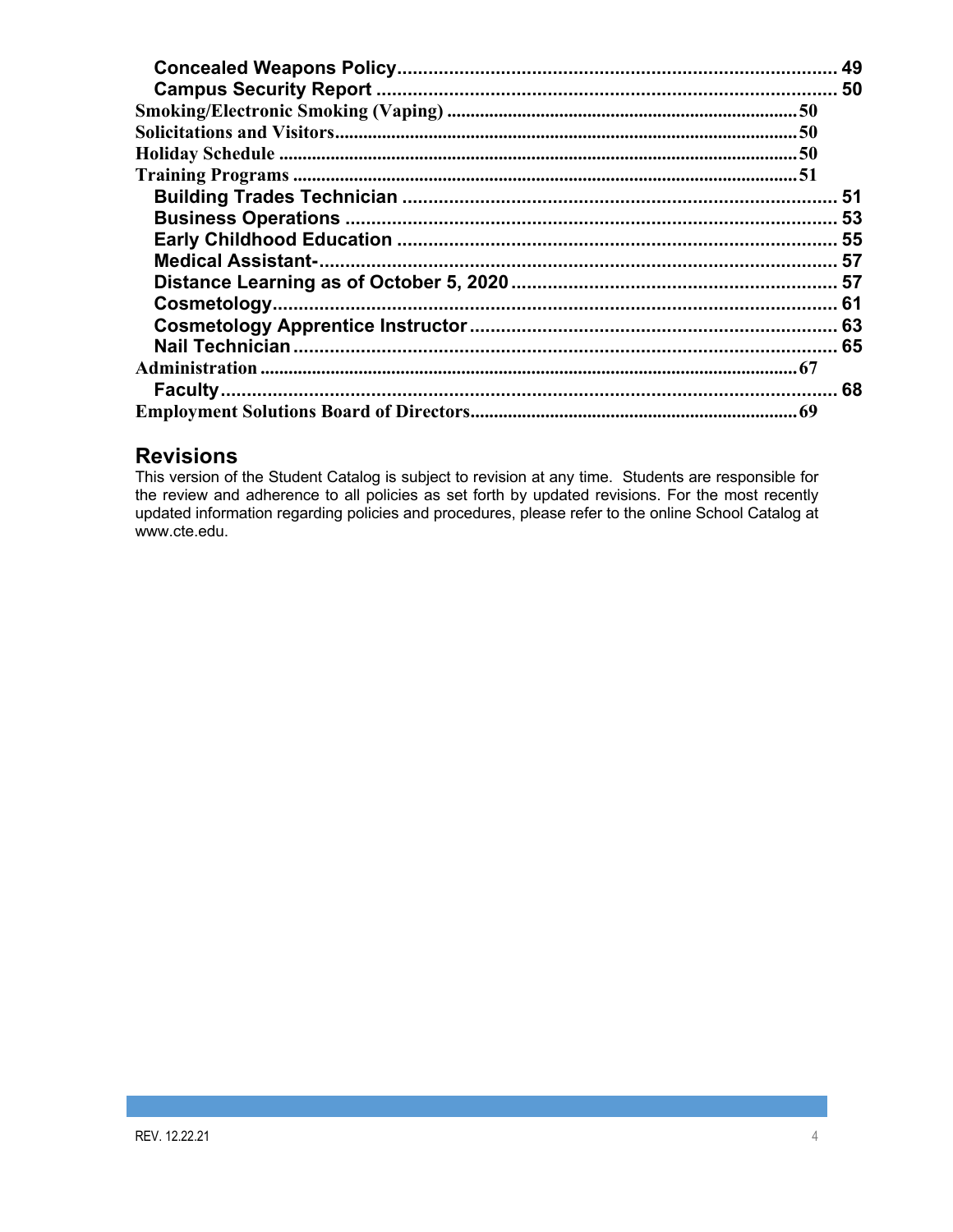# *Message from the CEO*

*Welcome to Employment Solutions-College for Technical Education*

*If you are a new student or considering enrollment in a particular program, this Handbook will serve as a guide to the policies and procedures of the school.*

 *The faculty and staff of Employment Solutions-CTE are here to help you to become successful. We ask that you do your best and that you believe in yourself.* 

*We take pride in providing students with education and training that is affordable, practical and leads to employment.* 

*The faculty and staff all encourage you to take advantage of all the opportunities that are available to you at Employment Solutions-CTE.*

Sincerely,

Rick Christman CEO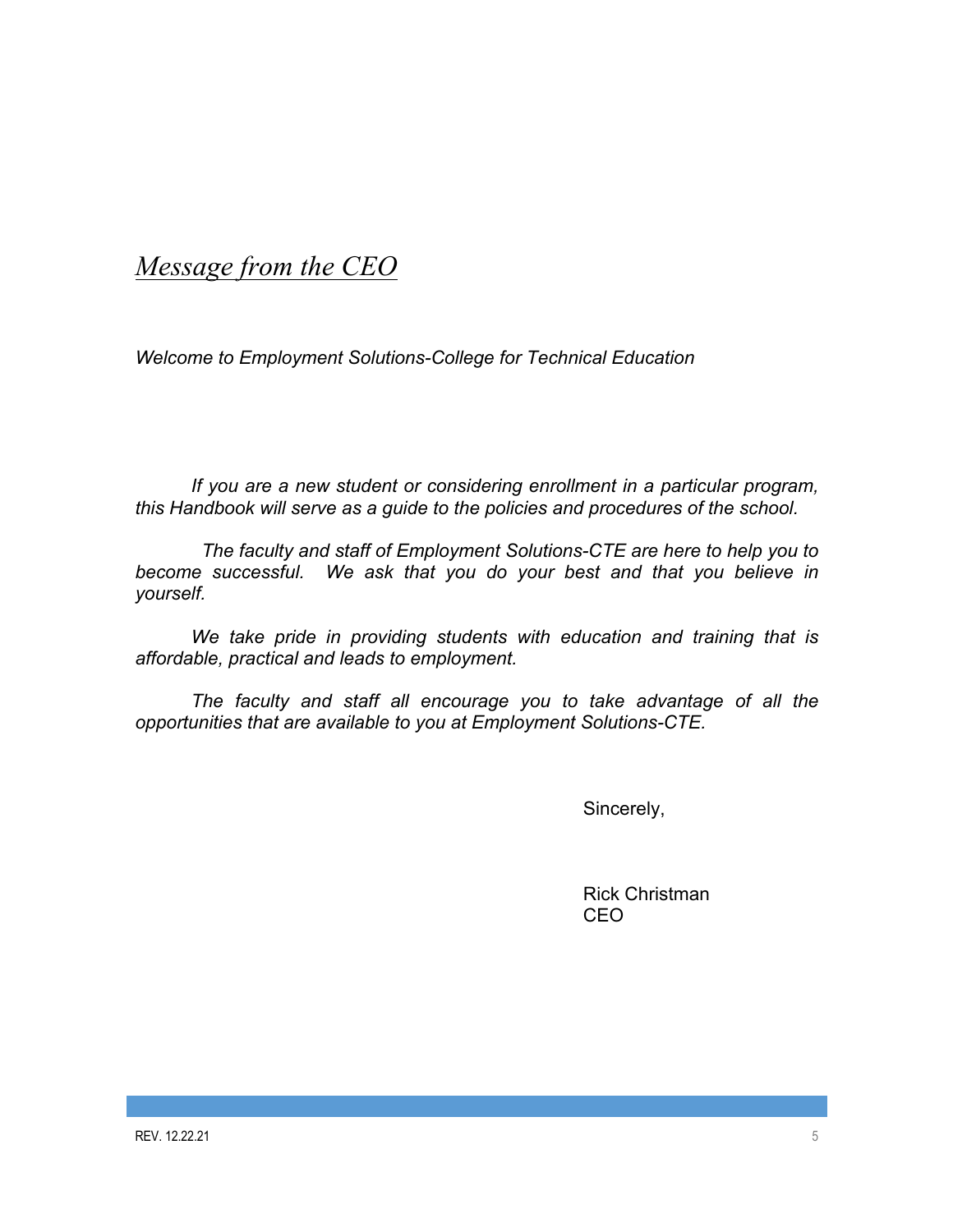# *Our Corporate Mission*

Employment Solutions, Inc. is an organization that promotes personal and economic independence.

# *CTE Vision*

The primary focus of the College for Technical Education is to provide education and support that will enable students to obtain lifelong careers in personally rewarding occupations.

# *History*

- The College for Technical Education is a division of Employment Solutions, Inc.
- Employment Solutions, Inc. was formed in 1982 as a private 501 (c) (3) organization that is governed by a 12-member Board of Directors and was originally known as Metro Industries
- The Center for Training and Employment, now known as the College for Technical Education, was opened in February 1997 in the Woodhill Center.
- In October 2000, Employment Solutions purchased the Gainesway Shopping Center at 1165 Centre Parkway.
- In February 2001, the College for Technical Education, Bluegrass Career Services, and Employment Solutions Personnel relocated to the Gainesway Shopping Center.
- In 2006 the College for Technical Education received its full accreditation through the Council on Occupational Education.
- 2011-Approval and licensed through the Kentucky Council on Postsecondary Education.
- In 2012, the Winchester extension of the Cosmetology program opened on Wainscot in Winchester, KY.
- On August 12, 2013, the Winchester school was relocated to its new facility at 2135 Bypass Road, Winchester, KY.
- October 2020, Medical Assisting becomes the first program given final approval for permanent distance learning.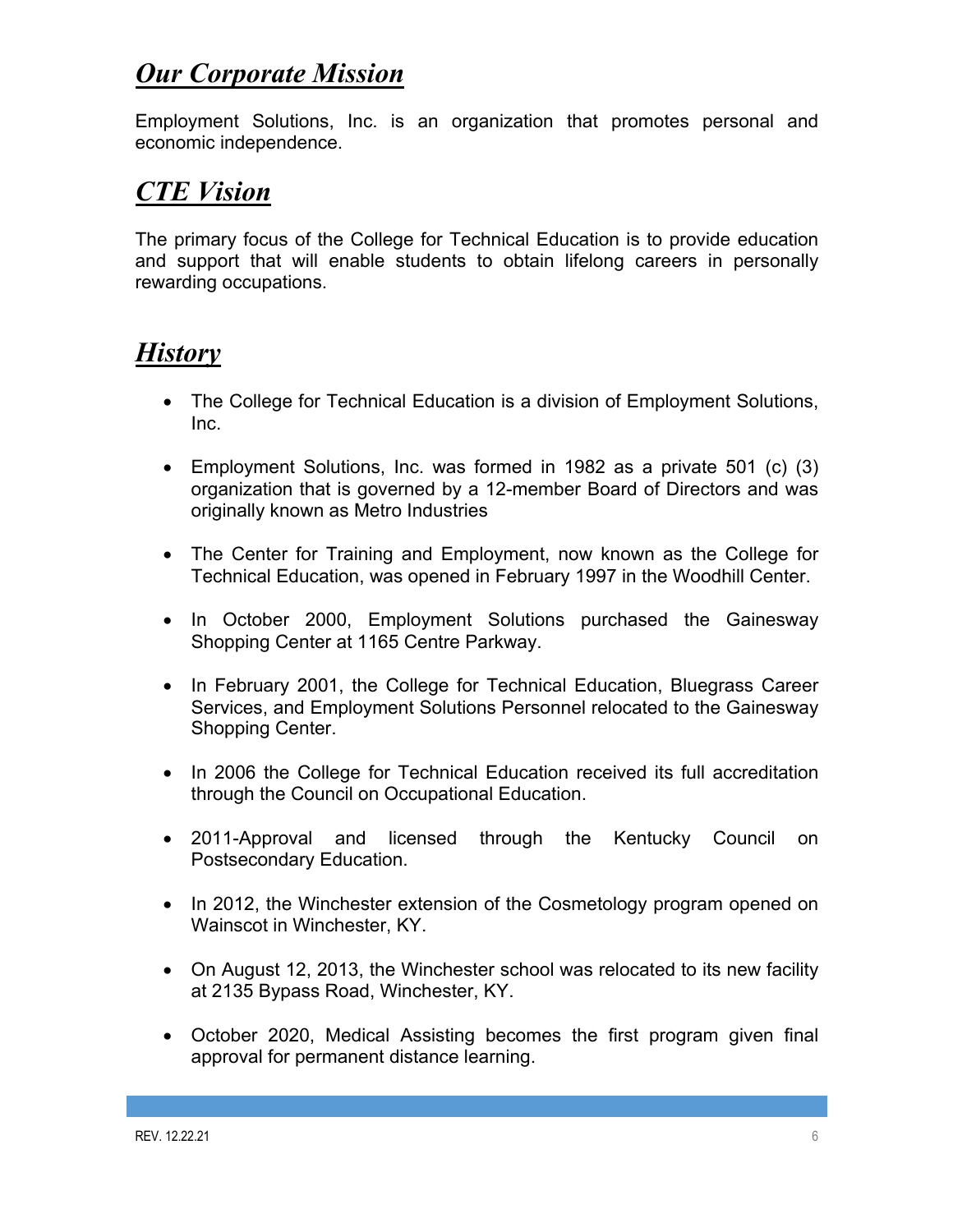- August 2021, Lexington campus renovations complete. Employment Solutions welcome Sunnyside and Expressive Programs to Solutions **Centre**
- October 2021, Business Operations program held its first class

# *Accreditation*

CTE is accredited through the Council on Occupational Education.

# *Licensing*

The College for Technical Education is licensed through the Kentucky Board of Cosmetology and the Kentucky Commission on Proprietary Education.

# *Facilities*

The physical main campus of CTE is located at 1165 Centre Parkway in Lexington, Kentucky within an 85,000 square-foot building complex formerly known as the Gainesway Shopping Center now known as Solutions Centre. Parking on campus is free of charge for the faculty, staff, students and visitors. The office hours are from 8:30AM-4:30PM, Monday-Friday.

Bluegrass Career Services (BCS), Employment Solutions Personnel (ESP), Employment Solutions Transportation Division, Sunnyside, and Campus Kids Child Care Center are also located within Solutions Center and are divisions of Employment Solutions, Inc.

The Winchester extension campus of Employment Solutions, College for Technical Education is located at 2135 Bypass Road, Winchester, Kentucky. The Winchester location offers the Cosmetology and the Cosmetology Apprentice Instructor programs.

Please note that all information in this catalog refers to the main campus, extension campus, and distance learning (as applicable) of the College for Technical Education. Programs vary by campus.

# *Family Educational Rights and Privacy Act of 1974*

FERPA is a Federal law that applies to educational agencies and institutions that receive funding under a program administered by the U.S. Department of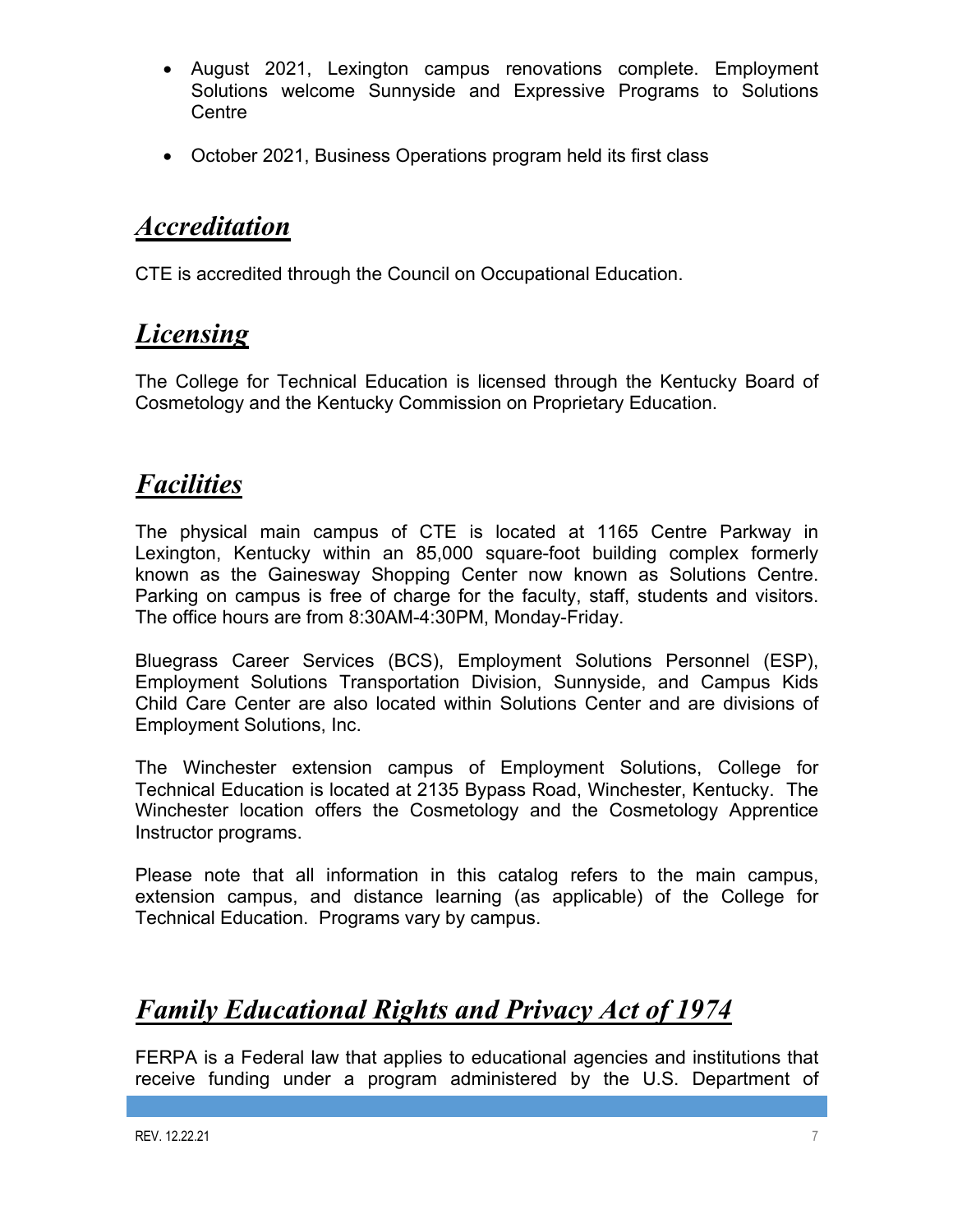Education. The statute is found at 20 U.S.C. § 1232g and the Department's regulations are found at 34 CFR Part 99.

The Family Educational Rights and Privacy Act of 1974 became effective November 20, 1974. The act denies federal funds to any institution that does not allow parents access to their children's files. Parents must be allowed to inspect and review all materials that are incorporated into each student's cumulative record. Parents must be granted a hearing to challenge the contents of the records if requested. After a student reaches age 18 or is attending an institution of postsecondary education, the rights that were the parents accrue to the student. The parent's rights cease when the student reaches the age of 18. At that point all information can only be released to the student, or to whomever the student designates as being authorized to receive that information. Authorizations must be in writing and signed and dated by the student. Administrative and Academic personnel with legitimate education interest and need, have access to student records. For more information, contact the College Director.

Under FERPA, a school must provide an eligible student with an opportunity to inspect and review his or her education records within 45 days following its receipt of a request. A school is required to provide an eligible student with copies of education records, or make other arrangements, if a failure to do so would effectively prevent the student from obtaining access to the records. A case in point would be a situation in which the student does not live within commuting distance of the school.

A school is not generally required by FERPA to provide an eligible student with access to academic calendars, course syllabi, or general notices such as announcements of specific events or extra-curricular activities. That type of information is not generally directly related to an individual student and, therefore, does not meet the definition of an education record.

Under FERPA, a school is not required to provide information that is not maintained or to create education records in response to an eligible student's request. Accordingly, a school is not required to provide an eligible student with updates on his or her progress in a course (including grade reports) or in school unless such information already exists in the form of an education record.

Pursuant to the Family Education Rights and Privacy Act of 1973 (FERPA), schools may disclose, without consent, "directory" information such as a student's name, address, telephone number, email, program, status of enrollment, receipt or non-receipt of certificate, honors and awards, and dates of attendance. However, schools must tell parents and eligible students about directory information and allow parents and eligible students a reasonable amount of time to request that the school not disclose directory information about them. Schools must notify parents and eligible students annually of their rights under FERPA. The actual means of notification (special letter, inclusion in a PTA bulletin, student handbook, or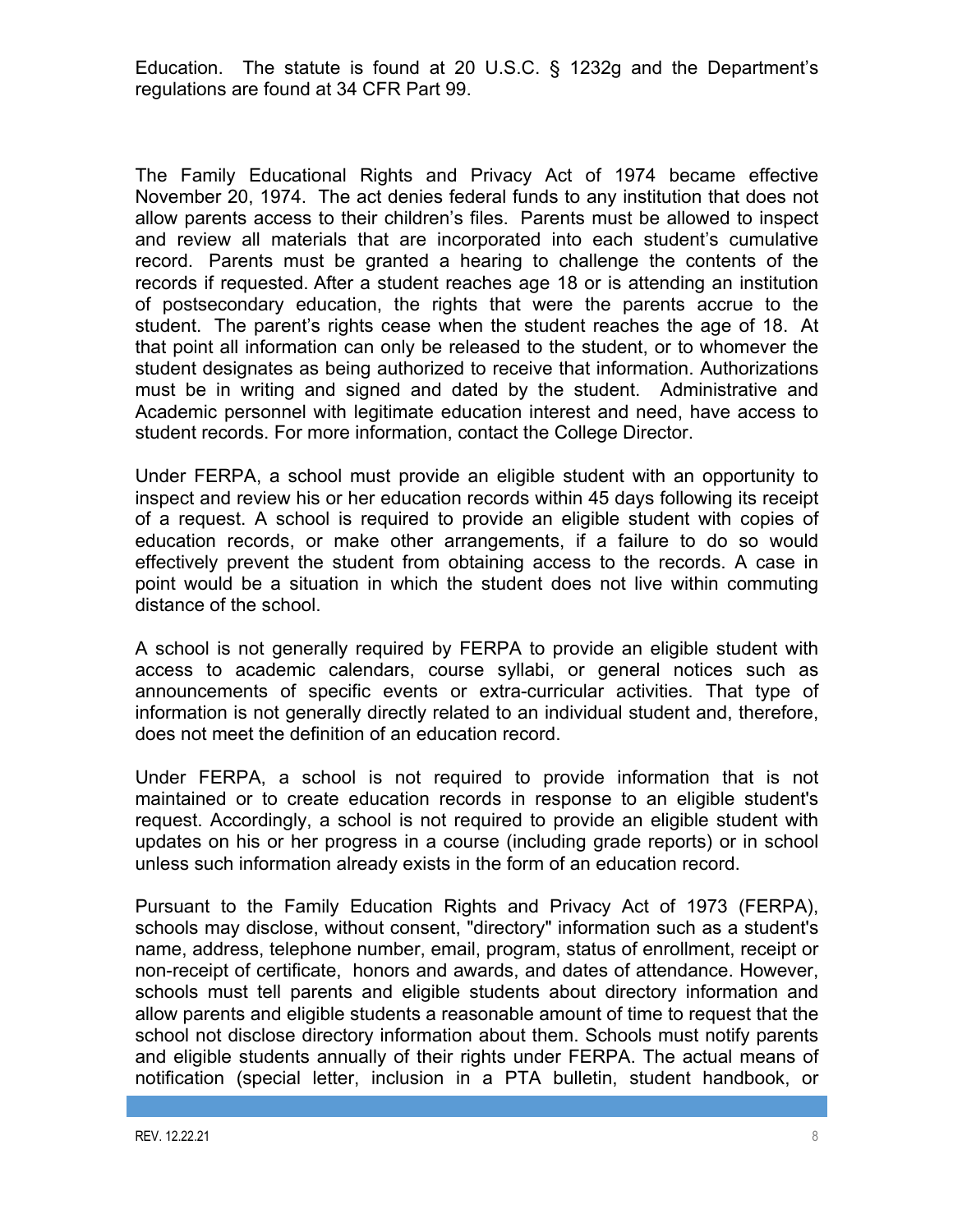newspaper article) is left to the discretion of each school. Students wishing to not have directory information released may complete a form through the Registrar at the college.

# *Equal Opportunity*

Employment Solutions, Inc./College for Technical Education does not discriminate based on race, color, national origin, religion, sex, gender identity (including gender expression), sexual orientation, disability, age, marital status, family/parental status, income derived from a public assistance program, political beliefs, or reprisal or retaliation for prior civil rights activity in accordance with Title VI of the Civil Rights Act of 1964, Title VII of the Civil Rights Act of 1964, Title IX of the Education Amendments of 1972, Section 504 of the Rehabilitation Act of 1973 (revised 1992), and the Americans with Disabilities Act of 1990 and shall provide, upon request by a qualified disabled individual, reasonable accommodations including auxiliary aids and service necessary to afford individuals with a disability and equal opportunity to participate.

Information on Student Body Diversity, including male to female, self-identified major racial or ethnic groups and percentage of Federal Pell Grant recipients within the college, is available to all prospective students, students and the general community through the registrar's office.

# *Accommodations*

Employment Solutions, Inc. is an organization that promotes personal and economic independence; therefore every effort is made to provide reasonable accommodations for students with disabilities. So that we may assist applicants under the (ADA) Americans with Disabilities Act, applicants who reveal a disability may request accommodations. Prospective students wishing to request accommodations are requested to provide documentation from a qualified authority such as physician or government recognized disability coordinator. Providing information regarding a disability is confidential, must be done in writing, is considered to be voluntary and may be considered if reasonable. Authoritative documentation of the disability must have been made within the past five years. There are no guarantees accommodations will be made. Documentation is requested to be provided to the College Director/Assistant College Director prior to the end of the cancellation period for consideration.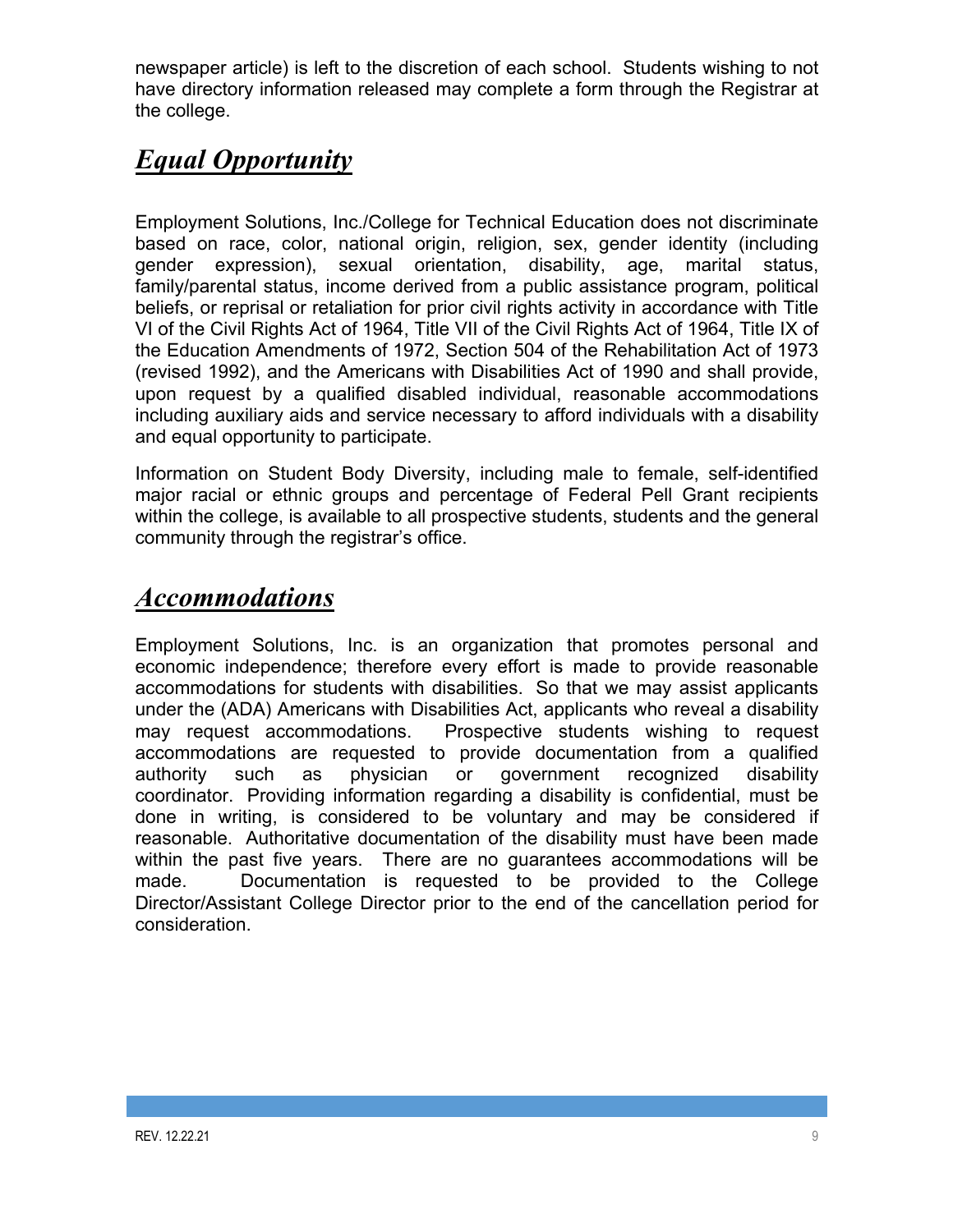# *Admissions*

## *Admissions Process*

Students must be at least seventeen and a half years of age, have an appropriate funding source and possess a desire to become successful in their chosen field of study. The student must possess a high school diploma/ GED or sign an affidavit of attainment of the high school diploma/GED. Depending upon the program selected, various other admissions criteria may apply.

Acceptable Verification of High School diploma/GED receipt:

- A transcript of subjects and grades showing the applicant has completed through the  $12<sup>th</sup>$  grade of an accredited high school.
- G.E.D. test grades/transcript (Official Kentucky GED transcripts may be attained in Frankfort: phone 502-573-5114)
- An official copy of the student's accredited and high school diploma may be presented as verification.
- Signed affidavit of High School Diploma/GED attainment. (Insufficient for proof in the Cosmetology program)
- Home school programs must be approved and documented by the student's home state guidelines and may require additional information.

Note: Transcripts and diplomas may be subject to verification by the Administration for appropriate accreditation.

Prospective students must complete all admissions paperwork and if qualified and choosing to use possible federal funding, must complete tuition and fee payment arrangements. Students must complete a questionnaire, attain appropriate level in admission testing, have a completed enrollment agreement and verify High School/GED attainment. Depending upon the program, additional documentation may be necessary to complete the application process. Prospective students may be required to go before a Review Board before being accepted into a program.

Students wishing to attend Cosmetology/Nail Technician programs must have a valid Social Security number.

Students who have previously attended CTE may fall under the re-enrollment procedures. Students, who previously graduated from a CTE program and have an outstanding balance, may be required to pay outstanding fees prior to entrance into the new program. All enrollments are based on a first come, first served basis based upon capacity and completion of admissions process. If a desired program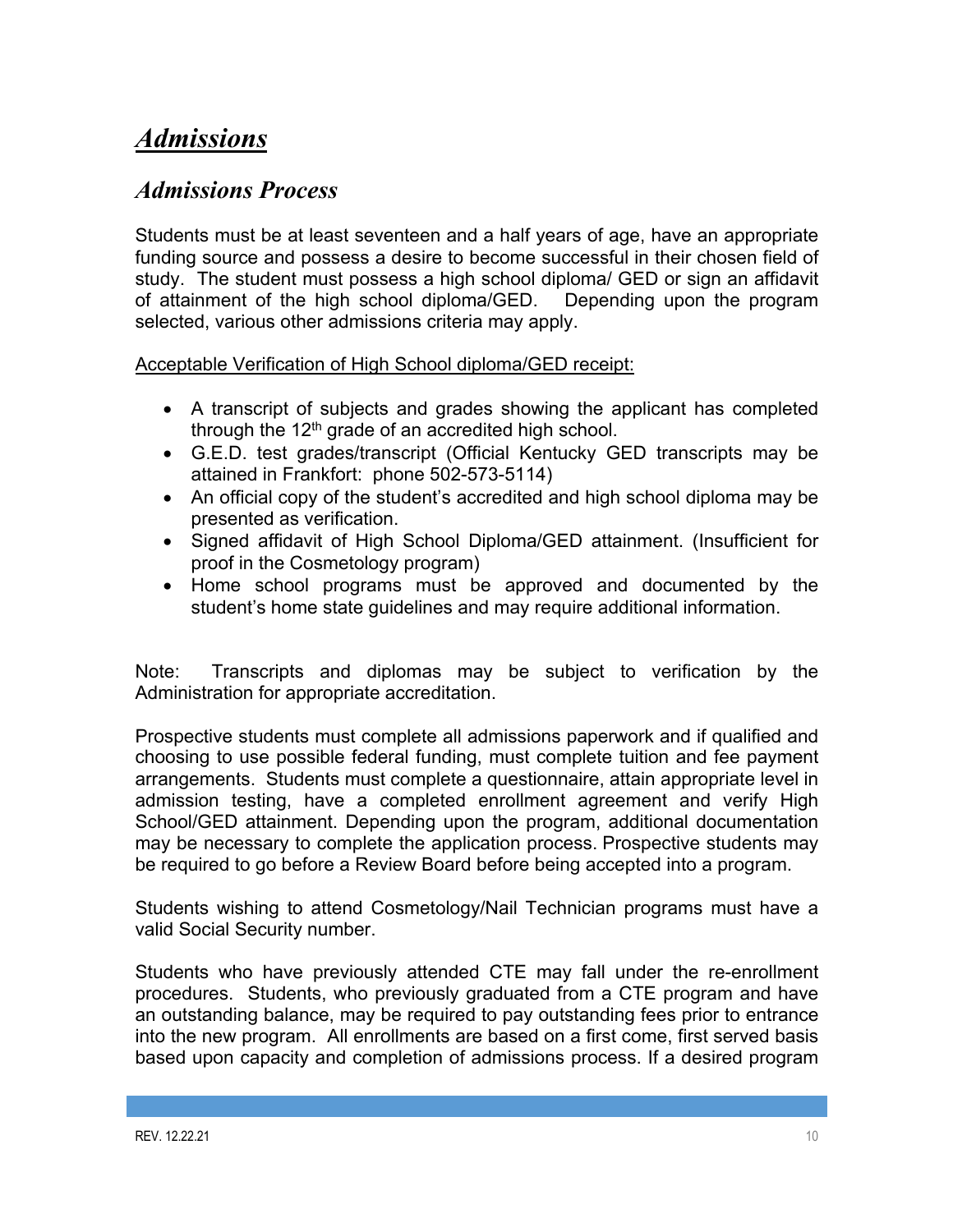is at capacity, students may be placed on a waiting list for the next available start date.

All students are required to participate in new student orientation prior to the first day of class. Failure to attend orientation may disqualify a student to begin their program but may be considered for a future start date. Students attending the Winchester location will have their orientation on the first day of instruction.

Background checks will be required for Medical Programs and Early Childhood Education students. Background checks may not disqualify a student for entry into a program with the college, with the exception of the Early Childhood Education program that may have state, federal and/or agency regulations prohibiting an applicant from entry into a childcare center. In order to help provide a maximum opportunity for success, students should consider their own background and interests before selecting a program of study. A criminal background may make it difficult or even impossible to obtain employment in certain professions. Requirements for specific licensing and certifications are subject to change without notice and are not in the control of the college. At the writing of this catalog, the Medical Assistant graduates may not sit for certification with certain criminal histories.

In some programs, it becomes necessary to have the ability to lift 25+ lbs. Prospective students should take this into consideration during the enrollment period.

In addition to all other admissions requirements, students entering the Cosmetology Apprentice Instructor program must hold an "Active" cosmetology license in the state of Kentucky for two years and must interview with the Review Board prior to possible acceptance.

Cosmetology/Nail Technician students will need to sign a Background Affidavit waiver. Any felonies will need to be disclosed to the State Board of Hairdressers prior to sitting for any licensing exam.

# *Enrollment*

All students are considered to be officially admitted effective on the first day of class attendance. All arrangements must be made prior to the admissions deadline for payment of tuition, fees and books. Students do not become accountably enrolled until after the cancellation period. (See Student Cancellation Policy)

# *Cancellation Policy*

The purpose of the Cancellation Policy is to ensure that enrolled students can reasonably expect to complete their program of study and become employed.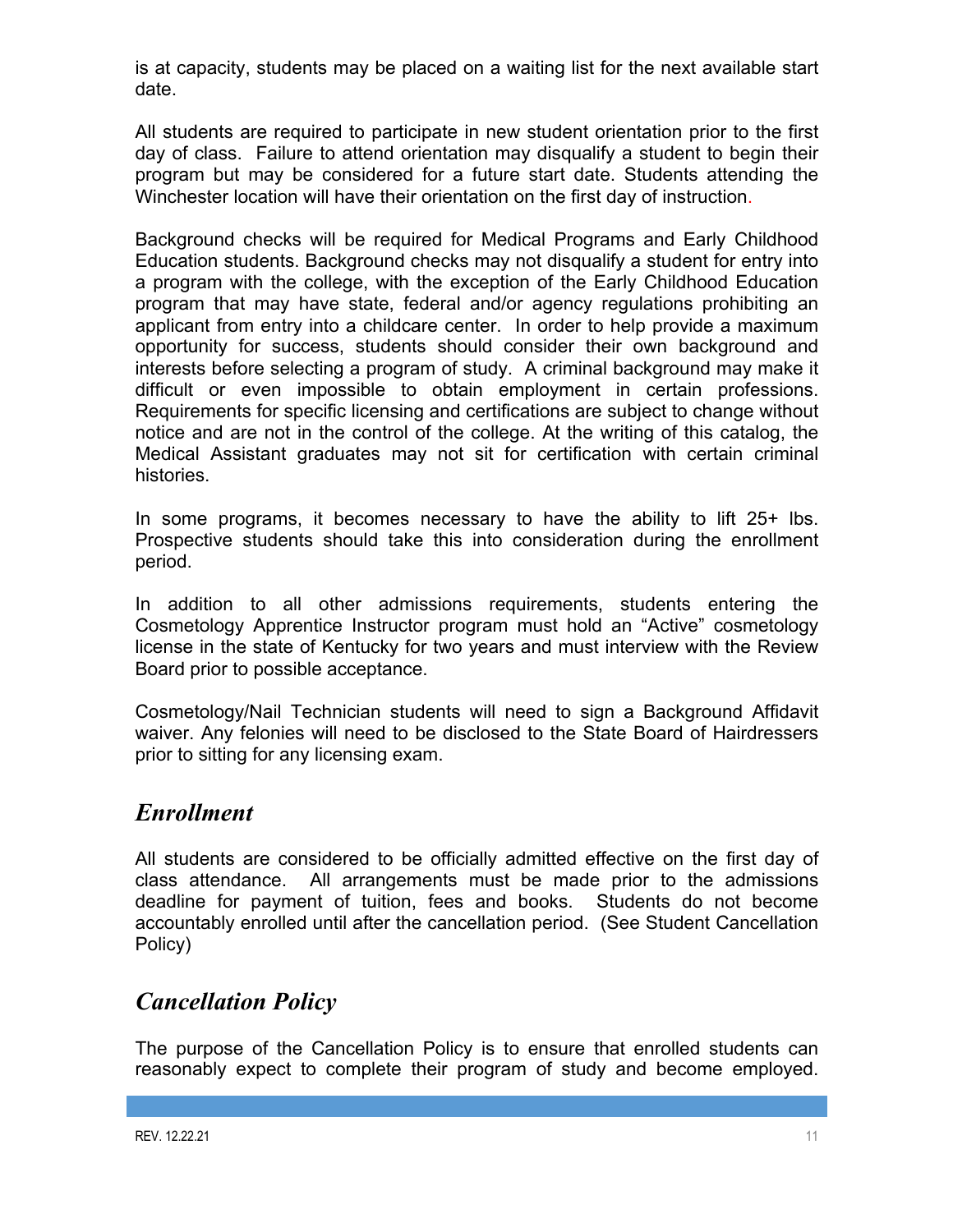Unless otherwise agreed upon by the administration, or the administration and the student combined, the cancellation policy generally covers the period of the first two full weeks of education.

Factors that may result in a student's enrollment cancellation by the college may include:

- Inappropriate behavior
- Poor academic performance and/or inability to complete assigned academic requirements, or lack of attendance on required activities on campus or electronically.
- Demonstrates lack of interest in completion of program
- Insufficient completion of required admissions and/or financial paperwork.

In such instances the cancellation may be at the discretion of the lead instructor in consultation with administration.

Factors that may result in a student's enrollment cancellation by the student may include, but are not limited to:

- Unpreparedness for the demands of academics.
- Inability to continue based on technological factors.
- Lack of childcare
- Any other factor that may limit the student's ability to successfully continue their program.

Cancelled students will not be charged for tuition or fees provided all materials issued are returned. (Tools, kits, books, etc.) Students not returning these items may be charged for these items. If cancelled, students will not receive academic credit and final course grades, if applicable. Attendance may not be counted, and hours may be unearned in hour-based programs, unless required specifically by an outside organization or agency.

Students who may have been cancelled, may need to reapply through the admissions office and meet with the finance office. Based upon the circumstances of the student's cancellation, the student may be denied readmission. Students in Cosmetology may not be considered for re-enrollment after a cancellation, for 30 days

# *Transfer Between Programs within the Institution*

- Changes of program may only occur on an official start date of a program.
- In order to be eligible to transfer programs, a student must be in good standing in their current program by demonstrating regular attendance, assignment completion and engagement.
- Students with poor attendance or have been disruptive in their current program may not eligible to be transferred.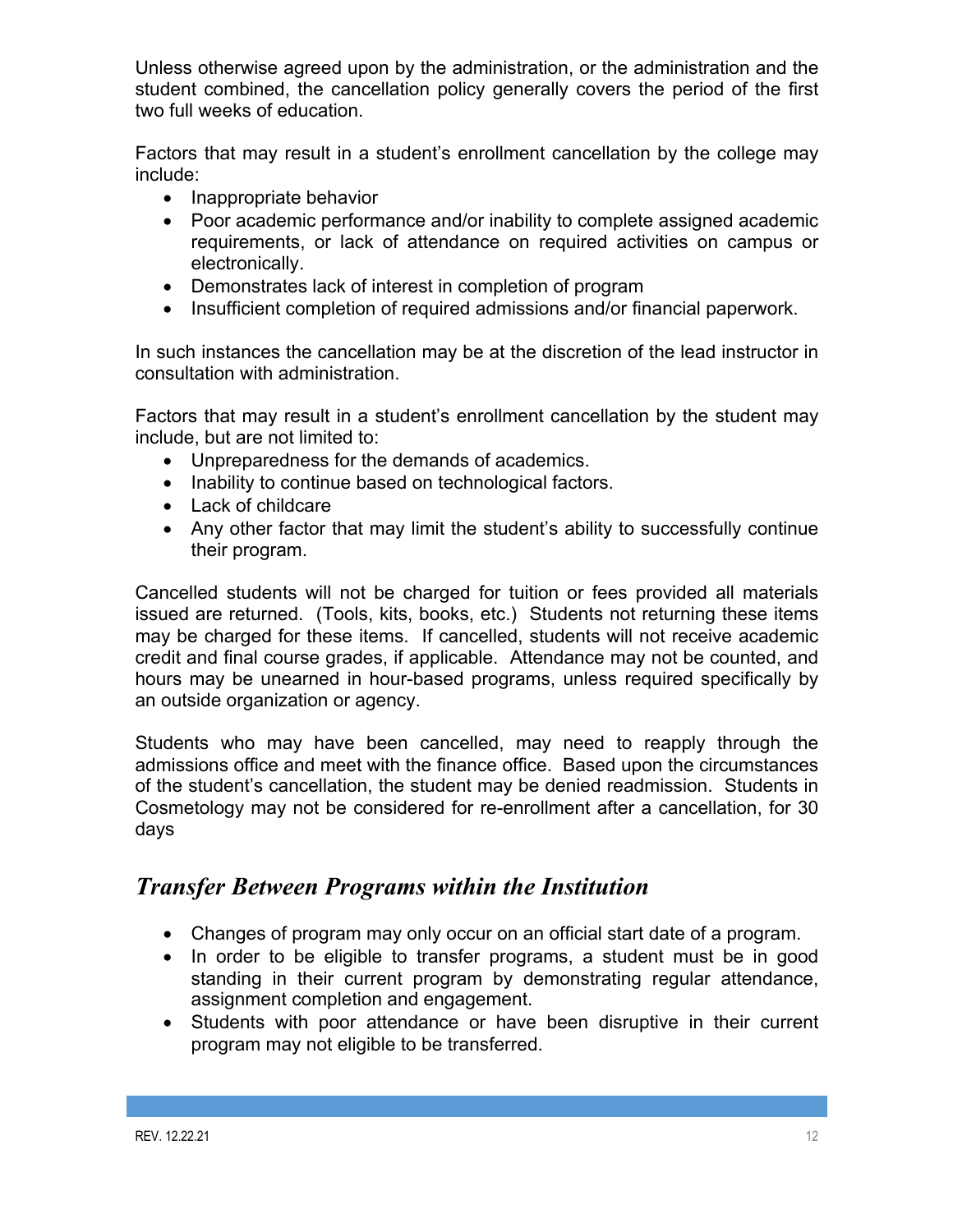- Students changing programs must meet with the Financial Aid office prior to starting the new program.
- All outstanding fees to the original program of enrollment must be addressed.
- Students will be officially withdrawn from the current program but are encouraged to complete the present module/month prior to transfer, failure to do so will result in a failing grade.
- All students wishing to transfer between programs must set a re-enrollment meeting with admissions to determine qualification for new program and with the finance office to determine financial eligibility and payment.

# *Transfer of Credit Between Institutions of Higher Education into Module Based Programs*

Employment Solutions, Inc./College for Technical Education makes no promises that credit earned with the college will be transferrable to other institutions of higher education. Transferability of credit is at the sole discretion of the receiving institution.

Students wishing to have previous formal training evaluated for transferability of credit into a module-based program with the College for Technical Education must provide the following:

- An official copy of the transcript sent directly from the previous institution to the College for Technical Education.
- Official descriptions from the previous institution, of the courses to be transferred.

To be transferable, a course must meet the objectives and the minimum credits of a course offered at CTE. In some cases, more than one course may be needed to make up the objectives and credits of one CTE course. Courses taken at another institution must have earned a grade of "C" or better to be considered transferable.

Transferred coursework must be submitted and evaluated prior to the start of the program. There is no guarantee courses will transfer.

The decision as to the transferability of a credit from another institution is at the sole discretion of the CTE Registrar upon consideration and review by the course instructor of the program that student is entering.

# *Transfer Students into Cosmetology from Prior Institution*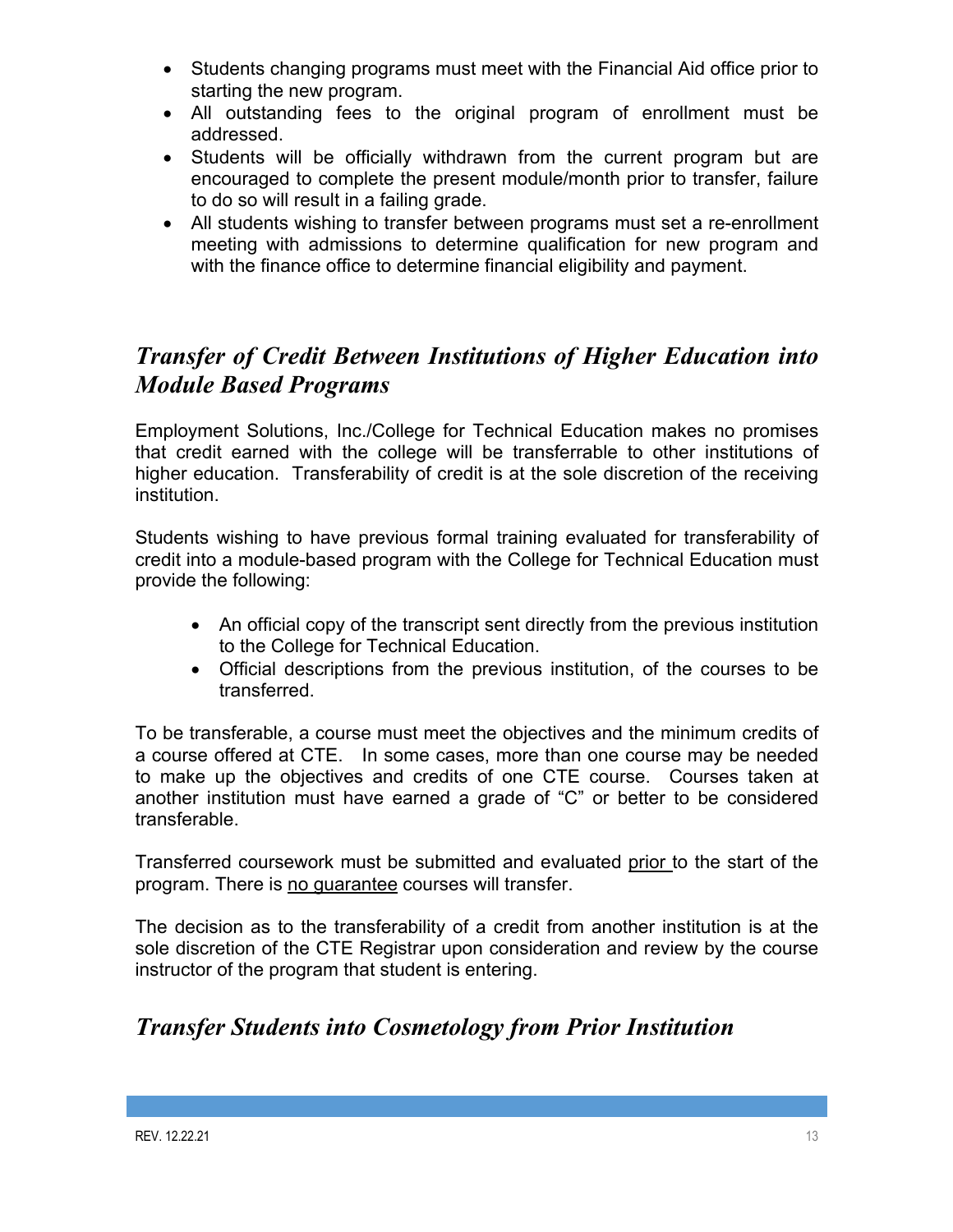Students who currently have hours towards Cosmetology licensure may transfer to the College for Technical Education cosmetology program, under the following guidelines:

- A hard copy of prior grades from previous institution may be accepted for consideration of completion of specific courses within the program. To be considered, students must have a score of 70% or higher from the previous institution. Student will receive a notation of "transfer" on their CTE transcript.
- Only theory grades may be transferred to the college. All practical competencies may be individually evaluated per skill/course.
- Students unable to provide documentation of previous institution's grades may be individually reviewed through the instructor for mastery. A course grade may be earned through the testing process.
- Any hours wished to be transferred from a prior institution will need to be approved by the State Board of Hairdressers prior to the first day of instruction

# *Articulation agreements with Kentucky High Schools*

Students who have graduated from a Kentucky High School in the pathway of Family and Consumer Science Education (Early Childhood Education program only) may receive credit for the courses completed. In order for transfer credit to occur the following program requirements must be met.

- Early Childhood Education
	- o Completes the Commonwealth Child Care Credential and is able to show a certificate of eligibility.
	- o Submits an official high school transcript signed by school personnel, indicating all requirements have been met.
	- o Pass with all coursework with a grade "C" or better, in the Early Childhood Education pathway.

With proof, student will receive transfer credit for ECE105, child Growth and Development, Health Safety and Nutrition w/writing and Math Component.

# *Articulation agreement with Southside Technical Center of Lexington*

Students who attend Southside Technical Center for Carpentry will receive credit for Building Trades Technician BAM101 (Workplace Safety, blueprint Fund, Construction Based Math) and BAM121 (Carpentry). Students must provide an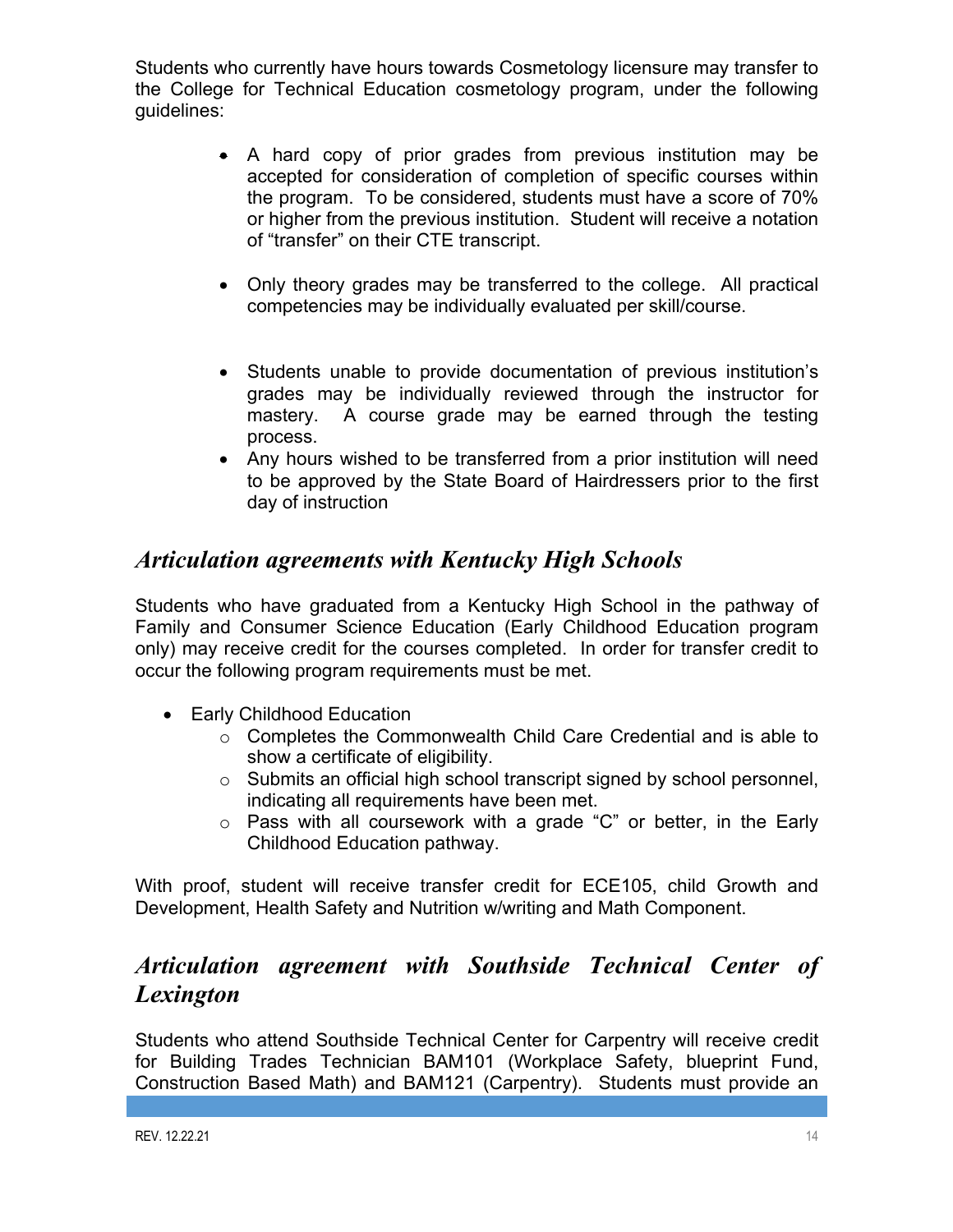official transcript signed by Southside Technical personnel indicating completion of at least one complete year of the Carpentry program and achieve a minimum of a "C" average.

Students who attend Southside Technical Center for Electrical will receive credit for Building Trades Technician BAM161 (Electrical). Students must provide an official transcript signed by Southside Technical personnel indicating completion of at least one complete year of the Electrical program and achieve a minimum of a "C" average.

Students who attend Southside Technical Center for any Medical pathway and receive a "B" average in AHS120 may receive credit for MA100 (Medical Terminology). Students must provide an official transcript signed by Southside Technical personnel indicating completion and final grade.

# *Second Certificate Enrollment*

Any student wishing to enroll into a second program with the College of Technical Education must contact the admissions office and request a re-enrollment meeting. Upon graduating from a previous program, the student must meet the following requirements:

- Obtained a GPA of 2.0 or higher from the previous program.
- Addressed any outstanding fees owed to the college from previous enrollment period.
- Other topics and conditions as the student and/or review board see fit.

The decision of the Review Board will be made, and the student contacted within 10 business days of the meeting.

Upon acceptance into a second program, the student must participate in new student orientation and comply with all other admissions requirements.

# *Third Certificate Enrollment*

If a student wishes to enroll into a third certificate program, the following requirements must be met:

- Obtained a GPA of 2.0/70% or higher from the previous program.
- Addressed any outstanding fees owed to the college from previous enrollment period.
- The Student must wait a minimum of 24 months upon graduation of the second program.
- Meet with the Board to fully understand:
	- $\circ$  Current financial aid status and the increase in overall debt/loan amount.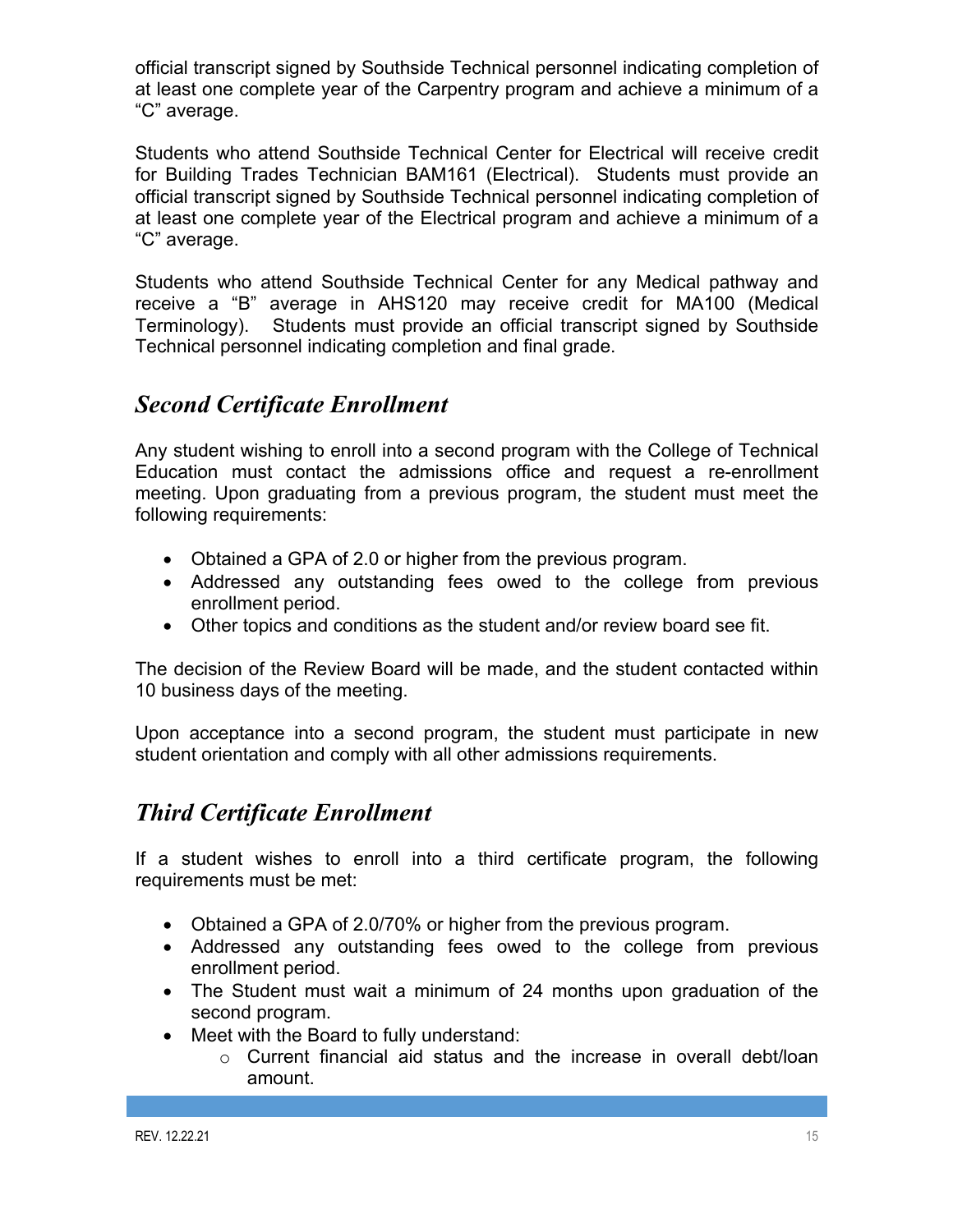- o Academic expectations.
- o Previous attendance history.
- o Review of student outcome success from previous programs.
- $\circ$  Other topics and conditions as the student and/or board see fit.

It is at the discretion of the Review Board if the student is accepted into the program and if/when they may begin classes for the third program.

Upon acceptance into a third program, the student must attend new student orientation and comply with all other admissions requirements.

## *Re-Enrollment Procedures*

Students who withdraw from the college either voluntarily or involuntarily, and wish to enroll back into the college, may request to do so through the admissions office. In general, students may make a request for reenrollment no earlier than 30 days after dismissal/drop. All reenrollment meetings are scheduled through Admissions and not individual instructors.

Students who graduated or withdrew from the college more than three years ago are considered new enrollments, however, it is at the discretion of the Admissions Representative and/or administration to require a formal admission meeting with the Review Board.

At the re-enrollment meeting, if warranted, potential reenroll students will receive information on their probable schedule, financial responsibilities, admissions requirements and if applicable, policy changes of the college and the program since the student left the college. Failure to attend the scheduled meeting without prior notice, may result in denial of enrollment. Reenrollment meetings are held at the scheduled time. If an individual fails to attend the meeting after requesting one, the Review Board may make decisions in the students absence. If a student no-shows a meeting, without notification to the admissions office, the student may be denied future enrollment with the college. If a schedule change is requested in advance of the meeting, by the inquiring former student, the meeting may be rescheduled. Additional rescheduled meetings may lead to denial from the reenrollment of the college.

If the student still wishes to be considered for re-enrollment, they are given the opportunity to express why they should be considered for readmission.

Upon conclusion of meeting, the student will be notified within 10 business days as to their readmission status. Students may be accepted or denied during this time and decisions should be considered final.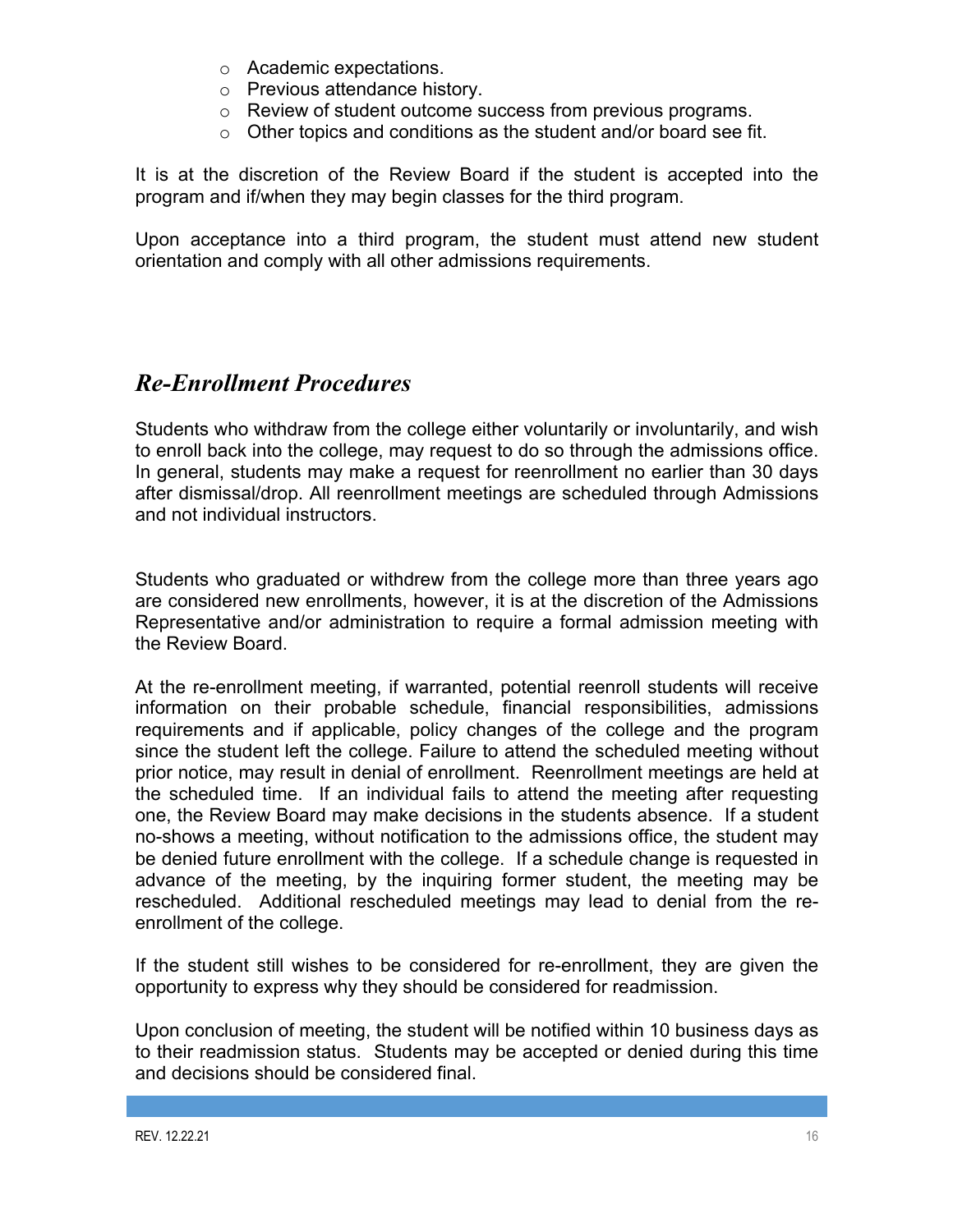Upon acceptance of readmission, the student must have an individual meeting with the Financial Office to determine eligibility of tuition/fees in the new program. All paperwork, including admissions and financial plan must be completed prior to the admissions deadline. Failure to complete all admissions requirements on time may result in the student being denied further admissions to the college.

If upon re-admission the student is cancelled from the program during the cancellation period, readmission may not be considered for 30 days. Students may also need to wait for an opening in programs that are at capacity,

# *Auditing classes*

If a student has graduated or received a certificate of completion from a CTE program and their program has recently been through a course change, the student may audit one of the new classes being offered in the program. Students may also audit classes in which they previously successfully, graduated and wish to refresh their education. Auditing may also be approved, by the College Director, for active clients of Bluegrass Career Services or Employment Solutions, Inc. with preference given to prior students of the College for Technical Education.

- Auditing students pay all costs of books and fees associated with the module they will be auditing
- Auditing does not award credit
- All auditing is done on a first come/first served basis
- A maximum of two auditing students is permitted per module, but may be limited to zero depending on space availability
- Requests for auditing must be made through the Admissions office.
- For former CTE students, all auditing must be taken within two years of graduation/completion/course originally taken.
- Those who wish to audit courses are subject to the same policies procedures and conduct of regularly enrolled students

# *Veteran Applicants*

Employment Solutions, Inc./College for Technical Education welcome Veterans and their families who wish to apply. Students who apply to the college will proceed with the admission process as all other students do upon entry.

Students are responsible for applying for VA benefits through the Veterans Administration system and having the appropriate paperwork completed for submission to the Certifying Official at the college in the Student Services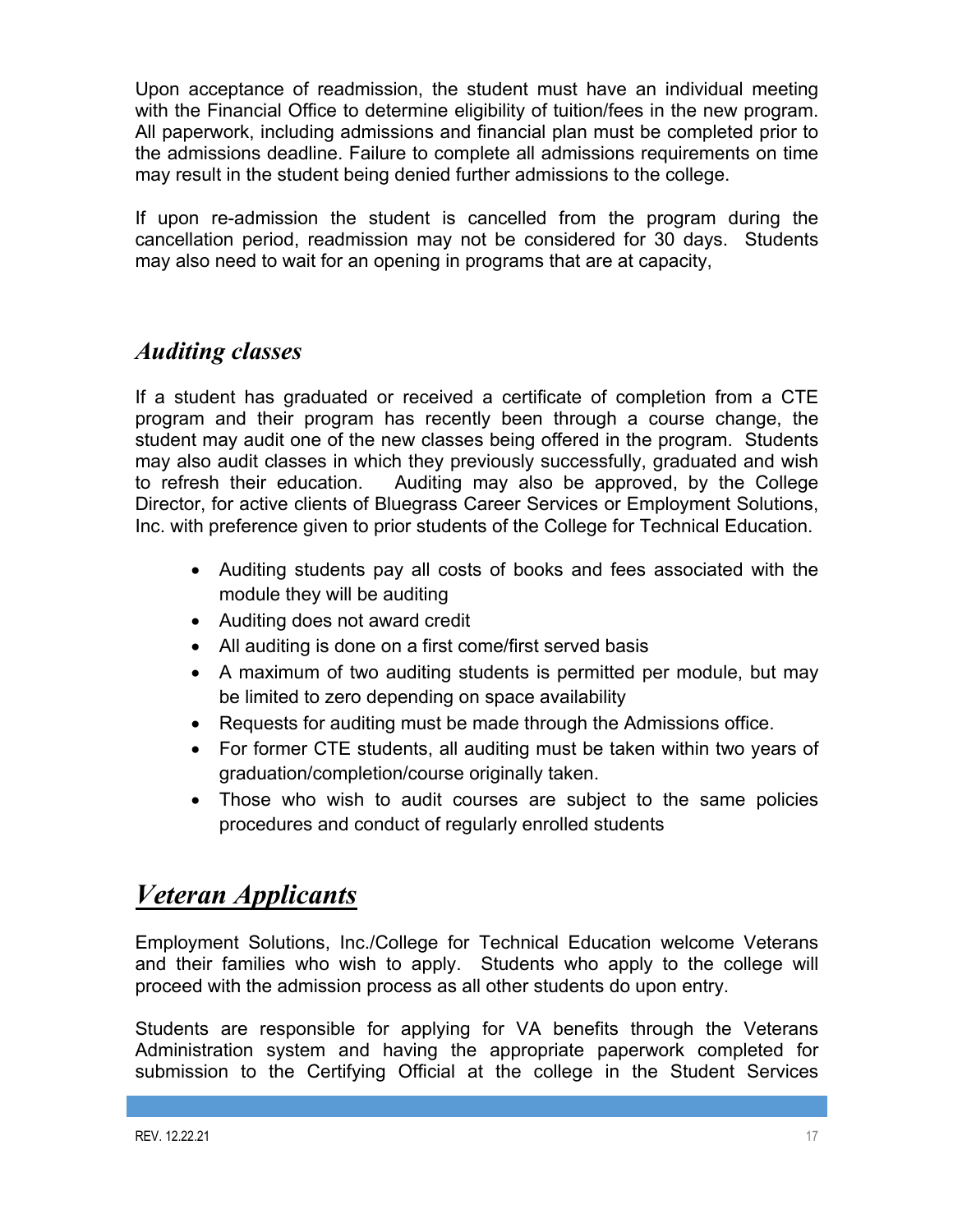office. Paperwork may include, but may not be limited to, certificates/letters of eligibility and the veteran's DD214 Form. Students will not be certified under the VA benefit until all necessary paperwork is submitted to the Certifying Official at the college and the VA has all necessary documentation requested of the student.

Other areas of note in regard to students who may wish to be certified under veterans' benefits:

- Veterans and their dependents are required to report VA benefits to the Financial Aid office and meet with the Certifying Official at the college.
- Veterans must provide their Certificate of Eligibility to the VA Certifying Official at the college to begin processing for VA payment, prior to the first day of instruction.
- Eligible students must sign a student addendum which lays out the requirements of attendance and student academic progress for students who may be receiving financial veterans benefits for school.
- All prior credit transcripts (Military and Civilian) must be provided to the college for possible transfer credit, prior to the start of the program. Failure to do so may result in certification not being processed. Students may be assisted in ordering transcripts, but it is ultimately the student's responsibility to ensure receipt of the transcripts to the college.
- Not all fees are eligible for Veterans benefits. Please view your individual benefits.
- Any outstanding balances after VA benefits are applied will be the responsibility of the student.
- Distance Education/Online courses are not eligible under VA benefits. When schools are acting under extenuating circumstances, consideration may be given under the VA temporarily.

For general VA eligibility questions additional information may be answered at www.gibill.va.gov and applications through http://vabenefits.vba.va.gov/vonapp/main.asp.

The College wishes to thank all veterans and their families for their service.

# *Financial Aid / Business Office*

The financial aid office is located at the main campus at 1165 Centre Parkway, Suite 120, Lexington, KY 40517. Contact phone number is 859.272.5225. Office hours are the same as they are with the administrative offices, Monday-Friday 8:30AM-4:30PM. Appointments may be required if wishing to meet with Financial Aid.

As an institution that has the authority to participate in the Title IV (if applicable), HEA loan programs, it is a requirement to inform all borrowers, both parent and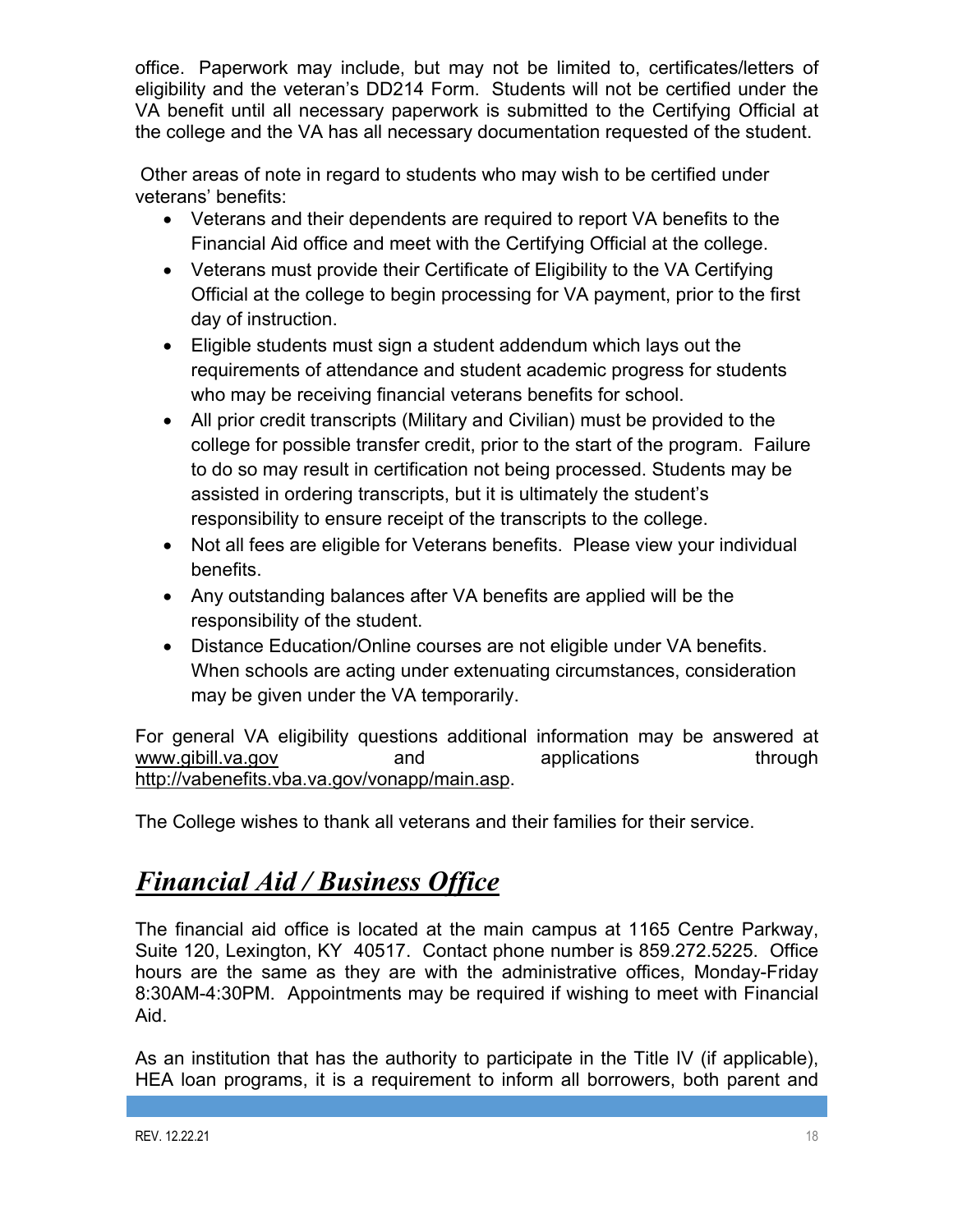student, that loans will be submitted to the National Student Loan Data System (NSLDS), and will be accessible by guaranty agencies, lenders, and institutions determined to be authorized users of the NSLDS system.

# *Tuition and Fees*

All students are required to pay tuition and fees when due. Tuition and fees are subject to periodic review and adjustment. Students requiring replacement of items from their fees, i.e. books, uniforms, tools, etc., may complete a material replacement form to have the charge added to their account, or make arrangements for cash payment.

# *Tuition and Fees as of November 16, 2021*

All students are required to pay all tuition and fees when due. Tuition and fees are subject to periodic review and adjustment.

| <b>Program Name</b>                           | <b>Hours/Credits</b> | <b>Tuition</b><br>11/16/21 | <b>Fees</b> | <b>Total Cost</b><br>as of<br>11/16/2021 |
|-----------------------------------------------|----------------------|----------------------------|-------------|------------------------------------------|
| <b>Building Trades Tech</b>                   | 900/46               | \$11,500                   | \$2,485     | \$13,985                                 |
| <b>Business Operations</b>                    | 600/36               | \$5,300                    | \$900       | \$6,200                                  |
| Cosmetology                                   | 1500 hrs.            | \$16,380                   | \$2,100     | \$18,480                                 |
| <b>Cosmetology Apprentice</b>                 | 750 hrs.             | \$3,000                    | \$500       | \$3,500                                  |
| Early Childhood Education                     | 990/46               | \$11,500                   | \$1,400     | \$12,900                                 |
| <b>Medical Assistant</b>                      | 915/47               | \$11,500                   | \$2,303     | \$13,803                                 |
| Nail Technician (projected<br>start Feb 2021) | 450                  | \$5,000                    | \$1,000     | \$6,000                                  |

# *Unpaid fees*

Unpaid tuition and fees may be sent to collections. The student is responsible for all collection and legal fees associated with collection activity.

# *Refund Policy*

Refunds from Financial Aid shall be made within 30 days of either notice of withdrawal by the student to the school or from the date the school terminates the student. Refunds, when due, do not require a request from the student. Outstanding residual payments due to the student may be returned to Title IV. **CTE follows all federal guidelines for the disbursement of student refunds on credit balances.**

# *Refund Schedule*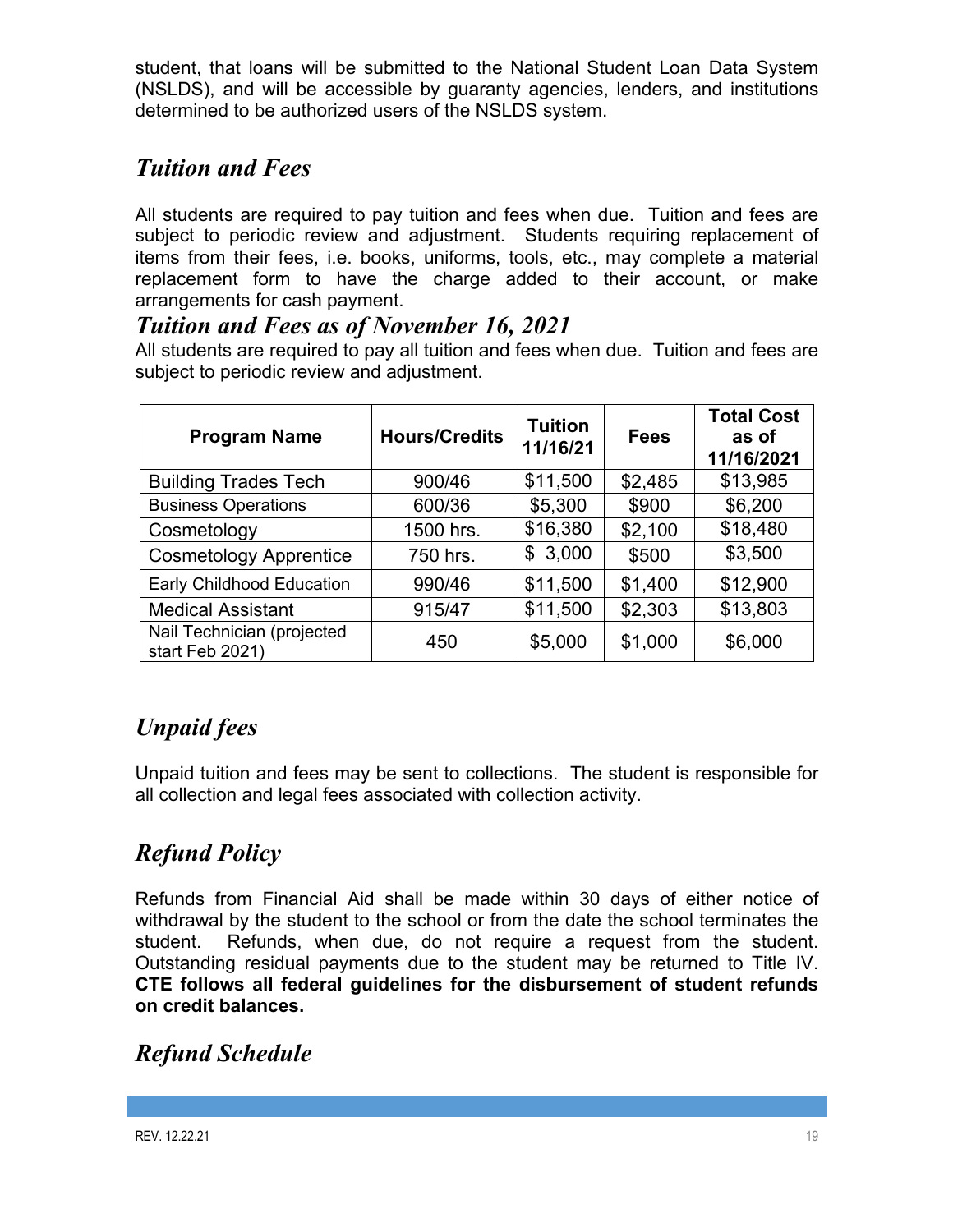The following refund schedule shall apply to students who leave CTE prior to completion of training:

- After the first day of classes and during the first 10% of the period of financial obligation, the institution shall refund 90% of the tuition.
- After the first 10% of the period of financial obligation and until the end of the first 25% of the period of obligation, the institution shall refund 50% of the tuition.
- After the first 25% of the period of financial obligation and until the end of the first 59% of the period of obligation, the institution shall refund 25% of the tuition; and,
- Upon 60% of the period of financial obligation, the institution may retain 100% of tuition.

Please note: All fees are non-refundable. In the event that a class is cancelled by the college, students will not be charged. Depending on the circumstances surrounding the cancellation, it may become necessary for students to meet with financial aid and admissions.

# *Federal Student Financial Aid (Title IV)*

Financial Assistance is available to those who qualify. Students must complete the Free Application for Federal Student Aid (FAFSA) to establish eligibility for Federal Financial Aid. Financial Aid includes Federal Pell Grant along with Federal subsidized and Federal unsubsidized student loans. All Federal Financial Aid (FFA) paperwork must be complete prior to the admissions deadline. To complete this application any student may go to this website: www.fafsa.ed.gov.

Students asked to provide verification for Federal Financial Aid (FFA) must be able to provide the requested documents. Failure to produce the requested documentation in a timely manner may result in the ineligibility or loss of FFA.

Students will work with a Financial Aid Officer at the College for Technical Education upon completion of the initial process and subsequent applications to Federal Financial Aid to receive additional information in regards to repayment expectations, terms and conditions of the federal financial aid process. It is understood that funds dispersed through the Federal Student Financial Aid (Title IV) program, must be repaid by the student after the allotted grace period (if applicable). Students are advised of this information during financial aid process.

Students are personally responsible for additional payments of replacement materials, tuition costs and fees when applicable.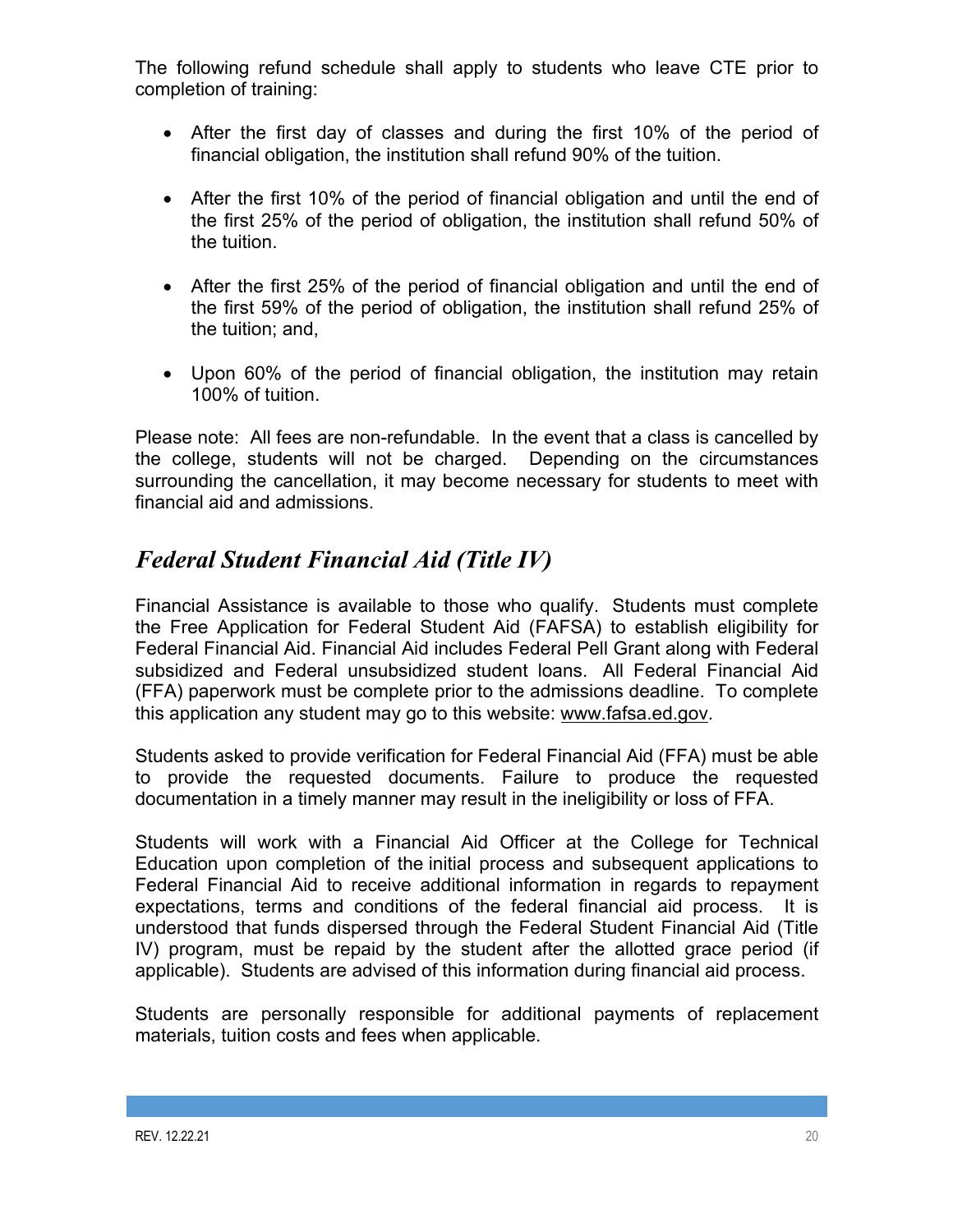Federal Title IV Student Financial Aid, if available to the student, comes in various forms. Upon FAFSA determination of eligibility, students may qualify for any of the following recognized funding sources.

- Federal Subsidized Loans These loans are those which must be paid back by the student. With a subsidized loan, no interest accrues on the loan and no principal will be due until after the 6 month grace period. Interest and grace period begin to accrue upon leaving the educational institution. These loans may be used in conjunction with unsubsidized loans.
- Federal Unsubsidized Loans Interest on a Federal unsubsidized loan begins on the day that the loan is disbursed to the educational institution. Interest may be paid during the loan period if requested. Otherwise, interest may be paid during the 6-month grace period or allowed to accumulate until the end of the grace period. Waiting until the end of the grace period may increase the total cost of the unsubsidized loan.
- Federal Pell Grants The Federal Pell Grant Program provides need-based grants to low-income undergraduate and certain post baccalaureate students. Pell grants are based upon the students expected family contribution (EFC), the overall cost of attendance as determined by the educational institution and enrollment status (fulltime vs. part time) and length of academic program.
- Direct PLUS Loans Are unsubsidized loans for the parents of dependent students and for graduate/professional students. PLUS Loans help pay for education expenses up to the cost of attendance minus all other financial assistance. Interest is charged during all periods. Denial of a PLUS loan may also be of benefit to a dependent student as there is a potential option of increased Direct Unsubsidized loan limits associated with a PLUS loan denial

Students may choose to fund their education through private lending or cash payments to the college. Additional information regarding Federal Financial Aid funding sources is available through the financial aid office or at www.fafsa.ed.gov/.

Upon completion, withdrawal, or termination of the student's program with the College for Technical Education, all students who receive Title IV Federal Financial Aid during their tenure, are required to complete financial aid exit counseling. This exit counseling is designed to ensure that all students understand their responsibilities to Federal Financial Aid.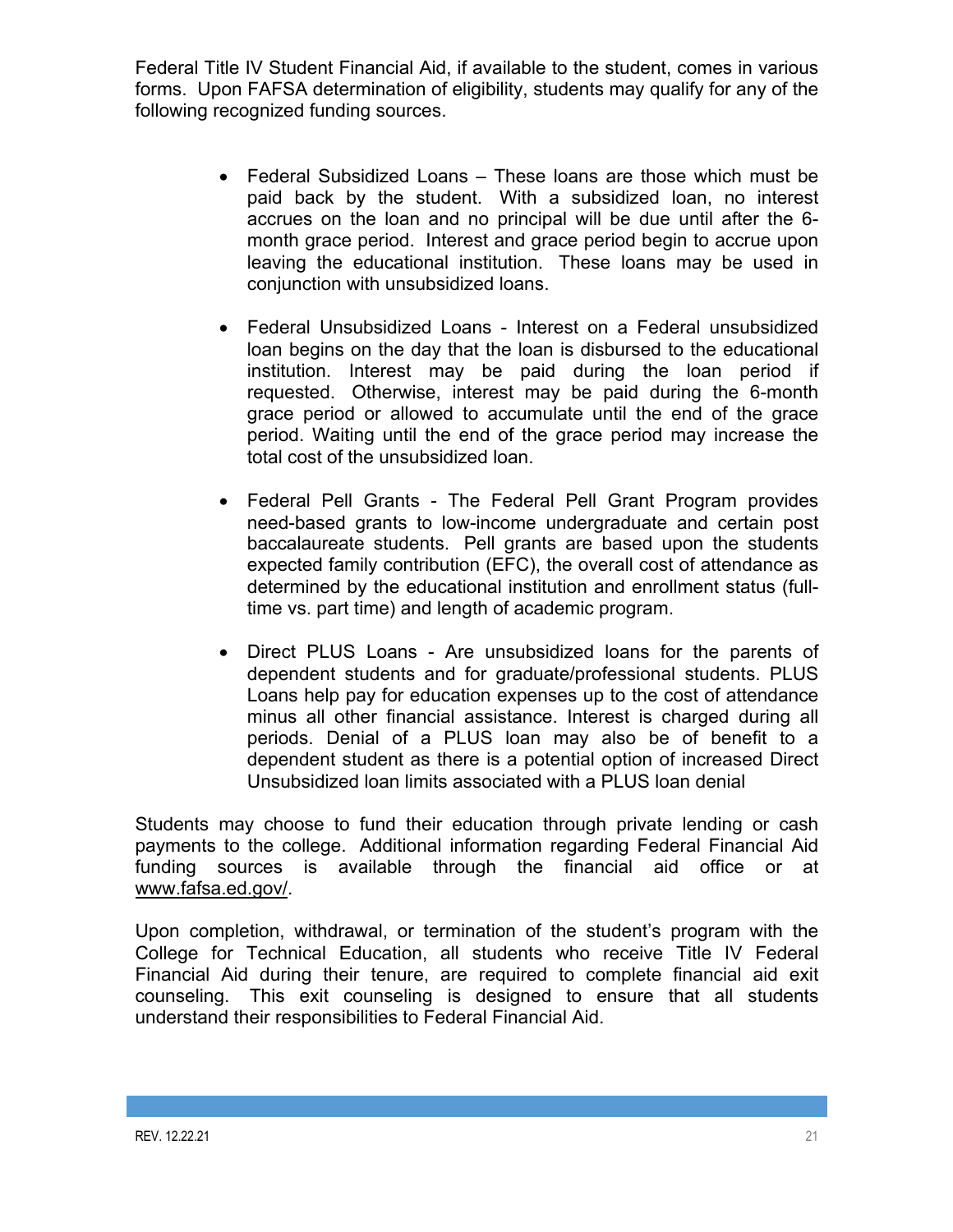# *Verification Policy*

Each year, a certain percentage of all financial aid applicants are selected for "verification" by the US Department of Education (DOE). Verification is a process to confirm the accuracy of the information supplied by the applicant and/or parent(s) on the Free Application for Federal Student Aid (FAFSA). The College for Technical Education must resolve any discrepancies on a student's FAFSA.

If a file is selected for the verification process, or if there are any discrepancies on application information, certain information must be verified. This includes:

- Household size
- Number of family members enrolled in a postsecondary educational institution
- SNAP benefits
- Child support paid by whom, to who, for whom, amount.
- Untaxed income

For tax filers:

- Adjusted gross income
- U.S. taxes paid
- Education Credit
- Untaxed IRA distributions
- Untaxed pensions
- IRA deductions
- Tax exempt interest
- Any institutionally selected data elements

### **Notification**

If your FAFSA is selected for verification at any point in the process, you will be notified by the Financial Aid Office and advised of the outstanding requirements. These are requirements following the Department of Education regulations.

Follow the instructions on the Verification Worksheet carefully. As a failure to submit all required documents, financial aid processing may be delayed. In addition to the delay there is the possibility of the need for further payment arrangements to be made, or possible dismissal until such time. If you are a Dependent student, you will also be required to obtain your parent(s) information. If you are Independent and married, you will be required to obtain your spouse's information.

The Financial Aid Office has the right to request additional information in order to complete the verification process. The required verification forms are available in the Financial Aid Office. Only submit the verification worksheet if requested.

Acceptable documentation that may be requested, include but not limited to: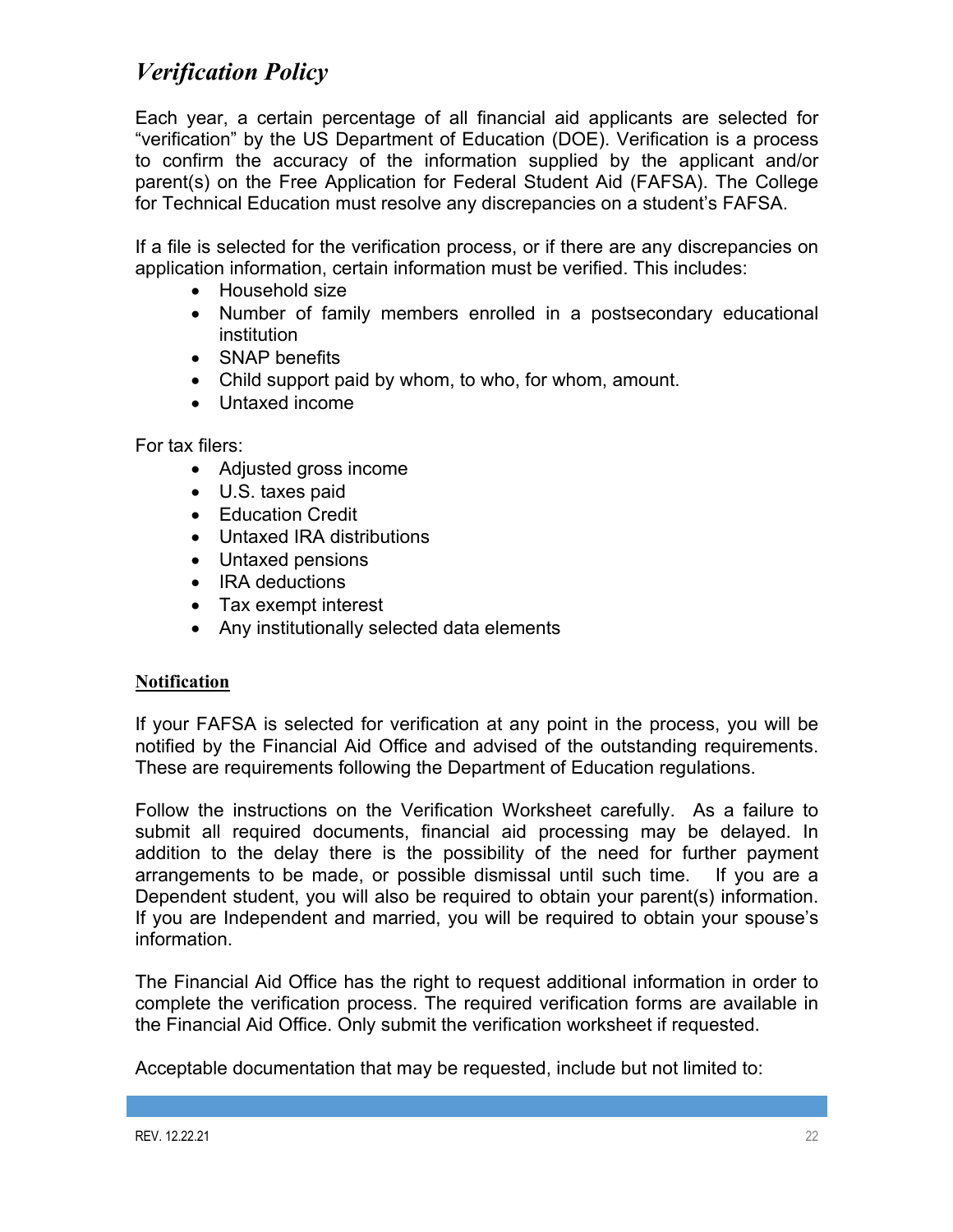- Verification Worksheet (Dependent or Independent) completed and signed.
- Data retrieval from the IRS of income tax information when completing the FAFSA or an income tax transcript obtained from the IRS.
- If you need a copy of your tax return transcript, call the IRS at 1-800-908- 9946 or go online at www.irs.gov. Ask for tax transcript for the calendar year
- Untaxed income documentation (e.g., letters from the Social Security Administration to verify social security benefits, W-2 forms for contributions to retirement plans, etc.)
- Documentation of all Wages earned

## **Corrections**

If your (or parent's) tax information, or information listed on the verification worksheet, differs from the information you provide on your FAFSA application, a correction must be made. Once the correction is made, the new Student Aid Report will be sent to the student, and school. The correction may result in a change to your award(s). If so, the award(s) will be adjusted accordingly. Federal Title IV loans cannot be processed, nor can any grant funds be disbursed, until the verification requirements are satisfied, and the process is complete.

## **Deadline for Verification Process to be completed**

The College for Technical Education requires that all verification documentation be completed by the end of the cancellation period. Failure to do so may cause the student to be cancelled and re-scheduled for another start date. Please contact the Financial Aid Office with any questions about the deadline.

# *Cash Paying Students*

Students, who are required to make cash payments towards their education, must make payments on time. After a payment is 14 days late, a student may be withdrawn from the college and any balance due to the college will be due upon withdrawal. Please see your Financial officer for any questions or concerns.

## **Payment for Failed and/or Repeated Modules**

If any class is not successfully passed within a module-based program, the student will be charged \$100 as a retake fee.

The student may be required to make arrangements for payment prior to the start of the course being repeated.

Students, who do not pass the competency portions of their medical course, may receive a grade but will be considered not completed and zero credits will be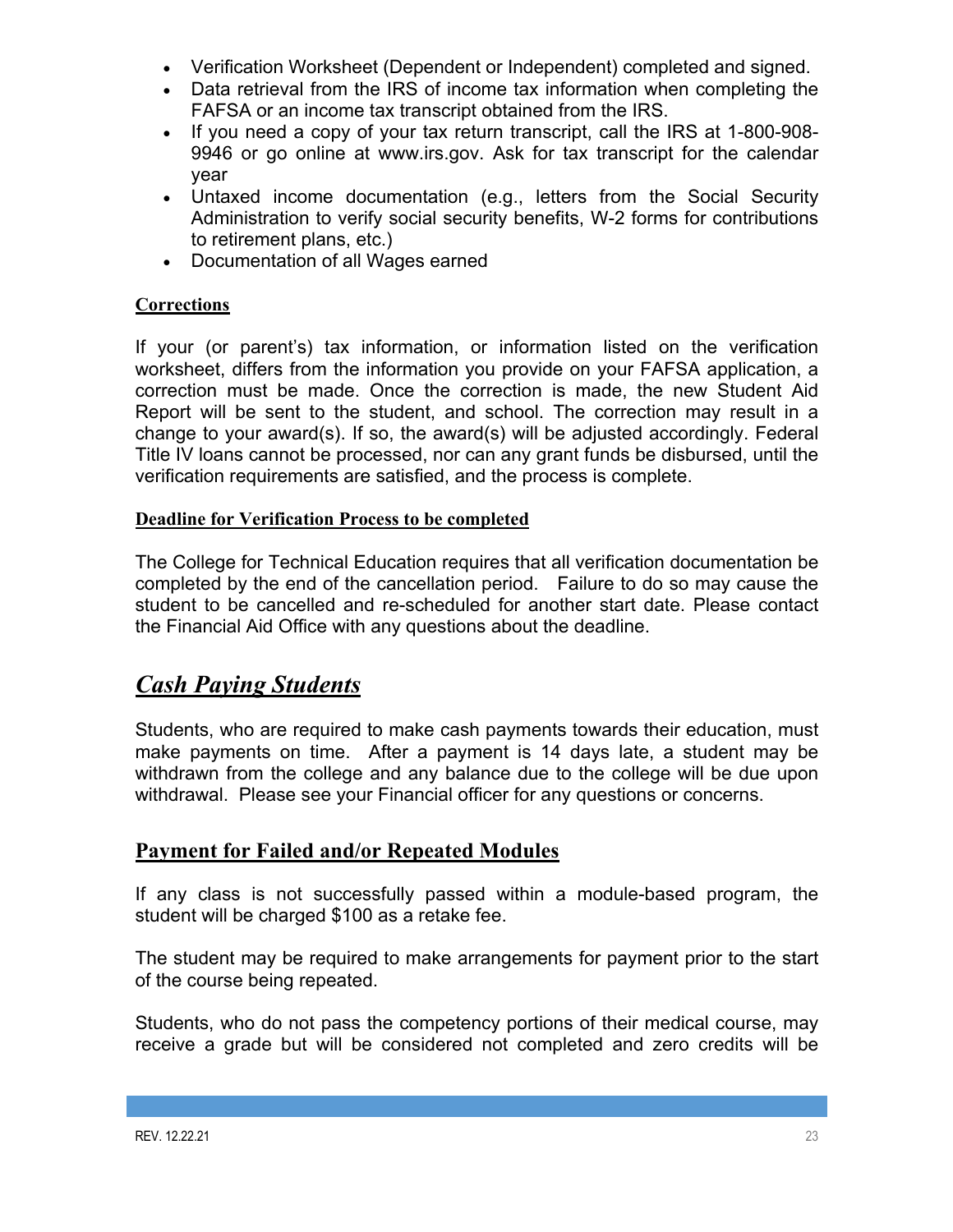earned for the module. In these cases, the student must repeat the course, and successfully pass all competencies, retake fees will apply.

# *Satisfactory Academic Progress-Financial*

## *Process Overview & Responsibilities*

To be eligible for Title IV aid, a student must maintain satisfactory academic progress (SAP) as per section 668.16(e) of HEA 1965. New SAP definitions were created in 668.34 that went into effect on July 1, 2011. The College for Technical Education (CTE) developed policies to determine the academic standards that students are expected to meet and built a means and schedule of measuring the achievement of those pace and quantitative standards. If the student has made acceptable pace and quantitative progress for that increment, then CTE reviews the 150% of the maximum allowable time frame criterion to measure student's SAP.

SAP standards are established by the CTE's administration. The relevant SAP policies are summarized below.

All students must maintain Satisfactory Progress according to the following standards in order to continue enrollment. Satisfactory Progress is measured at the end of each payment period and will be reviewed prior to disbursement of aid.

## *Same As or Stricter Than*

CTE's SAP policy for Title IV students is the same as the school's standards for students enrolled in the same educational programs who are not receiving Title IV aid.

The Director of Financial Aid office reviews the Title IV SAP policy to ensure it meets all federal requirements. The College Director notifies the financial aid office if the school changes its academic policies.

# *Financial Aid Probation*

CTE evaluates SAP at the end of each payment period. If a student falls below a 2.0/70% GPA or if the student is not completing the required amount of hours/credits to keep pace with the requirements for graduation within the 150% time frame; the student will be placed on financial aid probation for one payment period. If they are still not meeting SAP at the end of that period, the student may be placed on Financial Aid warning. (See "Financial Aid Warning" below.) A student who is put on a Financial Aid Probation can continue to receive Title IV aid for the next payment period after they receive the probation status. The status will be conferred automatically without the student appealing their SAP status.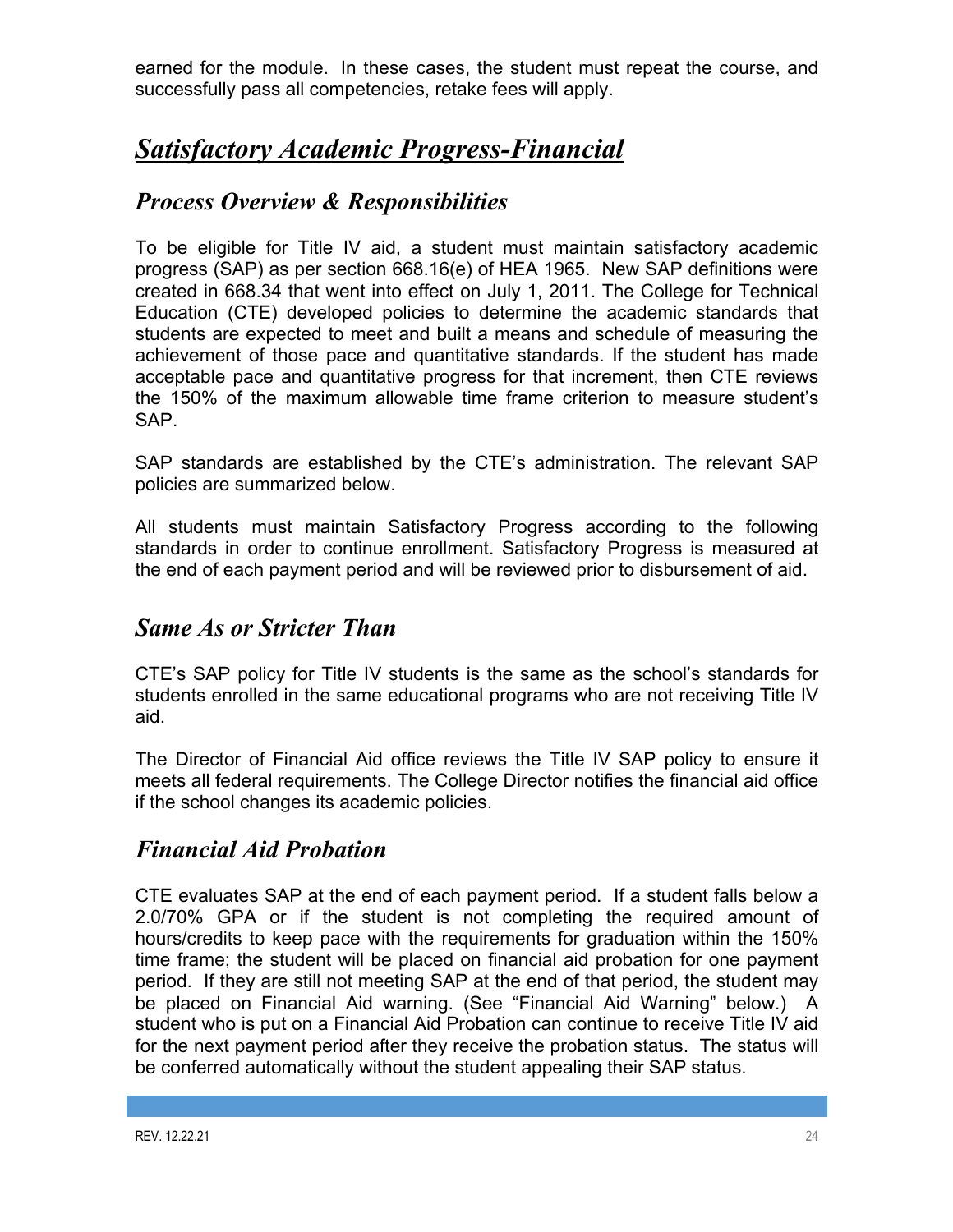# *Financial Aid Warning*

When the student does not achieve SAP at the end of the next payment period following Financial Aid Probation, they are placed on warning. The student is now informed that they can appeal the warning status and must win the appeal to be placed back on Financial Aid probation. The student must advise the school as to why their grades/attendance have fallen below SAP and devise a plan to improve grades/attendance during the next payment period. A plan must be developed to assist a student to achieve success in the coming payment period.

If a student becomes Financial Aid ineligible due to a death in the family, illness, or other serious reasons, they may file an appeal with the Director of Financial Aid. The student would have to submit how circumstances have changed that would help the student to attain satisfactory academic progress once the warning period is over.

The student will be notified as to the status of their appeal and any SAP plan that may be attached to it.

Students who win their appeal and are placed on financial aid probation, and who fail to achieve SAP by the next payment period, will lose their financial aid eligibility.

# *Pace Measure of Satisfactory Academic Progress (SAP)*

The school's satisfactory academic progress policies must contain a pace (quantitative) measure. The policy defines the pace that our students must progress to ensure educational program completion within the maximum timeframe of 150%. For a certificate program measured in credit hours, the maximum time frame would be 150% of the published length of the educational program as measured in credit hours. For clock hour programs, the maximum time frame is no longer than 150% of the published length of the educational program as measured in the cumulative number of clock hours the student is required to complete.

# *SAP During Time of Extenuating Circumstance*

During extenuating circumstances such as actions taken by local, state or the federal government mandates/guidelines, the Student Academic Performance (SAP) requirement may be amended. This may occur in times when the ability of a student body to attend their natural modality of classes may be interrupted, such as that of the COVID-19 Pandemic in 2020 which forced campus based education to move to an emergency distance education platform to continue their education.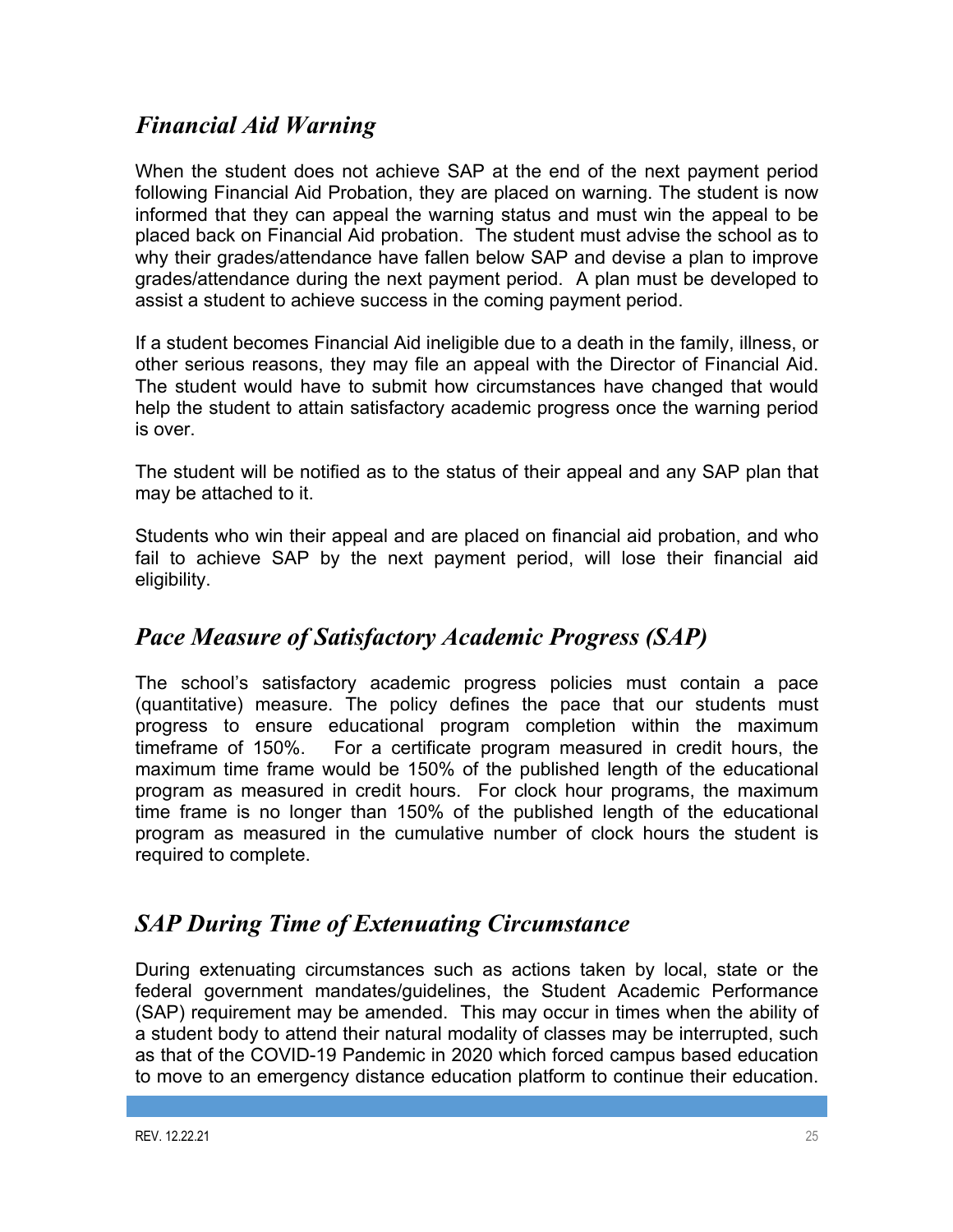In these cases, the College may take this opportunity to review and amend current SAP policies as they relate to academic performance and/or financial aid expectations. The College will consider the recommendations of the licensing and accrediting bodies for extension and amending of the SAP failure.

# *Timeframe*

For Financial Aid purposes, all students must satisfactorily complete their program within 150% of the normal timeframe.

| Program                           | Normal    | Maximum   |
|-----------------------------------|-----------|-----------|
| Certificate Program               | Timeframe | Timeframe |
| <b>Building Trades Technician</b> | 36 weeks  | 54 weeks  |
| <b>Business Operations</b>        | 36 weeks  | 54 weeks  |
| Cosmetology                       | 46 weeks  | 66 weeks  |
| Cosmetology Apprentice Inst.      | 22 weeks  | 33 weeks  |
| <b>Early Childhood Education</b>  | 36 weeks  | 54 weeks  |
| <b>Medical Assistant</b>          | 39 weeks  | 58 weeks  |
| Nail Technician                   | 13 weeks  | 20 weeks  |

Students must be evaluated to determine if they are able to graduate from their program by attempting no more than 150% of the programs required timeframe.

For example:

A student enrolled in a 1500 clock hour program (46 weeks) cannot receive financial aid if they cannot reach the required 1500 hours by the  $2250<sup>th</sup>$  clock hour scheduled (66 weeks).

A student enrolled in a module program of 36 weeks cannot receive financial aid if they cannot complete the program credit requirements by 54 weeks.

The students who have failed to meet the pace standards are placed first on Financial Aid Warning; if no improvement over the next payment period, they may appeal the decision and be placed on financial aid probation. The Director of Financial Aid in coordination with the Registrar monitors pace progress

# *Qualitative Measure of Satisfactory Academic Progress (SAP)*

As per sections 668.16(e) (2) (i) and 668.34 of HEA 1965, CTE follows a qualitative measure. The financial aid office receives quantitative information about Title IV recipients from the Registrar. The quantitative SAP is reviewed manually, and a copy of the latest transcript is kept on student file. The student must be at a sufficient grade point average to be able to reach graduation standards.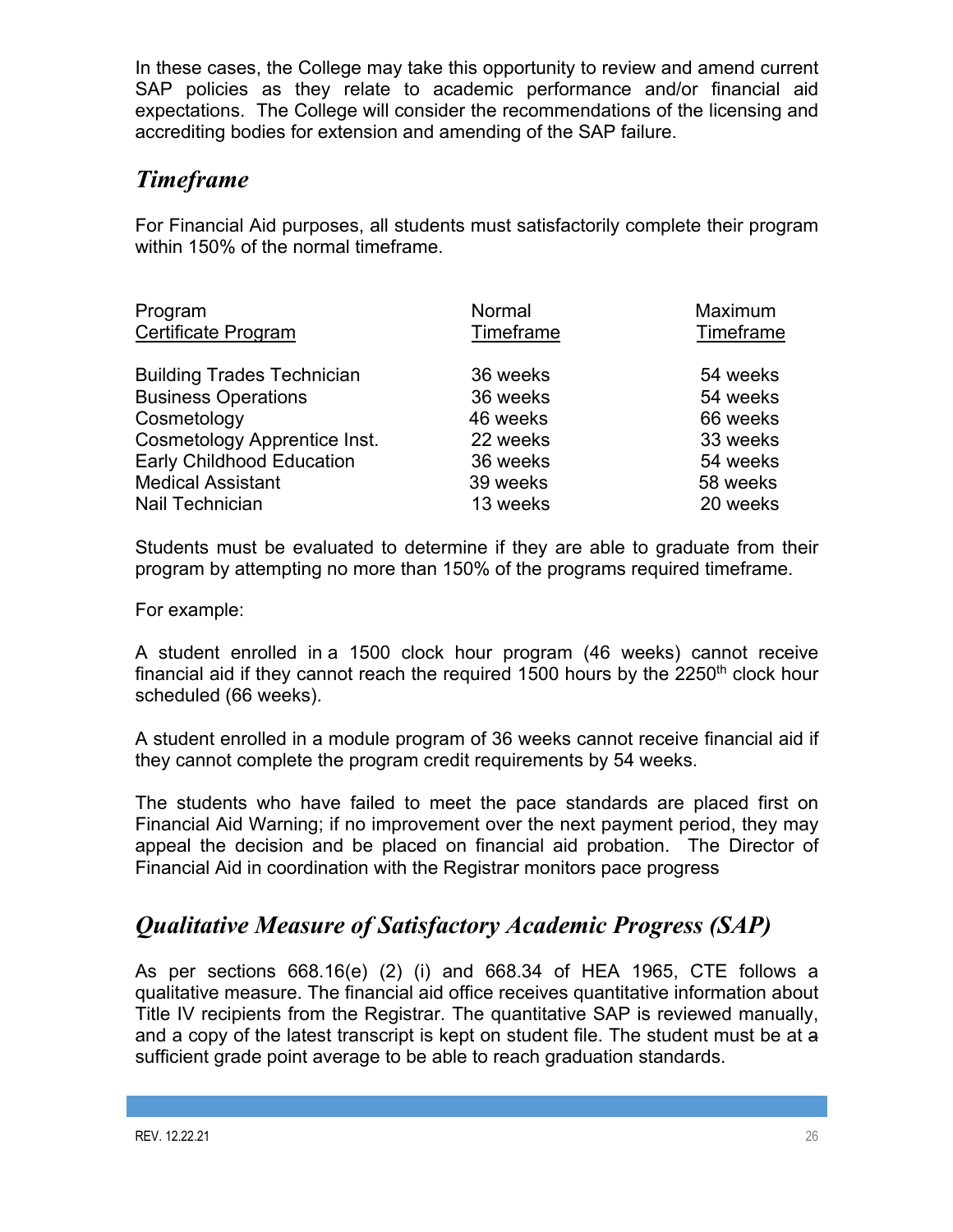Credits/hours transferred will show as credit earned towards completion. Transfer credits/hours apply toward the student's current program in determining SAP.

The Cosmetology/ Cosmetology Apprentice/Nail Technician programs use a percentage scale for grading; to pass, a student must achieve a cumulative 70% or higher.

The student must maintain a 2.0 CGPA in a module-based program or 70%, in an hour based program whichever is applicable, at the end of each payment period to maintain Qualitative academic progress.

The students who have failed to meet the Qualitative standards are placed first on Financial Aid Warning; if no improvement over the next payment period, they may appeal the decision and be placed on financial aid probation. The Director of Financial Aid in coordination with the Registrar monitors qualitative progress

Financial Aid Probation may be for one term or multiple terms based on an academic plan.

The College for Technical Education uses a third party processor to run reports for Satisfactory Academic Progress (SAP).

## *Withdrawals:*

Upon withdrawal in module based programs from the college, either through formal methods or lack of attendance, students will receive an F for the course in the module which the last date of attendance is recorded. Students, who attain completion status during a module, may receive a grade for that module if it occurs when education can be considered sufficient for that course. This is determined on an individual basis.

# *Repeated Courses:*

If a student repeats a course only the highest grade will be counted, and previous grades will be removed. The previous grades will be excluded when considering the qualitative progress standard; the credits will be counted when determining the pace SAP standard.

## *Increments*

To ensure the student is making sufficient progress both quantitatively and qualitatively, the school's SAP policy divides the maximum time frame into equal evaluation periods called increments. These increments generally coincide with payment periods. In any case, it cannot be longer than half the program or one academic year, whichever is less. For example, in a 22-credit program, an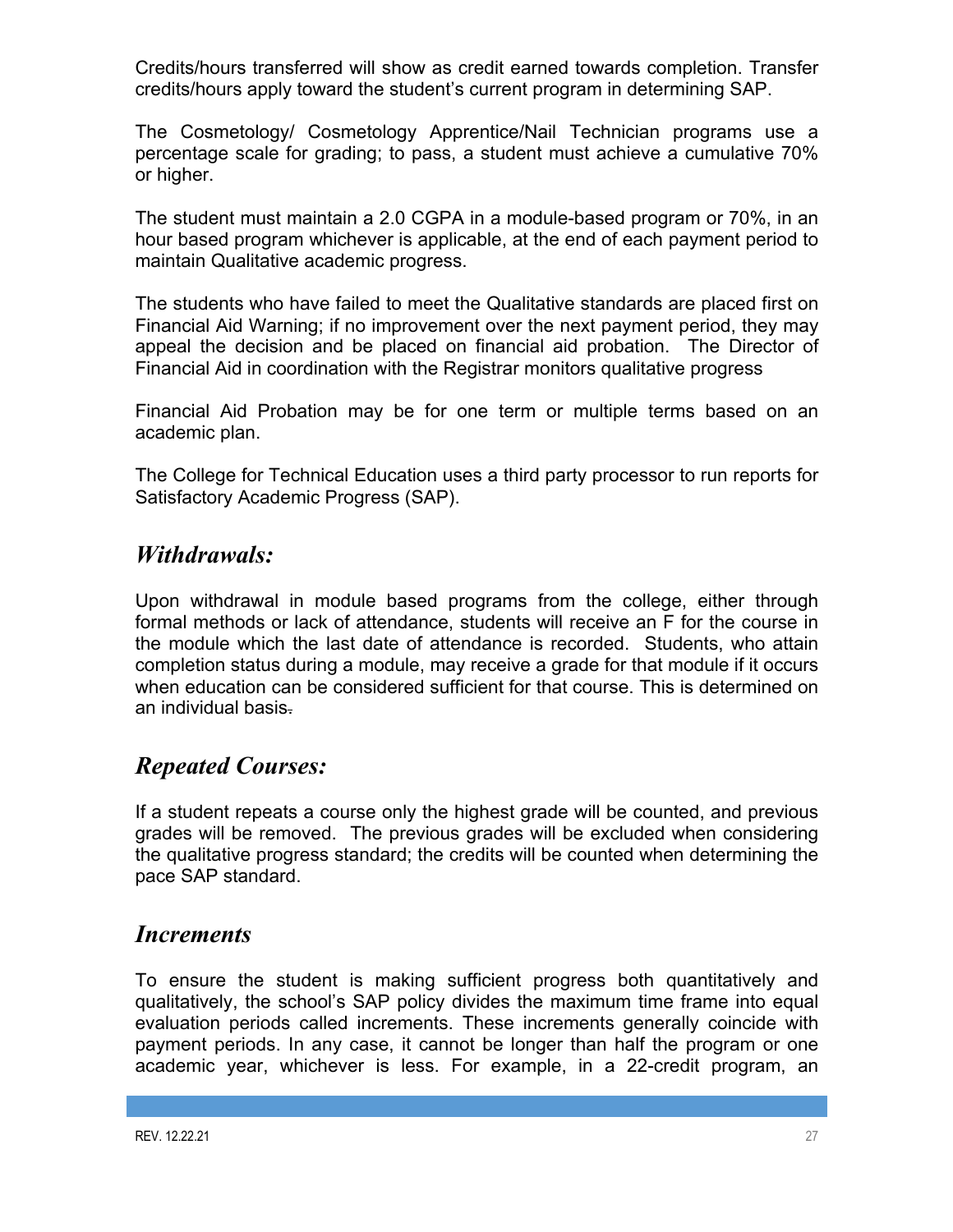increment must not exceed 11 credit hours. See sections 668.16(e) (2) (ii) (B) and 668.34(e) of HEA 1965 for details on the federal regulations.

# *Student Appeal Procedures*

A student, who wishes to appeal a disciplinary action and/or decision made in reference to the Satisfactory Academic Progress policy, must submit a typed letter to the Review Board within five (5) business days of notification. This letter must contain information about the student's reason regarding the action and/or decision and reasons why the student is wishing to appeal. Students may be asked to provide supportive documentation from a third-party along with their letter in order to support their position and any mitigating circumstances that may have existed. The board will hear any student who disagrees with a SAP decision, on an appointment basis only.

The student will be notified of the Review Board's decision within two (2) business days following the Review Board decision. A student, who wishes to appeal any SAP decision made by the CTE Board, must submit a typed letter to the Chief Executive Officer (CEO) with supportive documentation explaining the reason why the student is wishing to appeal the decision. The CEO will notify the student within fifteen (15) business days of the receipt of the letter, additional time may be taken to thoroughly review student's appeal. The CEO's decision shall be final.

All documentation provided with the appeal will be verified.

# *Graduation*

There is a \$100 non-refundable, graduation fee included in student fees. The fee is charged to all students regardless of whether the student participates in a graduation ceremony.

All outstanding fees are owed prior to the graduation ceremony. Information regarding graduation may be communicated by mail, phone, text, or other means. It is the student's responsibility to update the college on all changes to contact info. The school is not responsible for communication not received due to incorrect information on the student record.

# *Academics*

# *Days and Times of Training*

Depending upon the selected program, on-site classes at CTE are normally held Monday through Friday, between 8:30 a.m. and 5:30 p.m., year-round. Courses, when available that are offered online may be accessed 24/7. Please note: Class times may be adjusted based upon the needs of the program. Disruptions to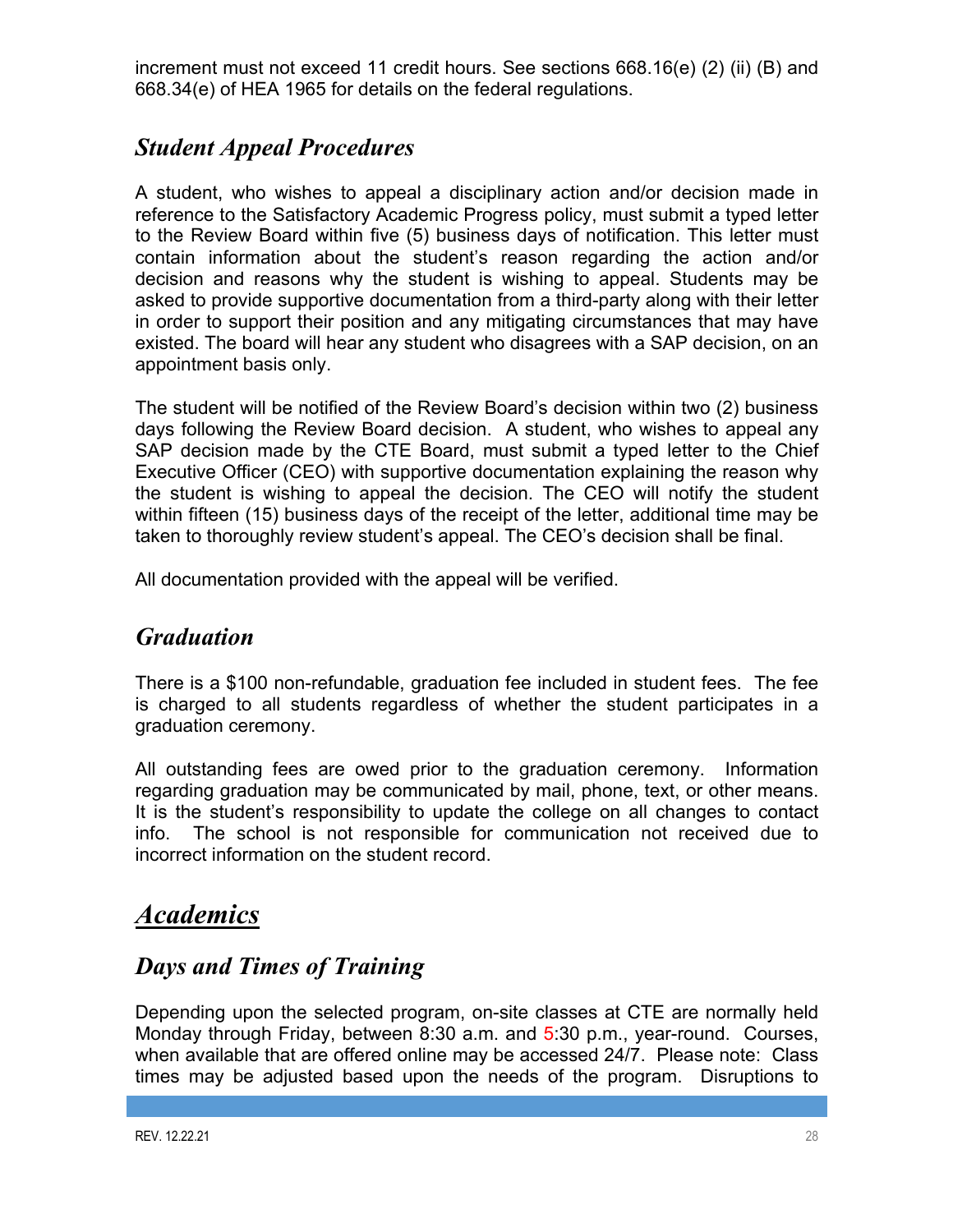normal operations such as Emergency situations/CDC requirements may alter hours of education. Students will be notified.

Any program that is considered distance learning or has an online component, including those courses during Emergency Distance Learning or Permanent Distance Learning may access course content 24/7. Faculty office hours are Monday-Friday 8:30-4:30.

*In general, on site courses are offered at the times below, as of June 1, 2020.* 

| <b>On-Site Program</b>                                                | Days of           | Times               | Hours per week  |
|-----------------------------------------------------------------------|-------------------|---------------------|-----------------|
|                                                                       | attendance        |                     |                 |
| <b>Building Trades</b>                                                | Monday-           | 8:30AM-3:15PM*      | 25              |
| Technician                                                            | Thursday          |                     |                 |
|                                                                       | <b>Distance</b>   | Online with on-     |                 |
| <b>Business Operations</b>                                            | Education plus on | campus competencies |                 |
| (projected start June 2021)                                           | campus            | for select classes  | Average 15-17.5 |
|                                                                       | competencies      | Monday and          |                 |
|                                                                       | dates             | Thursdays 5:30pm    |                 |
| Cosmetology-Winchester<br>Extension                                   | Monday-Friday     | 9:00AM-4:30pm*      | 35              |
| <b>Cosmetology Apprentice</b><br>Instructor - Winchester<br>Extension | Monday-Friday     | 9:00AM-4:30pm*      | 35              |
| <b>Early Childhood Education</b>                                      | Monday-Thursday   | 9:00AM-3:45PM**     | $25**$          |
| ***Medical Assistant                                                  | Monday-Thursday   | 8:30AM-3:15PM**     | $25**$          |
| Nail Technician-                                                      |                   |                     |                 |
| <b>Winchester Extension</b><br>(projected start Feb 2021)             | Monday-Friday     | 9:00AM-4:30pm*      | 35              |

\*Lunch breaks vary per program

\*\*Hours may vary during externship/clinic

\*\*\*As of 10/5/20, the Medical Assistant program is distance education for all incoming students

# *Academic Calendar*

CTE utilizes a rotational admissions process. Individual programs may begin every 4-6 weeks. The Cosmetology program classes may have multiple start dates each month. Students may begin their program upon acceptance to the college and completion of all necessary admission requirements and finalization of Financial Aid/Payment arrangements.

# *Absenteeism*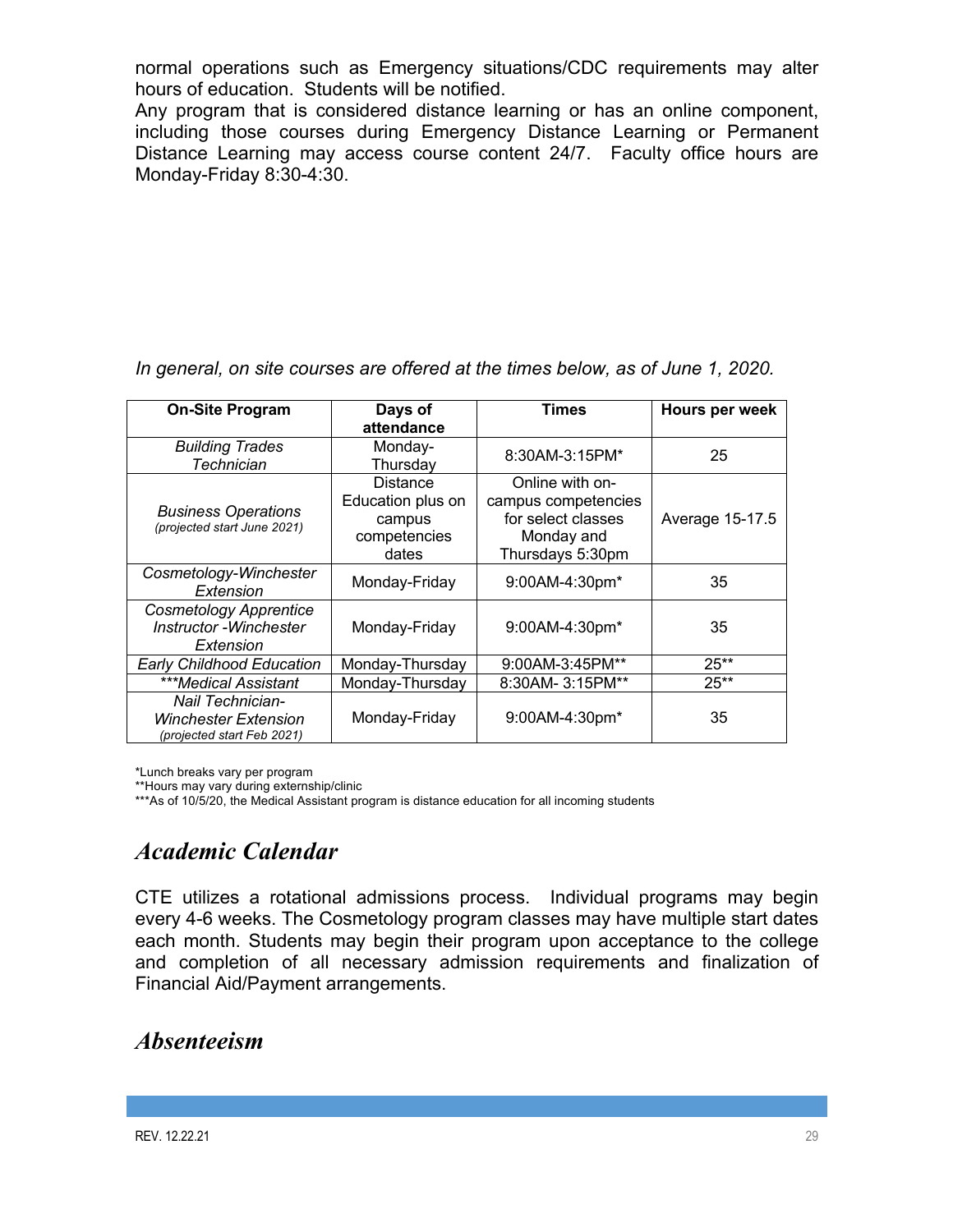Consistent attendance is considered paramount for individual's success in education. Engagement in onsite/online courses as well as consistent adherence to academic rigor is considered a most important element of an individual's education. CTE is a strong advocate of consistency in academic quality and engagement. Individual programs at the College for Technical Education have attendance policies that must be adhered to for successful completion of the program. Students may request copies of the individual program policies prior to admission.

The College for Technical Education reserves the right to dismiss any student who falls below a 70% monthly threshold of attendance in an hour based program. Failure to maintain a 70% attendance may affect the student's ability to maintain the appropriate standards of academic progress (SAP) as defined in Academic and Financial Aid requirements. For students who rely on Title IV Financial Aid for payment of their education consistent failure to meet the minimums may lead to financial aid ineligibility.

Where a time clock is present for a program, it is ultimately the student's responsibility to use the timeclock to ensure accurate recording of attendance. It is neither the instructor nor the administrations responsibility for incorrect attendance posting in programs that require the use of the timeclock.

CTE requires that student attendance be recorded. Any student who is not in attendance for 14 consecutive calendar days will be withdrawn. For programs falling under licensure by the Kentucky Board of Cosmetology, the policy states that students must be withdrawn from the Kentucky Board of Cosmetology system within 14 calendar days absent.

# *Work-Based Component*

Students within Medical Assisting, Early Childhood Education and Cosmetology/ Cosmetology Apprentice Instructor programs are expected to complete their studies with a work-based component. Students in Early Childhood Education and Medical Assisting will be working outside of the classroom in a real-work environment. The Cosmetology program requires clinic hours at the facility on campus.

# *Academic Counseling*

Instructors meet periodically and upon request, with students to discuss academic progress. Instructors work closely with students and may find it to the student's advantage to refer them to local agencies or to the Compliance and Student Services Officer, who may be able to assist them with personal needs that may be hindering their ability to complete their education and become gainfully employed. Students are highly encouraged to reach out for resources or go to https://cte.edu/student-resources/ for more information.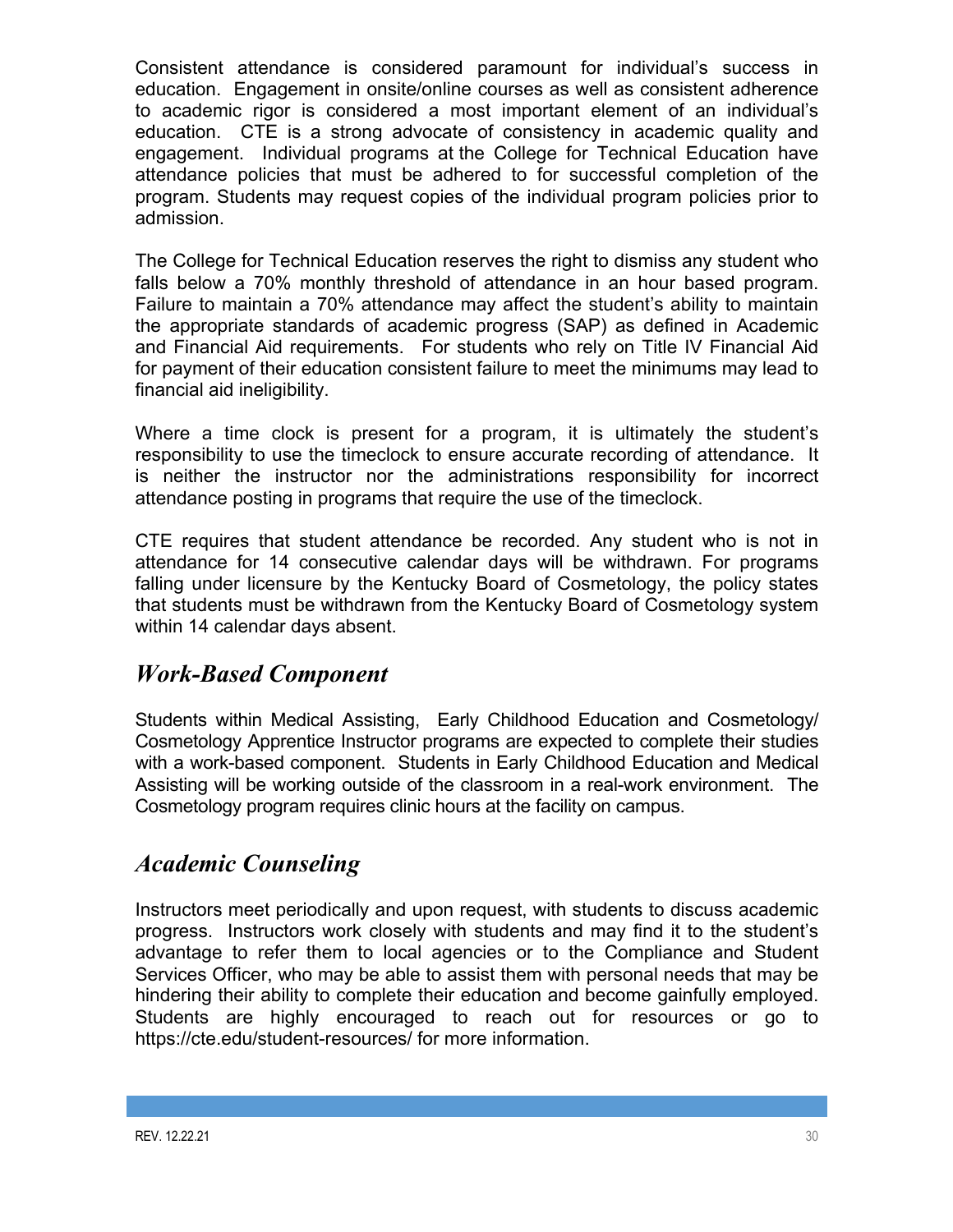# *Grading/Grade Point Average*

Each course within a program is graded on a four- point, semester hour credit scale, as follows:

| Grade | <b>Numerical Value</b> | <b>Points</b> |
|-------|------------------------|---------------|
| А     | 90-100                 |               |
| B     | 80-89                  | 3             |
| С     | 70-79                  | 2             |
|       | 60-69                  |               |
|       | $0 - 59$               |               |
|       |                        |               |

The Medical Assistant uses the following four-point scale for each course. Students who do not pass the competency portions of their medical course may receive a grade but will be considered not completed and zero credits will be earned for the module. In these cases, the student must repeat the course and successfully pass all competencies.

| <b>Level of Competence</b> | Grade | <b>Numerical Value</b> | Points |
|----------------------------|-------|------------------------|--------|
| <b>Excellent</b>           | A     | 93-100                 |        |
| Good                       | R     | 84-92                  | 3      |
| Fair                       | С     | 76-83                  |        |
| Failing                    |       | $0 - 75$               |        |

The Cumulative Grade Point Average (CGPA) is used to determine students' progress toward their completion of academic study. The GPA is calculated by dividing the total quality points completed by the total number of credits hours attempted.

The Cosmetology/Cosmetology Apprentice Instructor/Nail Technician programs use a percentage scale for grading. In order to pass, a student must achieve a cumulative 70% between the practical and the written coursework, or higher.

| <b>Practical Coursework</b>                       |                        |
|---------------------------------------------------|------------------------|
| 60-100%                                           | Passing                |
| $0 - 59%$                                         | Not passing            |
| <b>Written Coursework</b><br>60-100%<br>$0 - 59%$ | Passing<br>Not passing |
|                                                   |                        |
|                                                   |                        |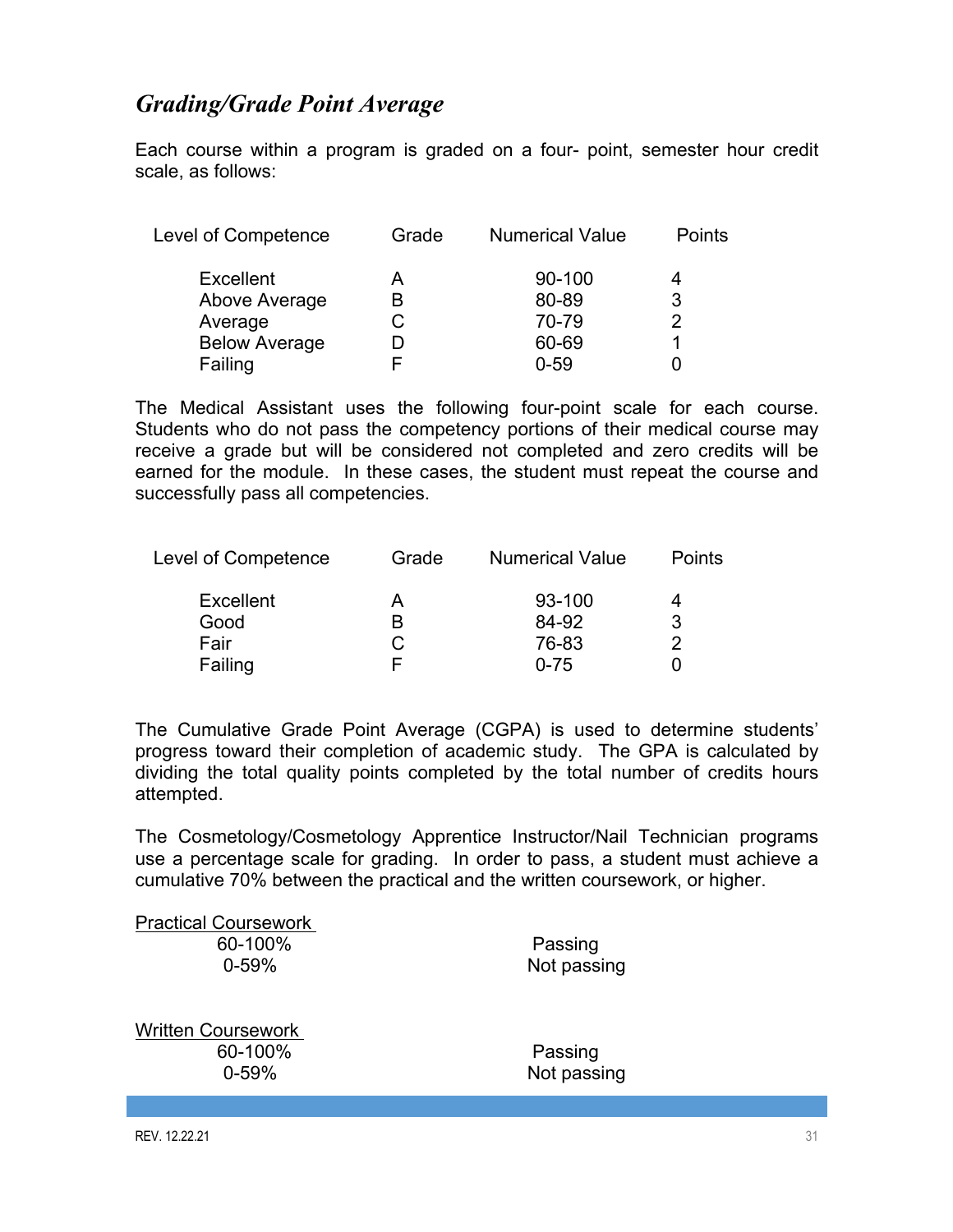| W- Withdrawal        | T - Cosmetology Practical Score: |
|----------------------|----------------------------------|
| I-Incomplete         | Non-Applicable to<br>graduation  |
| $P -$ Passing        | requirement.                     |
| $U$ – Unsatisfactory | T – Cosmetology Written Score:   |
|                      | Transferred/Fulfilled            |

## *Failed/Repeated Modules in Credit Based Programs*

Students will be required to pass all required courses/modules in order to graduate. All failed classes will be required to be repeated. Failing a course/module will extend the graduation date and a new graduation date will be calculated. (Grade of "F" is failing for all programs)

Below is the equation used to calculate a cGPA:

|  | $ A $ 4 points $ $ multiplied by the # of credits of A's = quality points $ $ |
|--|-------------------------------------------------------------------------------|
|  | $ B $ 3 points multiplied by the # of credits of B's = quality points         |
|  | $ C $ 2 points multiplied by the # of credits of C's = quality points         |
|  | $ D 1$ point   multiplied by the # of credits of D's = quality points         |
|  | $ F 0$ points multiplied by the # of credits of F's = quality points          |

\*Add total number of quality points. Divide total quality points by total number of credits attempted.

# *Standards of Academic Progress (SAP) - Academic*

- Maximum Achievement Time Frame: Students must complete their program within the maximum time frame. The maximum time frame is a period not exceeding 1.5 times (or 150%) the normal length of the program, as measured in hours. Students must also have completed at least one half of their course work as measured in credit hours at the midway point between enrollment and the maximum time frame.
- If CTE determines that a student's graduation date will exceed the maximum time frame (150%), CTE reserves the right to terminate enrollment.
- Minimum GPA: After the completion of the  $12<sup>th</sup>$  week for module programs and 450 "scheduled hours" intervals in Cosmetology programs. Students must have maintained a grade point average of not less than 2.0 in modulebased programs or 70% within Cosmetology programs. Students with CGPA less than 2.0/70% will be placed on academic probation. After an additional 12 weeks/450 scheduled hours interval, the CGPA is reviewed.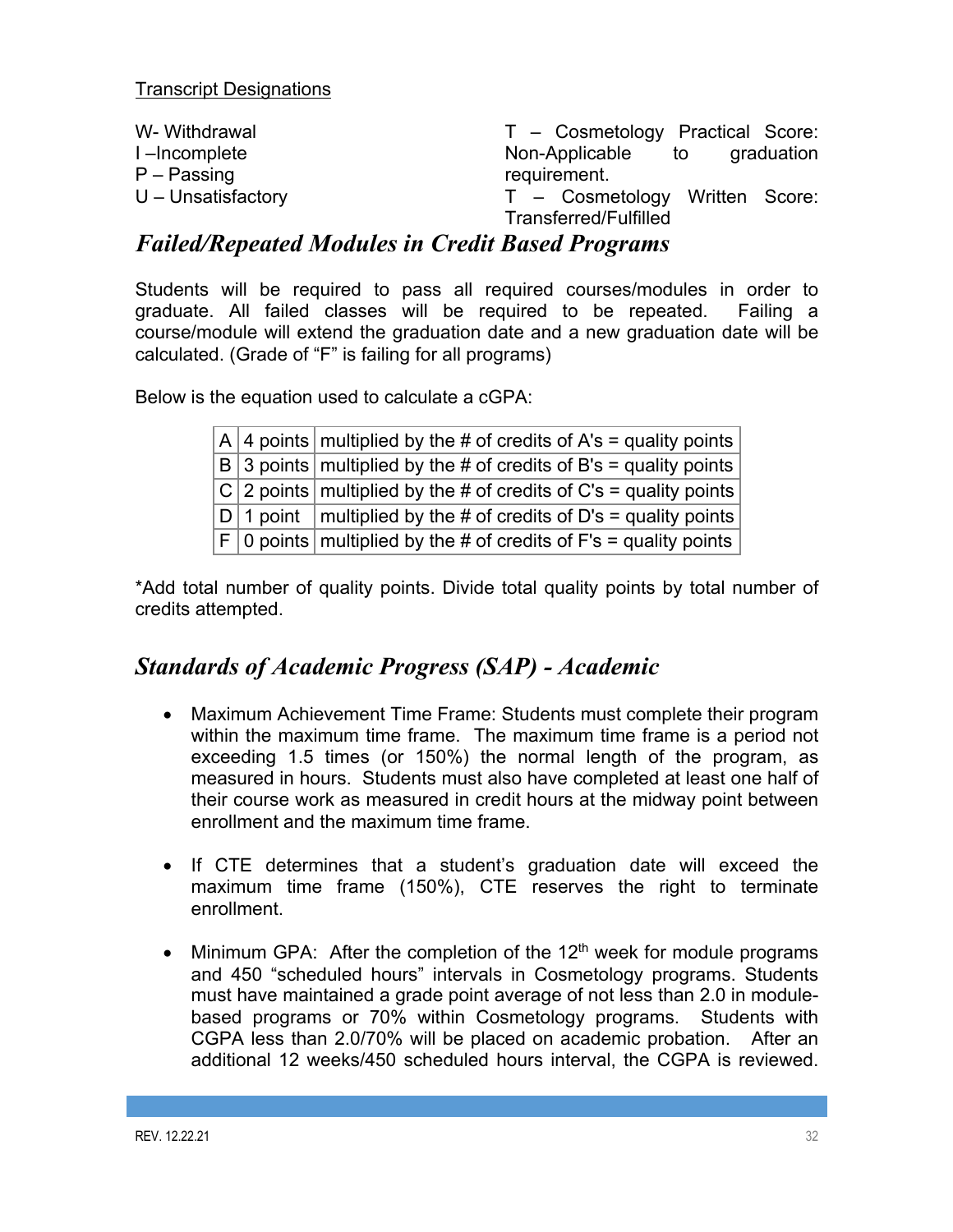At that time, a Review Board meeting may be necessary to determine status of enrollment.

- Minimum Attendance: At the same intervals described in the "Minimum GPA" standard, students must have maintained a minimum of 70% attendance within their program. Students with attendance less than 70% will be placed on academic probation. After an additional 12 weeks/450 scheduled hours interval, the attendance is reviewed. At that time, a Review Board meeting may be necessary to determine status of enrollment.
- Notice of failure to meet Standards of Academic Progress (SAP) (CGPA) may be provided in writing.
- Students in credit-based courses, who fail (F) two (2) courses with the College for Technical Education, may be terminated.
- Students who complete their program with less than a 2.0/70% GPA will not receive a Graduation Certificate but may receive a Certificate of Completion upon obtaining training related employment.

# *SAP During Times of Extenuating Circumstances*

During extenuating circumstances such as actions taken by local, state or the federal government mandates/guidelines, the Student Academic Performance (SAP) requirement may be amended. This may occur in times when the ability of a student body to attend their natural modality of classes may be interrupted, such as that of the COVID-19 Pandemic in 2020 which forced campus based education to move to an emergency distance education platform to continue their education. In these cases, the College may take this opportunity to review and amend current SAP policies as they relate to academic performance and/or financial aid expectations. The College will consider the recommendations of the licensing and accrediting bodies for extension and amending of the SAP failure.

# *Student Withdrawal*

Students who wish to withdraw from school must do so officially through the Administrative Office. Students who withdraw from school will be subject to Federal Financial Aid Title IV regulations, if applicable. Students who withdraw from school are also subject to all other regulations as written in this catalog, in regard to re-enrollment at a later date. Withdrawn students are responsible for any outstanding tuition or fees not covered by Title IV Federal Financial Aid.

Students who do not officially withdraw may be withdrawn without consent, based on CTE school policy, and if applicable, Federal Financial Aid Title IV funding policy or the Kentucky State Board of Cosmetologists and Hairdressers. If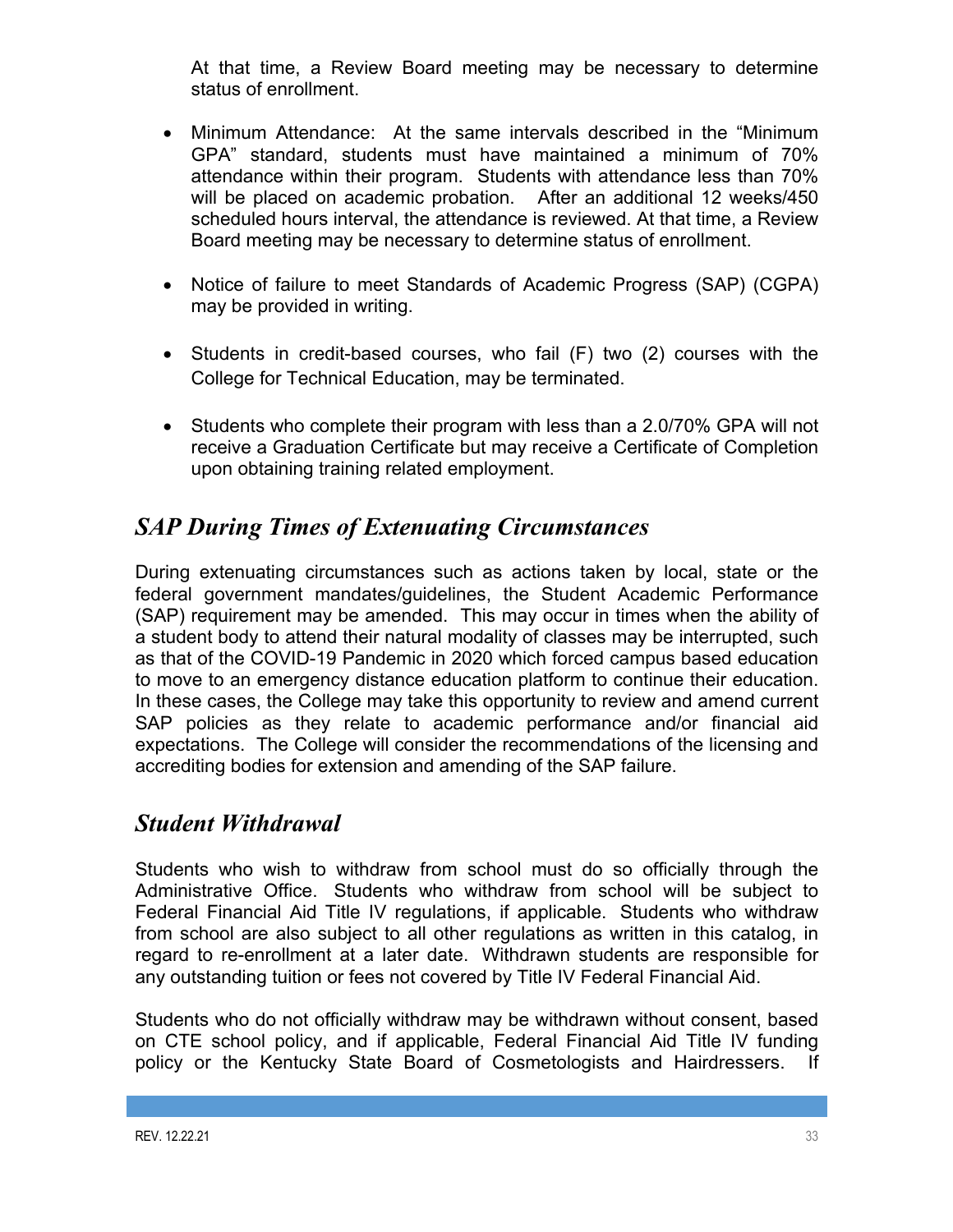withdrawing in the period of a module, students will receive an "F" for the module in which they withdraw.

# *Leave of Absence*

If a student anticipates a prolonged absence from a program, The student may benefit from a leave of absence. A student is expected to apply in advance for a leave of absence with documentation unless unforeseen circumstances prevent the student from doing so. Some examples of legitimate reasons for a leave of absence are:

- Prohibitive medical conditions
- Critical illness or death in the immediate family (Parent, Child, Spouse)
- Maternity Leave

All of the above situations must be well documented, and therefore must be a reasonable expectation that the student will return from the leave. It is expected that the student provide documentation from an outside  $3<sup>rd</sup>$  party with credibility and includes a specific release date to return to school (such as a letter from: a doctor, hospital, agency, death certificate, etc.)

Failure to provide required documentation for a Leave of Absence within 14 calendar days of the last date of attendance negates the ability to be considered for an LOA and results in a drop from the program and all consequences relating to withdrawal. It is the student's responsibility to ensure paperwork has been received and is in the hands of the Assistant College Director/College Registrar. The College is not responsible for failure to receive documentation through mailing, fax, or other electronic media devices.

## **For a leave of absence to be granted, it must meet the following conditions:**

- The request must include both the starting date and the scheduled return date.
- There must be a reasonable expectation that the student will return from the leave of absence.
- Must be approved by the Assistant College Director/Registrar, who will discuss the consequences of failing to return.
- Leave of absence requests must be signed by the student requesting the leave.

A student's leave of absence must not exceed 180 days within any 12-month period. Return dates are subject to adjustment based on the requirements of course rotation. The Kentucky Board of Cosmetology considers leave of absence hours to be cumulated through all programs, including those taken at other colleges.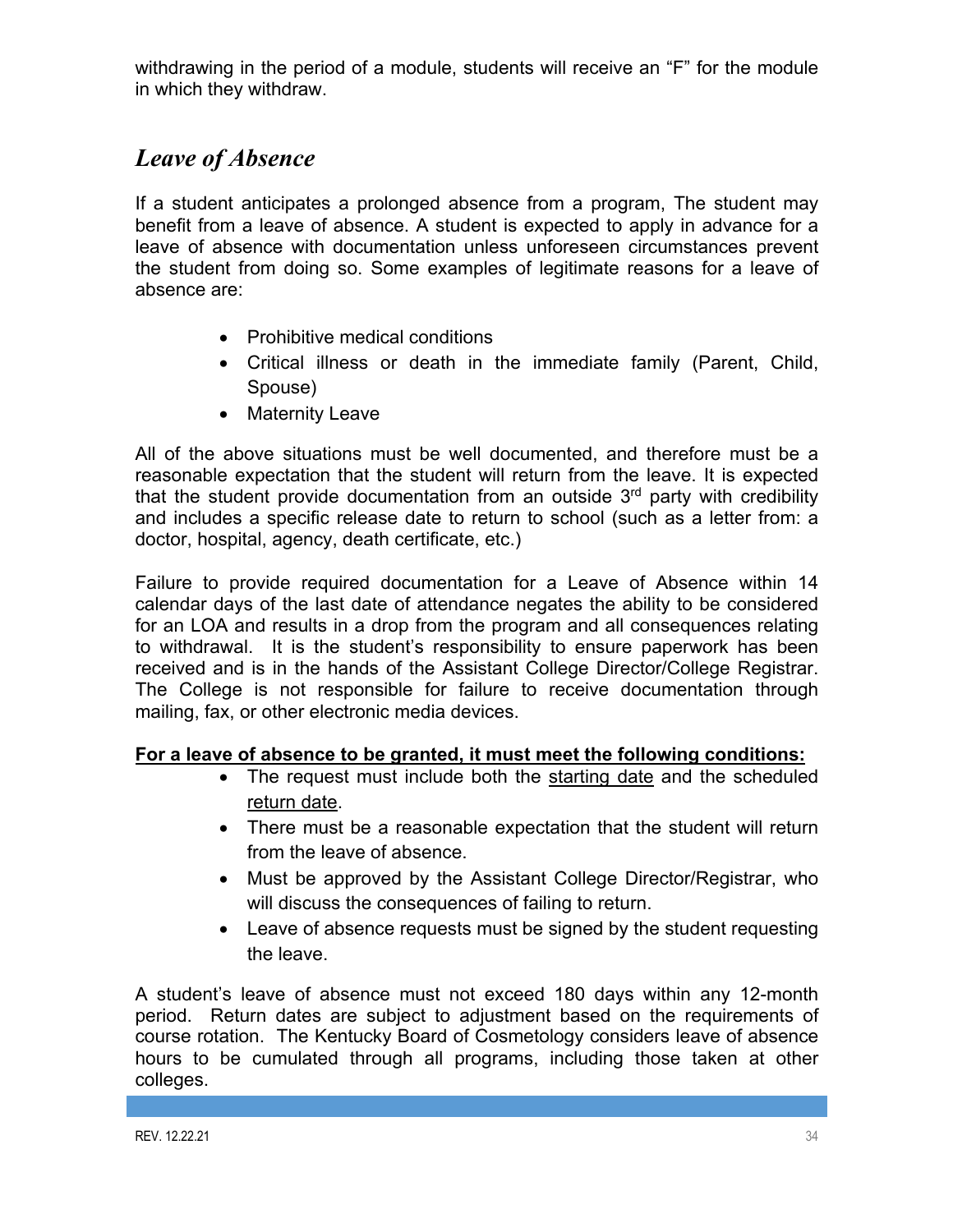The student will not be required to pay any additional charges to CTE due to the leave period. It should be noted that leave of absence will freeze financial aid.

The student may request an extension of their leave of absence if the required documentation for the extension is received prior to the original leave of absence return date. The student must formally contact the college to request an extension with applicable documentation.

If a student fails to return from their leave on the scheduled return date, the student will be dropped from the program and it will affect the student's Title IV grace period. The student will then be required to undergo the re-enrollment process if choosing to continue their education at CTE, which may also increase the financial obligation.

# *Leave of Absence During Times of Extenuating Circumstance*

During extenuating circumstances such as actions taken by local, state or the federal government mandates/guidelines, the Leave of Absence guidelines/requirements may be amended. This may occur in times when the ability of a student body to attend their natural modality of classes may be interrupted, such as that of the COVID-19 Pandemic in 2020 which forced campus based education to move to an emergency distance education platform to continue their education. In these cases, with guidance of accrediting bodies, licensure and the Department of Education, a leave of absence may be granted for other reasons (i.e. unexpected closure of on-campus courses, technology, etc.) The College may take into consideration other reasons for a student requested Leave of Absence but must consider the recommendations of the licensing and accrediting bodies for approval. Additional documentation usually required to approve LOA may not become necessary during this time. These regulations are solely at the discretion of local, state and Federal guidance and maybe rescinded at any time with out notice.

# *Life Skills Instruction*

Students have an opportunity and are encouraged to participate in a variety of human-development/life skills education sessions at CTE. These sessions are organized and operated by Bluegrass Career Services. Sessions have included information on proper nutrition, substance abuse, personal budgeting, grooming, first-aid, and crisis intervention. Students also spend time learning how to listen to others, how to work/live with difficult people, how to relate to people with different backgrounds, and other job-related topics. Prospective employers, local businesses, and community agencies, assist staff in providing life skills instruction throughout the academic year. It is within the right of individual programs to consider attendance of the Life skills instruction to be mandatory based upon the intended education.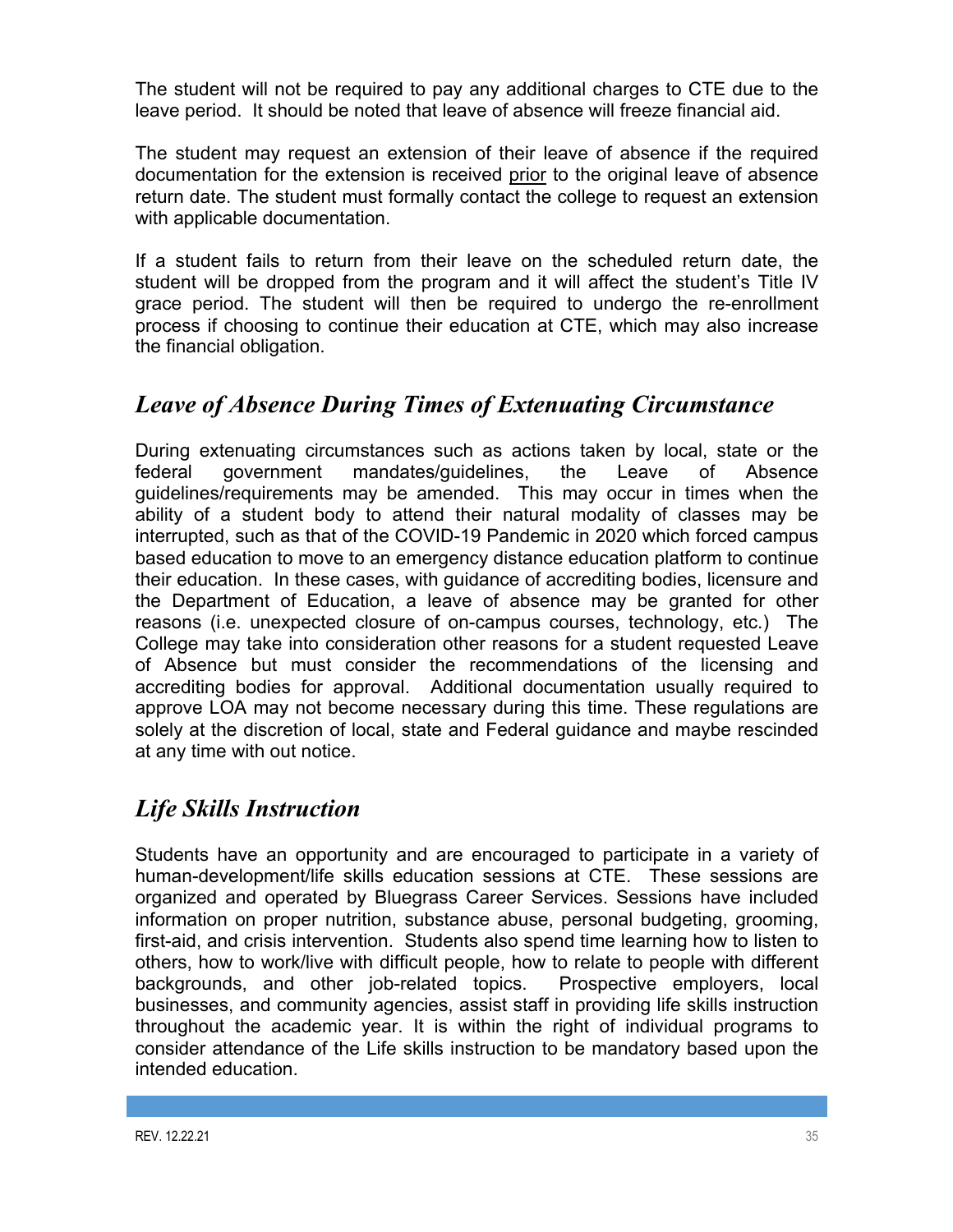# *Graduate / Completer Expectations*

## *Honors Graduates*

Students who complete their program with a GPA between 3.5 and 3.79 will graduate with Honors. Students who complete their program with a GPA of 3.8 to 4.0 will graduate with Highest Honors.

For Cosmetology programs 90-94.99% graduates with Honors and 95%-100% with High Honors.

GPA's are not rounded up beyond the two decimal points.

# *Transcripts*

Official transcripts contain the name of the program enrolled, a listing of individual modules/competencies, the start and end dates of training, and all grades earned. Official transcripts may not be printed if the student has an outstanding balance with the college. Official transcript requests may be printed from the website www.cte.edu, completed, and then submitted to the College Registrar at 1165 Centre Parkway, Suite 120, Lexington, KY 40517

## *Records*

A student has the opportunity to inspect and review their education records within 45 days following written receipt of a request. For more information contact the Registrar.

Please note that institutions are custodians of their own records, transcripts/diplomas received by CTE from other institutions are part of the student record and will not be forwarded. Copies will not be released to the students.

# *Completer Certificates*

CTE's philosophy is that true completion occurs when an individual is placed on a job. Students are encouraged to complete a full course of training, which will provide them with the skills needed for the job market.

To qualify for completer status the student must have successfully completed key areas of the curriculum and becomes employed in a training-related occupation within a reasonable amount of time upon last date of attendance. This time frame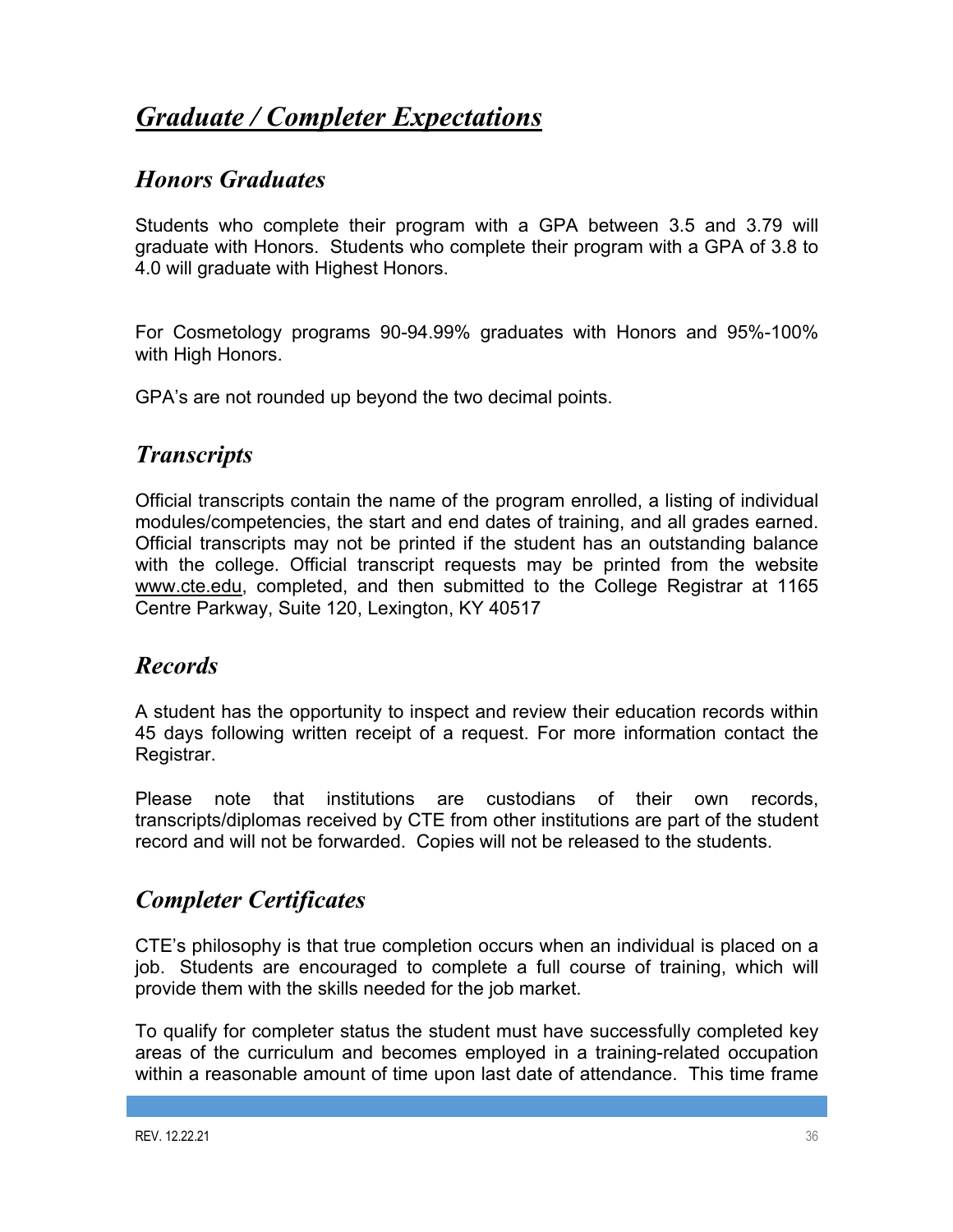is not to exceed 60 days and subject to review by the Review Board. Verification of employment must be received within sixty (60) days for review. Documentation may include, but is not limited to, statements from the employer with the description of the position on letterhead, new hire letter or independent verification by a CTE or BCS employee attesting to student employment. Please see the Registrar for documentation review and suggestions. All completed documentation is subject to additional review for approval. Completer-status students do not receive graduation certificates but are eligible to receive a Certificate of Completion. Students with Completer Certificates are eligible to walk in graduation ceremonies.

# *Course Teach Out*

Students enrolled within a program that is in "teach out" status, may graduate upon completion of all academics. Students may request to test out of the remainder of that program if 25% or less of the program requirements remains to be completed. Testing may vary by program. Students will receive a "T" for transfer in the academic requirement and grade will not be factored into final GPA. All other requirements for graduation must be met. Students in modulebased programs will not show a grade on the transcript, but will show that the course has been completed towards the requirements of program graduation.

# *Alpha Beta Kappa Honor Society*

Effective July 1, 2018, for all students who are currently in attendance, the College for Technical Education is proud to announce its acceptance as a Charter Member of the Alpha Beta Kappa National Honor Society. (Gamma Delta Chapter of Kentucky)

The Alpha Beta Kappa Honor Society serves postsecondary schools, institutes, Career College and universities nationwide, that have demonstrated high standards over a period of many years in the education and training of women and men in numerous fields, trades and occupations. It is not a social fraternity but is open to all who qualify based on merit.

It is an exceptional person who qualifies for membership in Alpha Beta Kappa. The fact that an individual is selected to membership in this honor society sets her or him apart as an example of personal integrity and excellence.

Three specific requirements make a student eligible to enter into the Alpha Beta Kappa Honor Student with the College for Technical Education. All THREE criteria must be met.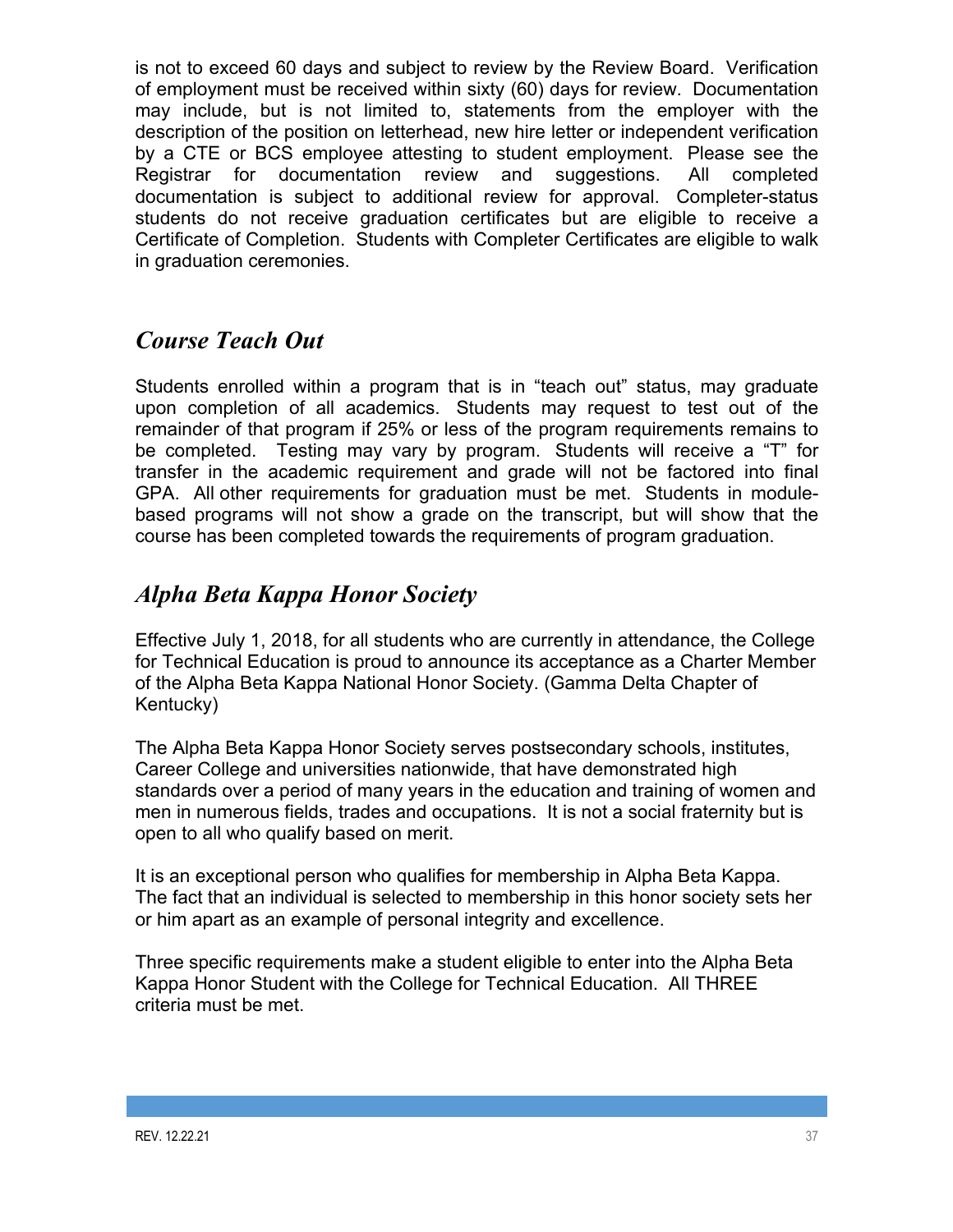- 1. Must be a GRADUATE, "Completers" do not qualify.
- 2. Achieve a Cumulative GPA (CGPA) of 3.8 for module-based programs or 93% in hour based.
- 3. Have a specific recommendation by the primary instructor of the program in which they are enrolled and/or voted on by the Review Board.

### **Student Benefits once receiving the ABK Honor:**

- Recognition at Graduation Ceremony
- Personalized Membership Certificate
- Reference Alpha Beta Kappa on all future resumes
- Lifetime Membership with no annual dues
- Letters of Reference when seeking jobs or additional education

## *Graduation*

- A student is eligible for a Graduate Certificate when a student has completed all the competencies outlined in the course description and meets current SAP requirements.
- Students who complete a module based program with less than a 2.0 GPA or 70% cumulative grade in an hour based program, will not receive a Graduate Certificate, but may receive a Certificate of Completion upon attaining training-related employment within the specified amount of time for completer.
- Students who are in their last module of classes are encouraged and requested to complete exit counseling with the Financial Aid Office and complete graduate exit surveys with the Administration.
- Formal announcements of time, date and events will be provided to the student through available contact methods. The College is not responsible for incomplete contact information and the non-receipt of graduation information.

# *Student Rights, Responsibilities and Resources Code of Conduct*

Whether students are taking courses online, on campus or representing themselves as a student of CTE off campus, students are expected to conduct themselves in a professional and business-like manner at all times including in school, when representing the college on social media and during externships and when acting as representatives of the college. The following Principles of Conduct are to be observed: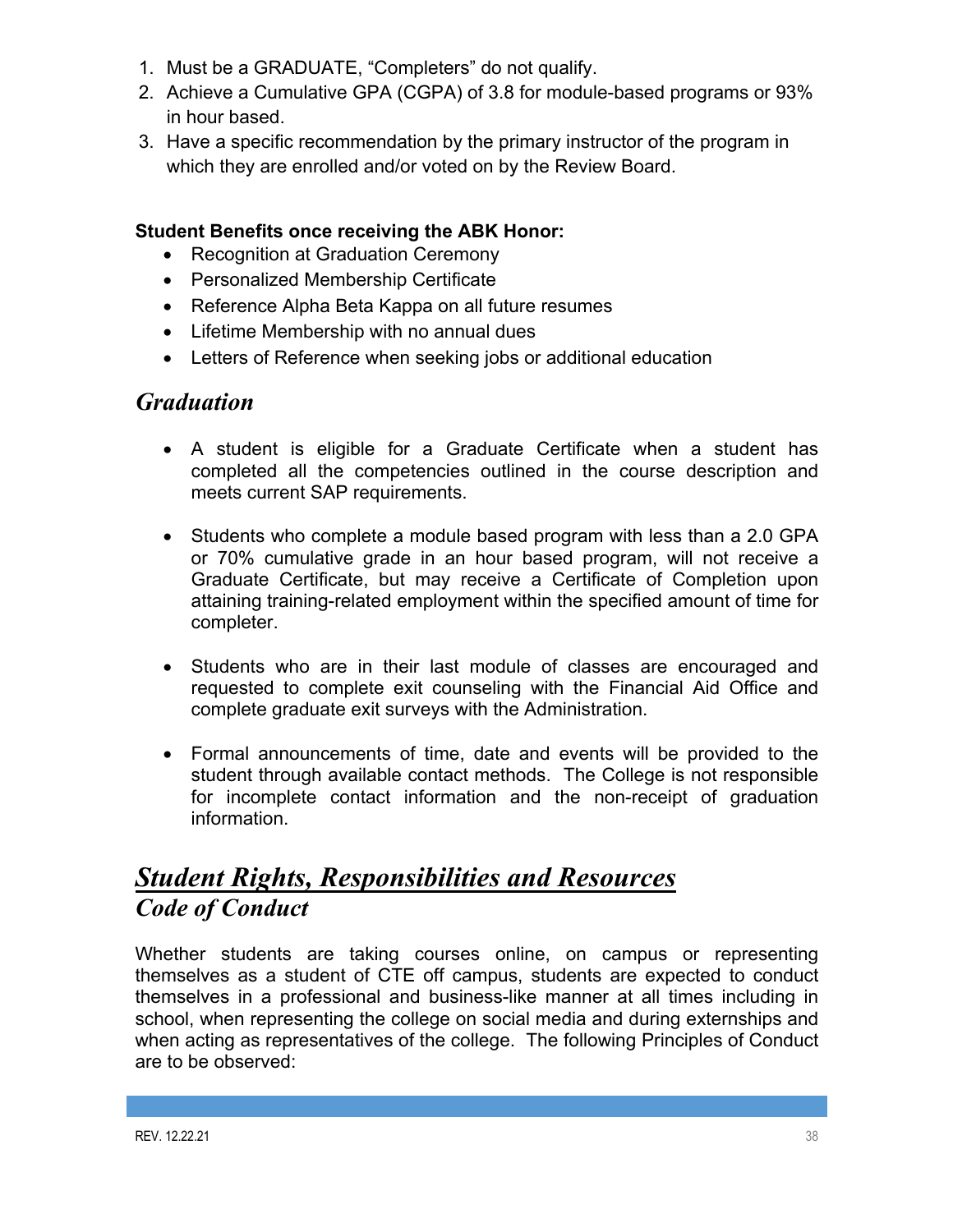- Perform to the highest level possible
- Maintain a high degree of personal honesty
- Follow established policies and procedures
- Maintain satisfactory academic progress
- Maintain compliance with college and individual program policies.

The following examples of conduct or behavior are not to be considered allinclusive. Those actions that are considered unacceptable and inappropriate may be referred to the Review Board. Violation of the code of conduct may lead to suspension or termination from the college. Please note that individual programs have additional expectations of conduct.

- Excessive absenteeism or tardiness according to individual program policies
- Unauthorized use of supplies and/or equipment
- Clocking in or out for other students/trainees
- Testing positive for traceable amounts of alcohol or illegal drugs
- Sale or possession of illegal drugs or alcohol
- Fighting or threats of violence either in person or virtually, or justifiably perceived threats.
- Obscene, abusive, or threatening language
- Violating non-discrimination or sexual harassment policies
- Any theft, including unauthorized borrowing of property
- Possession weapons. Please note, even with a concealed weapon permit, weapons are not permitted on campus at any time
- Creating a disturbance or in any way disrupting or interfering with the training of others in
- Inappropriate or offensive dress
- Leaving the campus and/or extern/internship jobsite without appropriate notification to supervisor/instructor.
- Showing disrespect to instructors or staff
- Cellular phone use in the classroom
- Plagiarism or any form of academic dishonesty
- Infringement of Copyright regulations
- Not vacating the campus as instructed by a staff/faculty member
- Excessive displays of affection
- Inappropriate/harmful representation of self, fellow students or the College on Social Media
- Violation of externship or business partnerships code of conduct

# *Student Review Board*

Student Advisory Boards may be called by faculty, staff or students regarding situations that may arise during the course of a student's education. Student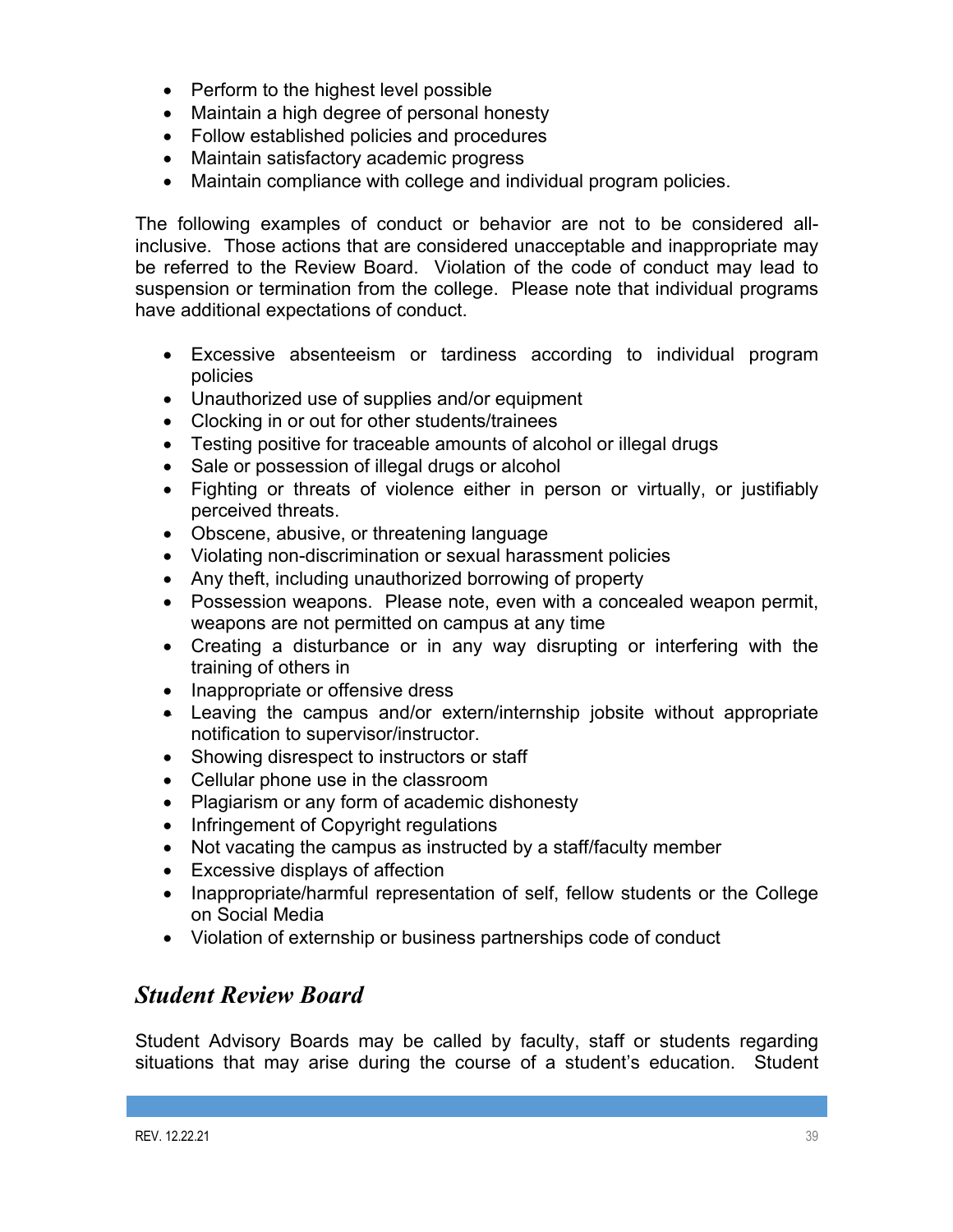Advisory Boards are for basic fact-finding regarding incidents. An advisory board may also be requested to assist students in their pursuit of education.

The meeting may include the School Director, Admissions Representative, the student's Instructor(s) and any other staff or faculty member.

The Student Advisory Board meeting will consist of two parts: fact-finding and resolution. All parties will be informed as to the time and date of the meeting and the student is requested to attend.

Customarily a board is convened no sooner than the following day after an incident. In the event a student displays extreme disruptive behavior in class or around campus, acts out or implies hostility or harm to other students or otherwise is considered to be a detriment to the health or safety of others on campus, either the CEO, Assistant College Director or the College Director are authorized to suspend or terminate, without notice.

The proceedings of the Student Review Board will be kept confidential to the extent feasible.

## *Grievance Procedure*

Any student with an unresolved complaint may file a written grievance with the person to which the grievance is addressed. The party in receipt of the grievance will review and respond in writing within five working days of receipt of the grievance. If the grievance cannot be resolved to the satisfaction of the student, the student may choose to forward the complaint to the College Director. The College Director will review and investigate. All further action taken as a result of the grievance will be based upon the written findings and conclusions. The College Director shall respond in writing within five working days as to the manner in which the situation should/will be handled. If the student feels the grievance has not been handled to their satisfaction, then the student may contact the CEO of the College for Technical Education. If at that time, the student does not feel their grievance has been handled to their satisfaction, the student may contact the Council on Occupational Education at the following address and/or the Kentucky Commission on Proprietary Education:

**Council on Occupational Education 7840 Roswell Road, Building 300, Suite 325 Atlanta, Georgia 30350 (770) 396-3898 1-800-917-2081 FAX (770) 396-3790 www.council.org**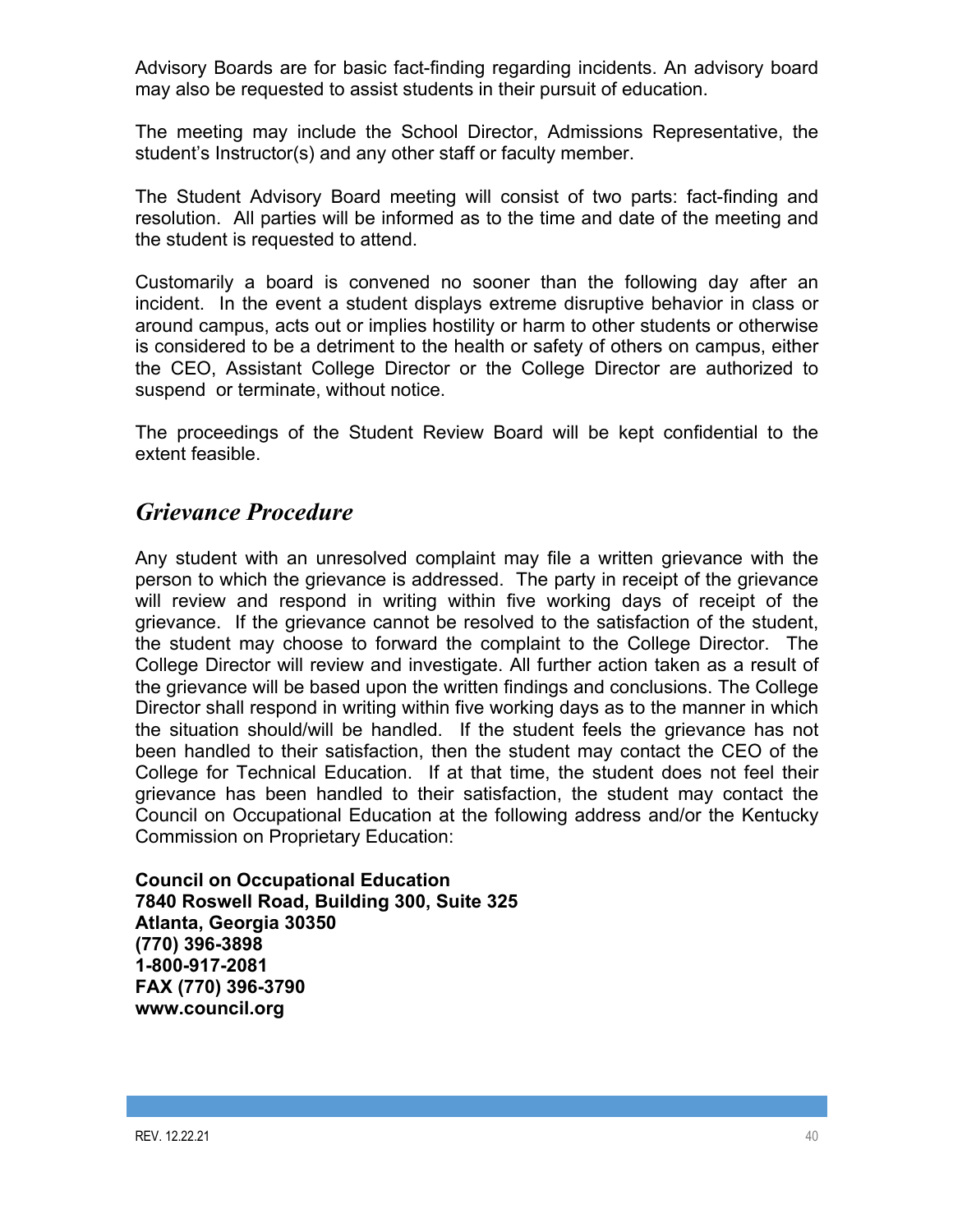# *Filing a Complaint with the Kentucky Commission on Proprietary Education*

To file a complaint with the Kentucky Commission on Proprietary Education, a complaint shall be in writing and shall be filed on Form PE-24, Form to File a Complaint, accompanied, if applicable, by Form PE-25, Authorization for Release of Student Records. The form may be mailed to the following address: Kentucky Commission on Proprietary Education, 500 Mero Street, 4<sup>th</sup> Floor, Frankfort, Kentucky 40601. The forms can be found on the website at www.kcpe.ky.gov.

# *Existence of the Kentucky Student Protection Fund*

Pursuant to KRS 165A.450 All licensed schools, resident and nonresident, shall be required to contribute to a student protection fund. The fund shall be used to reimburse eligible Kentucky students, to pay off debts, including refunds to students enrolled or on leave of absence by not being enrolled for one (1) academic year or less from the school at the time of the closing, incurred due to the closing of a school, discontinuance of a program, loss of license, or loss of accreditation by a school or program.

# *Process for Filing a Claim Against the Kentucky Student Protection Fund.*

To file a claim against the Kentucky Student Protection Fund, each person filing must submit a signed and completed Form for Claims Against the Student Protection Fund, Form PE-38 and provide the requested information to the following address: Kentucky Commission on Proprietary Education, 500 Mero Street, 4<sup>th</sup> Floor, Frankfort, KY 40601. The form can be found on the website at www.kcpe.ky.gov.

# *Electronic Media Policy*

Employment Solutions, Inc. owns the College for Technical Education's electronic media resources, including its computers and e-mail, Internet equipment and systems. Student users should not expect privacy in their use of any of these resources, and Employment Solutions, Inc./CTE may monitor that use by anyone, at any time, for any reason and without prior notice. Accessing, downloading, uploading, saving or sending sexually explicit or otherwise offensive materials; using vulgar, sexist, racist, threatening or demeaning language; disclosing confidential information without authorization; sending chain letters; gambling; and conducting illegal activities are all strictly forbidden. Violations will result in suspension and referral to the Student Review Board for additional sanctions, which may include expulsion.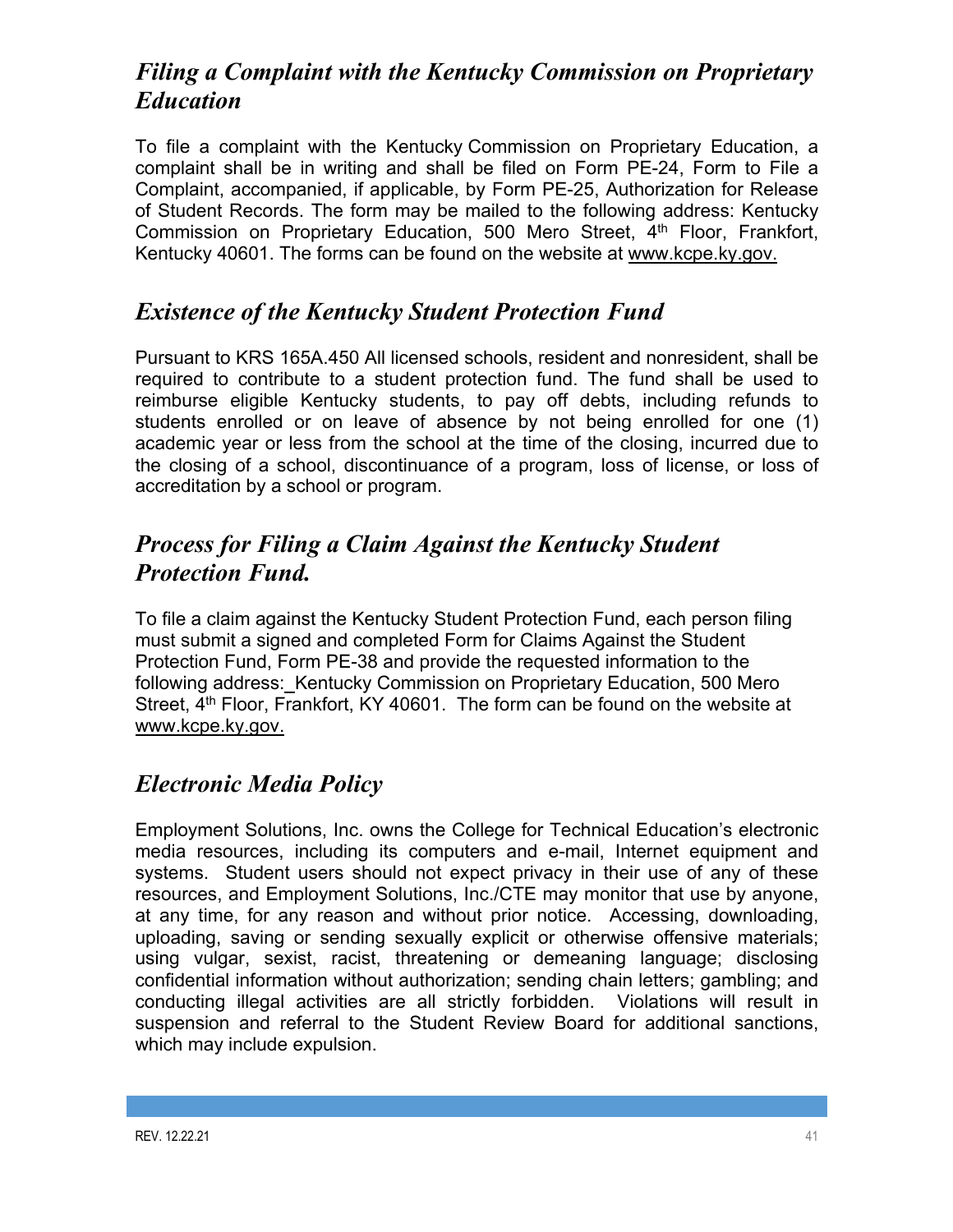# *Reproduction of Copyrighted Works*

The making of an electronic or paper copy of a copyrighted work by any means (photocopying, electronic reproduction, scanning, digitizing, etc.) constitutes reproduction that is governed by copyright law. The copyright principles that apply to the use of copyrighted works in electronic environments are the same as those that apply to such use in paper environments.

The reproduction or copying of a work subject to copyright protection typically requires the permission of the copyright owner. However, the copyright law recognizes that in certain situations, copyrighted work may be reproduced without the copyright owner's consent. One such situation is where the doctrine of "fair use" applies.

The following four factors must be considered for determining "fair use"

- The purpose and character of the use, including whether such use is of a commercial nature or is for nonprofit educational purposes.
- The nature of the copyrighted work
- The amount and substantiality of the portion used in relation to the copyrighted work
- The effect of the use upon the potential market for or value of the copyrighted work.

This information is included in the student catalog, codes of conduct, in addition to e-mail and/or paper disclosures.

Any unauthorized and verified distribution of copyrighted materials will be handled by the College Director and a disciplinary hearing may be called.

All students are aware of the media policy and are introduced to the policy at New Student Orientation. The media policy states that there is no expectation of privacy on the computers in use at the College for Technical Education. It is also understood that students have no recourse if found to be in violation of media policy.

An Academic committee may review the effectiveness of the plan to combat the unauthorized distribution of copyrighted materials on an outcome basis. A check of a "before and after" comparison of bandwidth or relapsing into previous problem situations is a way to check on outcomes. The College reserves the right to use anti-plagiarism software to determine level of infringement.

The institution provides an annual notice on a one-to-one basis through a direct notice to each enrolled student. Any student involved in a copyright situation will be referred to the Director and the proper authorities.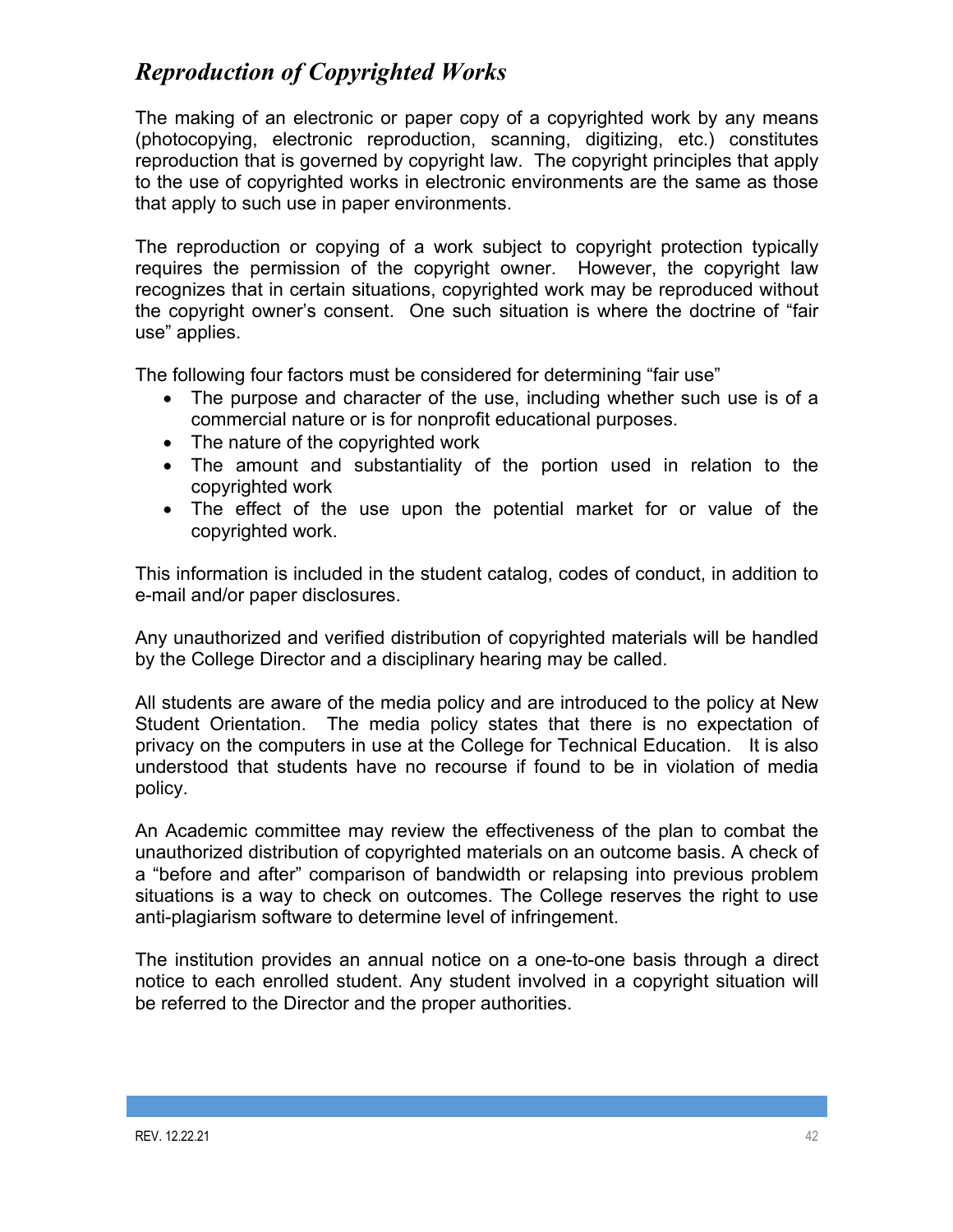### **Summary of Civil and Criminal Penalties for Violation of Federal Copyright Laws**:

Copyright infringement is the act of exercising, without permission or legal authority, one or more of the exclusive rights granted to the copyright owner under section 106 of the Copyright Act (Title 17 of the United States Code). These rights include the right to reproduce or distribute a copyrighted work. In the file-sharing context, downloading or uploading substantial parts of a copyrighted work without authority constitutes an infringement.

Penalties for copyright infringement include civil and criminal penalties. In general, anyone found liable for civil copyright infringement may be ordered to pay either actual damages or "statutory" damages affixed at not less than \$750 and not more than \$30,000 per work infringed. For "willful" infringement, a court may award up to \$150,000 per work infringed. A court can, in its discretion, also assess costs and attorneys' fees. For details see title 17, United States Code, Sections 504 and 505.

Willful copyright infringement can also result in criminal penalties, including imprisonment of up to five years and fines of up to \$250,000 per offense.

For more information, please see the Web site of the U.S. Copyright Office at www.copyright.gov, especially their FAQ's at www.copyright.gov/help/faq.

# *Appropriate Dress and Grooming*

While on campus, students are expected to be appropriate dressed and groomed. Any student found to be inappropriately dressed or groomed may be sent home. If asked to leave campus for inappropriate dress/grooming, this will be counted against a student's attendance/participation for the day. Missed class work during this time is addressed in individual program policies.

Examples of inappropriate dress/grooming:

- Sweatpants
- Tank tops
- Midriff baring or skin baring shirts
- Cutoff jeans or shorts
- Excessive cologne/perfume
- No house shoes (slippers)
- Pants worn more than 2 inches below the natural waistline
- Tight and/or revealing garments
- Clothing with controversial language or insignias
- Offensive prints

\*\*Individual programs have dress codes in addition to those listed above. Students are expected to abide by the more stringent of codes. \*\*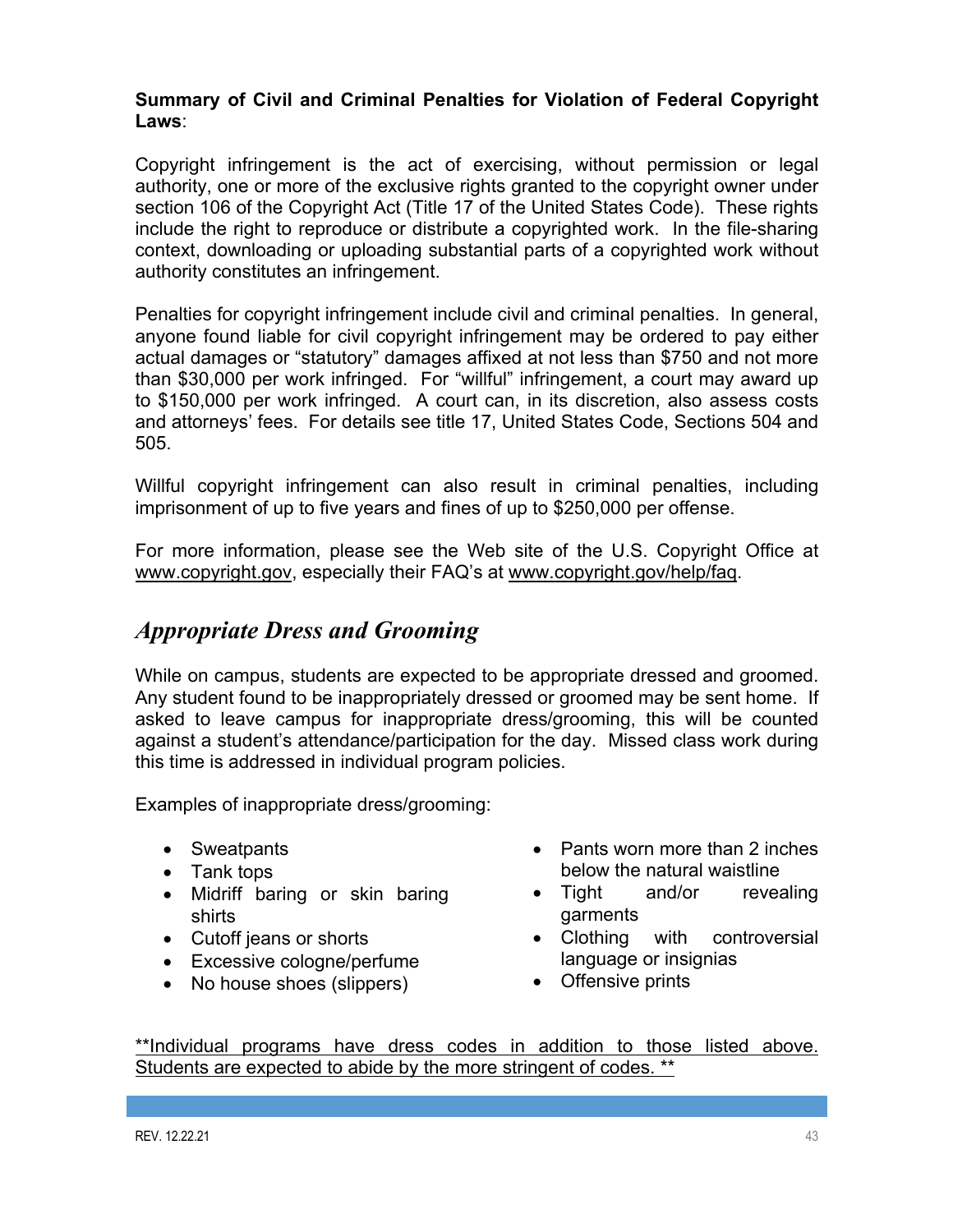# *Virtual Meeting Code of Conduct*

The purpose of the Virtual Meeting Code of Conduct is to ensure that prospective and enrolled students have been shown the skills necessary to be professional during virtual meetings. The *Virtual Meeting Policy* will cover the entire period of education.

When attending any Zoom or other virtual meetings conducted by Instructors, College for Technical Education Administrative staff, or BCS, the following is expected for attendance to count:

• Join all meetings on time (**If unable, please notify meeting host**).

The camera must be on and showing your face. Do not lay the device down (no wall, ceiling or floor shots are allowed). If the camera is turned off at any time during a meeting the student will be removed from the Zoom meeting and a zero will be given for the day.

If sharing a device, all persons must be seated and clearly visible in the camera

• Device must be muted at all times unless you are speaking.

• Must be groomed and appropriately dressed (no sleep caps and/or scarfs, no pajamas, no blankets/bedding, etc.) and NO grooming is to be done during the meeting.

Must be ready to give 100% attention to the meeting/limit distractions.

• Must be fully awake and engaged, prepared to take notes, answer questions, etc.

Be seated. No walking, standing, reclining or lying down.

• Anyone that joins a meeting that is driving a vehicle will be removed from the meeting and a zero will be given for the day.

No smoking during the meeting is allowed this includes electronic cigarettes.

# *Student Rights*

Students enrolled at CTE have the right to expect:

- A clean, safe, and supportive environment.
- Access to information, materials and equipment needed to complete the program.
- Instruction from skilled professionals who have professional experience in the field.
- Fair handling of complaints.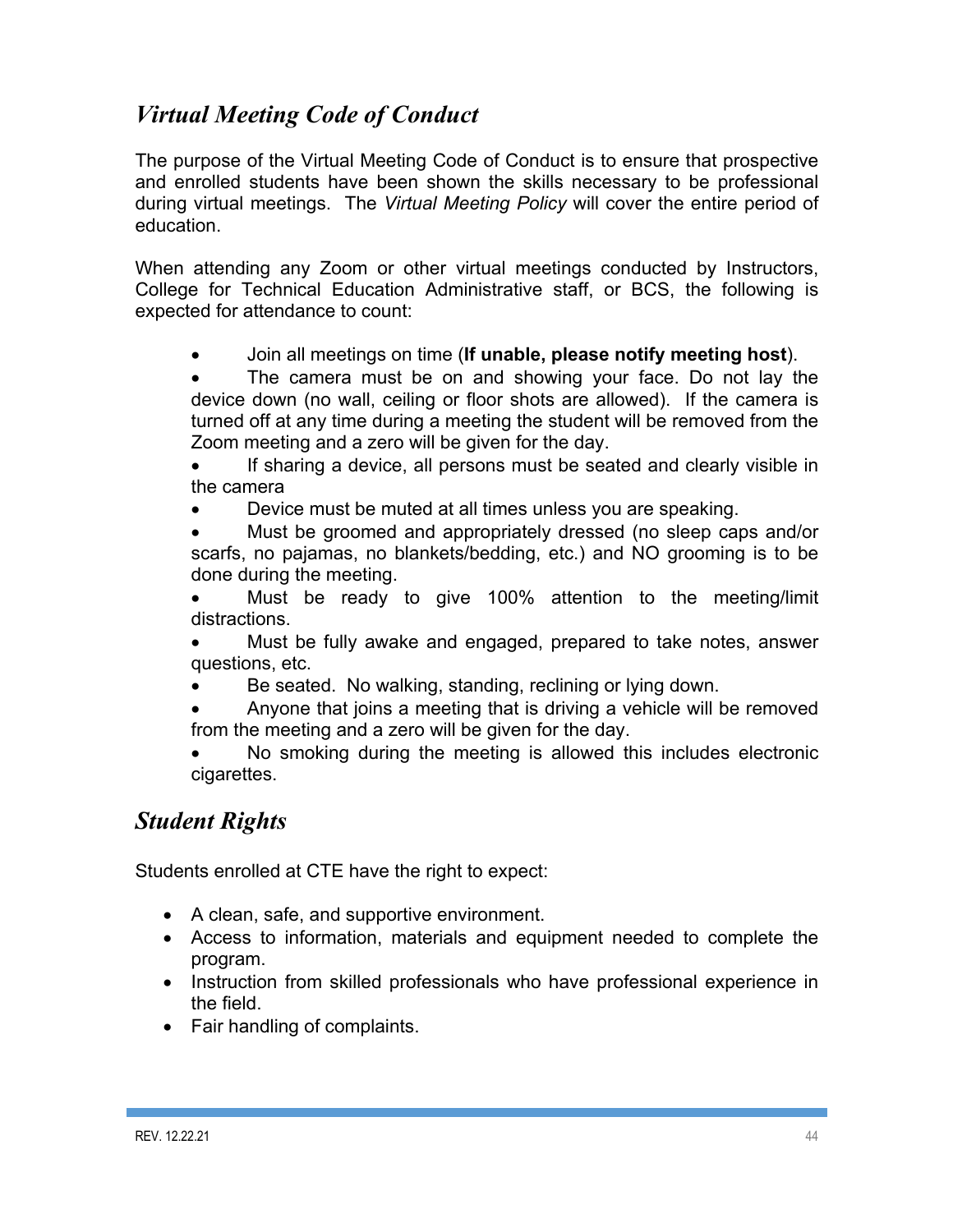# *Student Responsibilities*

A student enrolled at CTE has the following responsibilities:

- Reading and understanding the CTE catalog which can be found at www.cte.edu or printed by request.
- Complete all necessary application forms using true and correct information.
- Maintain satisfactory attendance
- Where applicable, ensure clocking in and out for the day with the use of the timeclock.
- Complete all classroom and laboratory work as assigned.
- Treat fellow students, staff, and faculty with respect.
- Respect the property of CTE and of other students.
- Remain diligent at the abiding by the policies and procedures set forth in this catalog, the student classroom, and individual program policies.
- Adhere to dress code.
- No cheating, plagiarizing or otherwise completing coursework dishonestly.
- Adhering to proper social media etiquette.
- It is not the responsibility of CTE or its affiliates to ensure third party receipt of student's school hours/grades or additional information.
- Understand the required 24-hour notice of third-party paperwork to be completed by the College for Technical education.
- Remain informed of Catalog changes and updates as posted at the campus.
- Assist the campus with surveys and questionnaires whenever possible to improve educational opportunities.
- For online courses, where applicable, have use of personal computer or be prepared to use the student resource center on campus.

Disciplinary action may be taken upon non-adherence to said responsibilities up to and including termination.

# *Information Dissemination to the Students*

It is a common practice for students to be asked to update information quarterly. Students may be asked to complete a form in their classroom or online or be asked for personal contact updates when requesting information from the administrative offices. It is important to note that without the proper addresses, emails, or phone numbers, it makes dissemination of information to students more difficult. It is the responsibility of the student to ensure that any changes made to their contact information are kept current. The college is not responsible for information not received by the student due to incorrect information.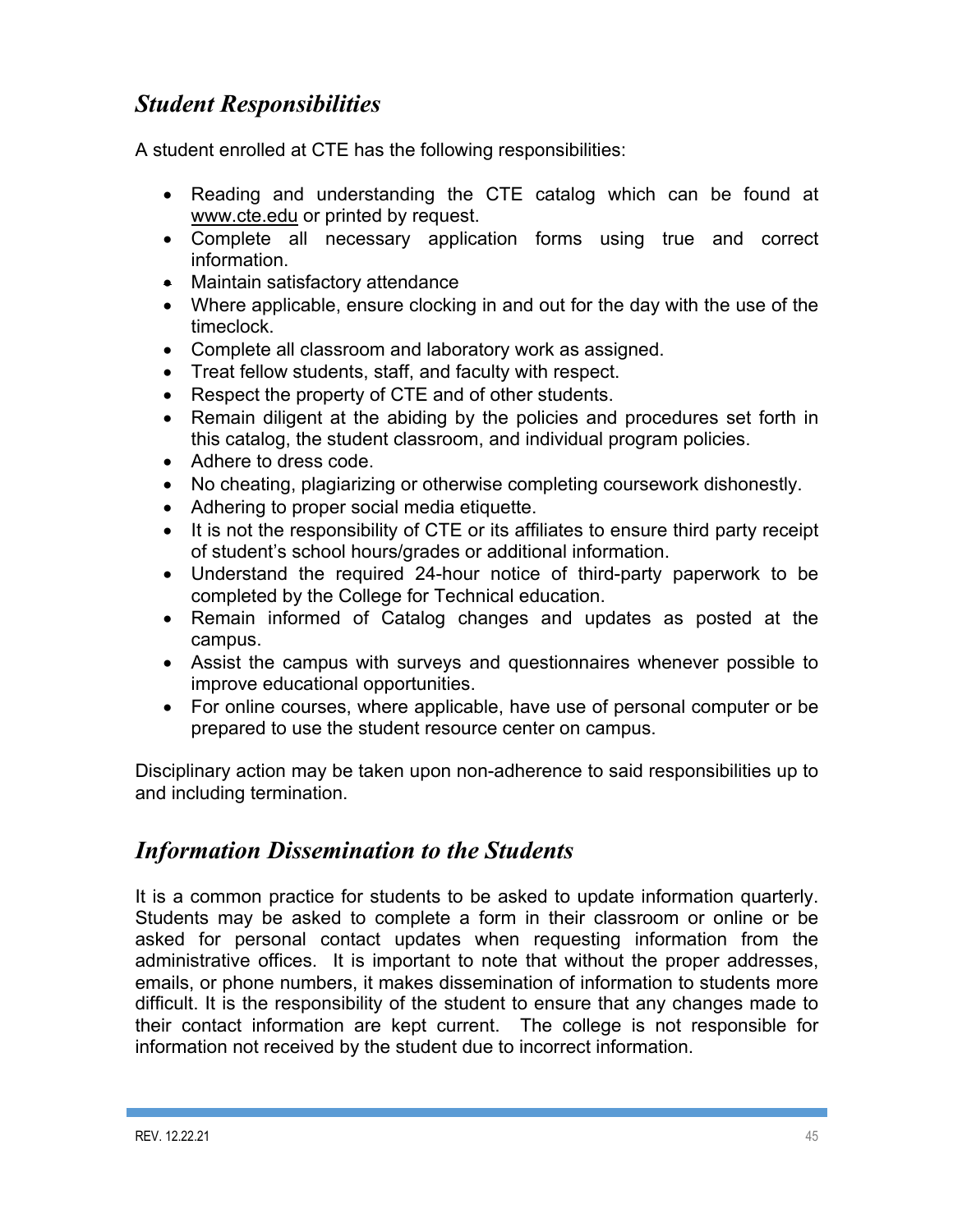For on campus student information, bulletin boards are provided in the student center and in the classrooms. Students may find announcements of on campus emergency procedures, information on campus inclement weather practices, crime statistics, etc., on one or more of the student boards. General announcements may also be made regarding job postings, events on campus and resources information for students. Students are expected to maintain an active email address if using online resources for dissemination of announcements.

The CTE website www.cte.edu is maintained to ensure students have all required notifications at their disposal. It is the student responsibility to continually check the website for any changes in student policy, announcements, and the student catalog.

# *Drug and Alcohol Policy*

CTE is an illegal drug and alcohol-free environment. The use of illegal drugs or any traceable amount of alcohol diminishes the capacity of its users to learn, to make sound judgments and to follow rules of safety.

In order to ensure a safe and positive academic environment, CTE enforces a drug and alcohol testing policy. If a student is suspected to be under the influence of any such substance while on-site, the Instructor, College Director or CEO may require the student to submit to a drug or alcohol test. Where it may not be possible for the College Director or Instructor to facilitate the test, a third party designate may be assigned.

For some programs, drug and/or alcohol testing may be done prior to entering externships or capstone. Testing may also be done on students who are within their capstone or externships at the request of an employer. In these situations, students do not have the option to refuse testing. In the case of a positive result, students may not be able to continue to their externship portion of the program. Status of their education will then be determined on a case-by-case basis based upon the results of the testing. In the case of a positive result, students may not be able to continue to their externship portion of the program and could be administratively withdrawn from the college. All attempts at testing the student on the campus will be made. If testing is not a possibility on campus, students will be taken to a local facility for testing.

In all other situations on campus, should a student refuse to take a test or tests positive for an illegal drug or any traceable amount of alcohol, the student will be required to leave campus and will be suspended for no more than three school days following the date of the encounter. Students may challenge an onsite test but are responsible for offsite testing at their own. Results of tests completed off site at a verifiable medical facility will take precedence over on-site testing.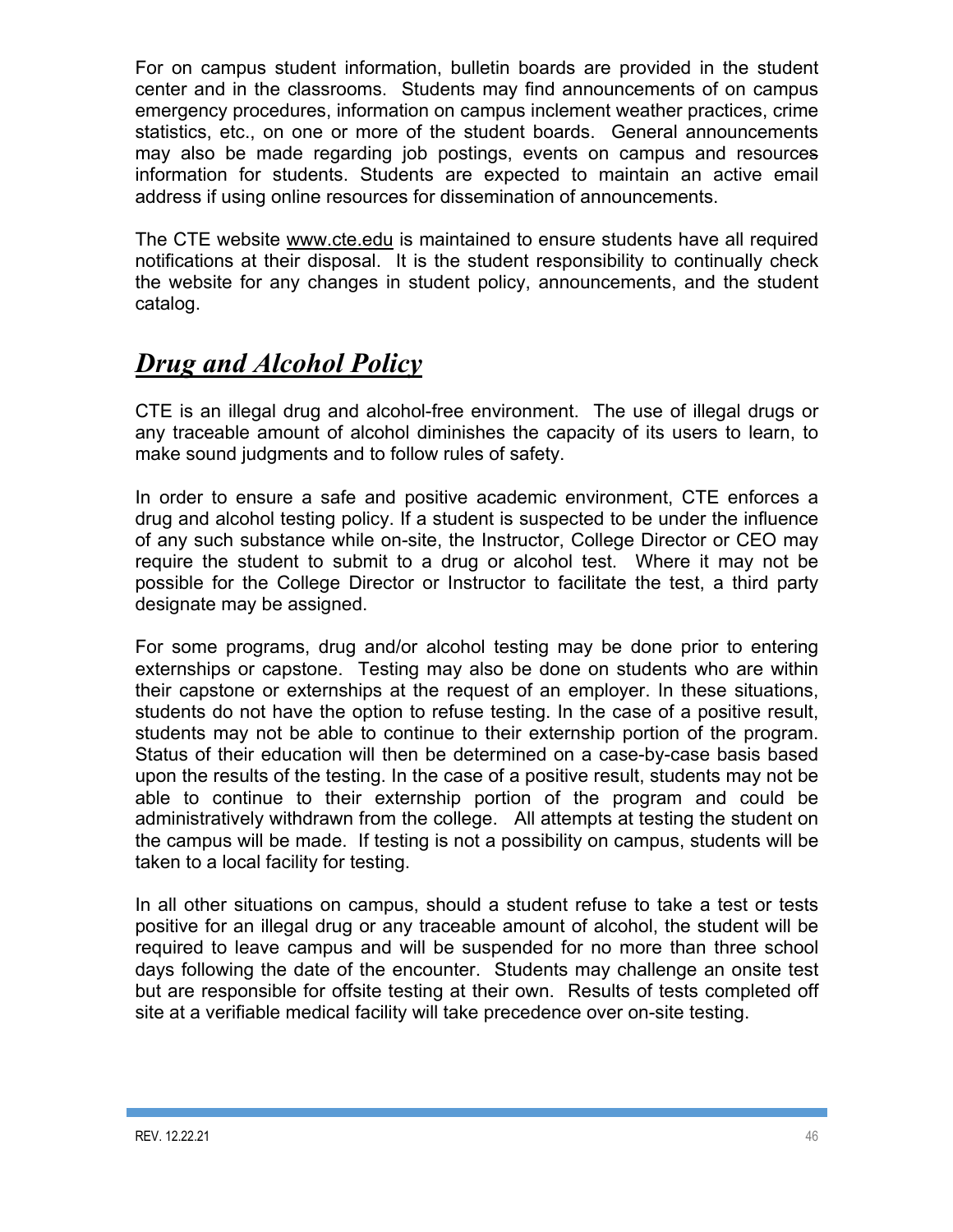# *Support Services*

Currently a Student Resource Guide is available at www.cte.edu for student use in finding help locally, for a vast array of services.

The Compliance and Student Services Officer assists students who may be in need of academic guidance towards achieving their goals of education. Within this office, students can also receive assistance of referrals to outside organizations that may help meet their personal needs while working towards graduation. Students may turn to this office for assistance with verification of attendance, veterans' benefits, and academic resources, among other areas. The Compliance and Student Services officer splits their time between both Lexington and Winchester. Their main office is housed in the Solutions Center at the main campus at 1165 Centre Parkway, Suite 120, Lexington, KY 40517

# *Virtual Library*

Employment Solutions, Inc./ College for Technical Education provides all students with access to the Kentucky Virtual Library resource. This database is located on the CTE.edu website under Student Resources. For information on how to log into the database, please contact your instructor.

# *Resource Room*

The Resource Room is open during regular administration hours and is equipped with internet accessible computers, books related to the various fields of study with the college, a student use printer/copier and other items that may be necessary for completion of school assignments. Resource rooms are located in the administration building at the Lexington location and next to the Instructors' office at the Winchester location.

In addition to access to the Resource Room, program specific books and materials are available through individual instructors within the programs.

Please note the following:

- No cell phone use in the Resource Room
- No food or drink permitted
- This is a work area and not social, keep talking to a minimum
- Resources are available for educational purposes.
- Items removed from the resource room may be charged to the student at replacement cost.

It is recommended that each student reach out to their local library for a virtual library card to access additional materials.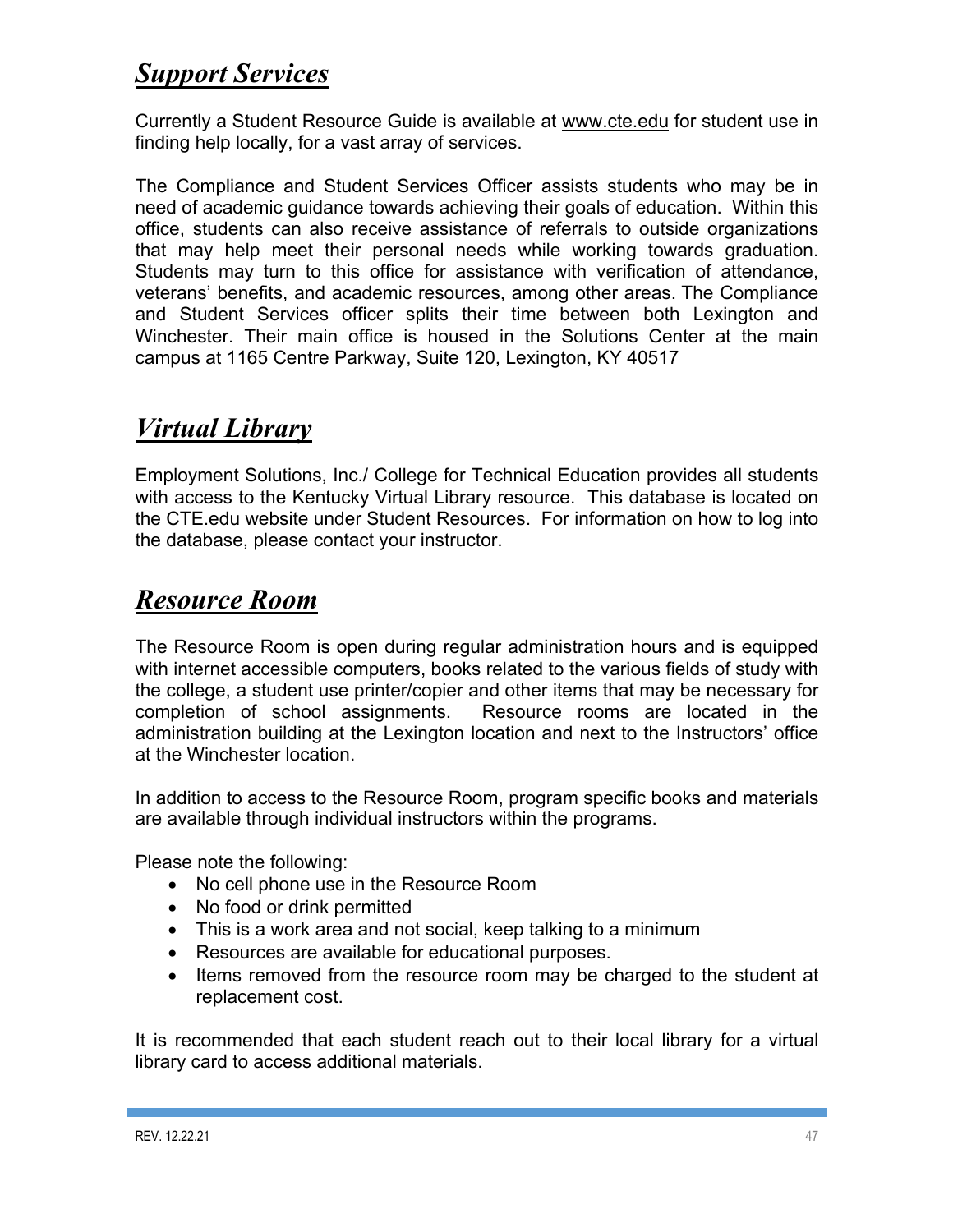# *Career Assistance Services*

All CTE graduates/completers are provided with lifetime job search assistance. Such assistance may include career readiness training, resume development, mock interviews, and direct referrals to potential employers. Every effort is made by Bluegrass Career Services (BCS) staff, a division of Employment Solutions, Inc., to aid students in finding employment positions that are commensurate with their occupational training and abilities.

During the job search/readiness, the student is expected to meet with their employment consultant in person, by phone or virtually for the purpose of obtaining appropriate, training-related employment.

Although CTE and BCS attempt to assist every graduate in locating a career position, there are no guarantees of employment. It is the responsibility of the student to remain actively engaged in the career search. Students should share any unusual barriers that may prevent them from being successfully employed. A criminal background may make it difficult or even impossible to obtain employment in certain professions. It should be noted that if a student does not wish to seek employment following graduation, they may still be required to participate in the career readiness program as outlined by their individual programs. Students may sign a refusal or unavailable for employment letter if they do not wish to seek employment upon completion

# *Sexual Harassment Policy*

Sexual Harassment is defined as unwelcome sexual advances, requests for sexual favors, sexually motivated physical conduct or other verbal or physical conduct or communication of a sexual nature where submission to that conduct or communication is made a term or condition, either explicitly, or implicitly, of obtaining an education, or obtaining or retaining employment; or submission to or rejection of that conduct or communications by an individual is used as a factor in decisions affecting that individual's education or employment; or that conduct or communication has the purpose or effect of substantially or unreasonably interfering with an individual's education, or employment, or creating an intimidating, hostile or offensive educational or employment environment.

The College for Technical Education is committed to providing a safe learning and working environment for all members of the College community. Consistent with this commitment, the College prohibits Sexual Harassment under Title IX for all students regardless of mode of education, which includes,

- quid pro quo sexual harassment,;
- hostile environment sexual harassment;
- domestic violence:
- dating violence;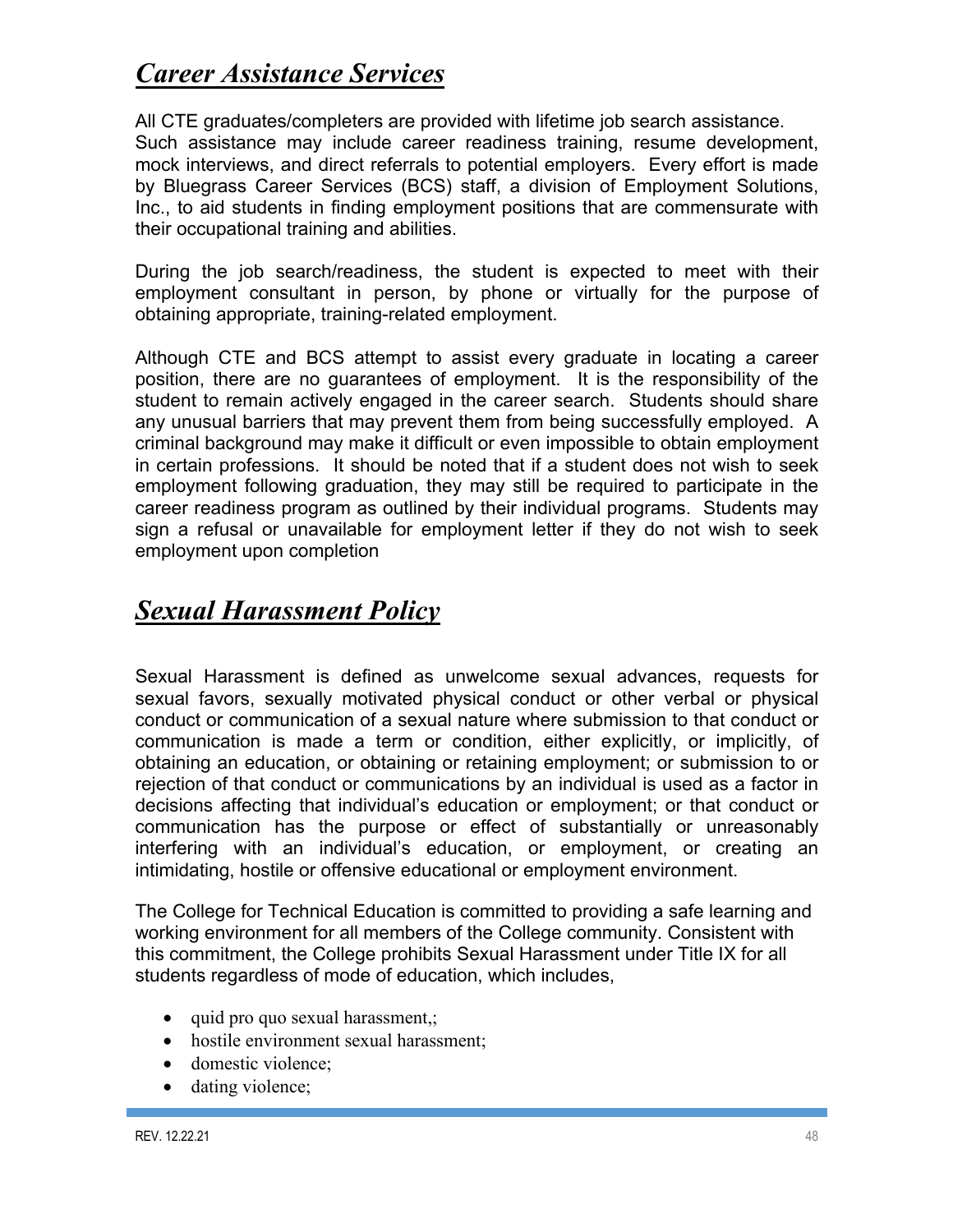- sexual assault;
- stalking;
- retaliation against any person for the good faith reporting of any of these forms of conduct or participation in any investigation or proceeding.

These forms of Sexual Harassment and Sexual Misconduct are unlawful, undermine the character and purpose of the College, and will not be tolerated. Any person who believes that they have been sexually harassed at CTE may bring their complaint to the Title IX coordinator, any staff member, or contact the proper legal authorities. Additional Title IX compliance documents are available on the cte.edu website under Student Resources

Victor Vinson, Compliance and Student Services Officer/Title IX Coordinator 1165 Centre Parkway, Suite 120 (859) 272-5225 VVinson@cte.edu

# *Safety*

CTE strives to provide a safe place for all to work and train. All students/trainees are required to live by and respect all safety rules and regulations. CTE reserves the right to inspect packages incoming and outgoing from the facility. The College prohibits concealed weapons on campus, even with a license to carry.

# *First Aid*

It is the policy of CTE that no person can administer first aid beyond their qualifications. Medical emergencies will be referred to the appropriate medical authorities. The College does not maintain a medical facility at either of its campuses. In the event of a medical emergency on campus, an Incident Report will be completed and kept in the office of the College Director. First aid kits are available in all classrooms on campus. Winchester campus has their first aid kit in the laundry room.

# *Health and Safety of Students*

The health and safety of students is a priority at CTE. Information on the campus Health and Safety Plan is made available to students in the College Director's office.

# *Concealed Weapons Policy*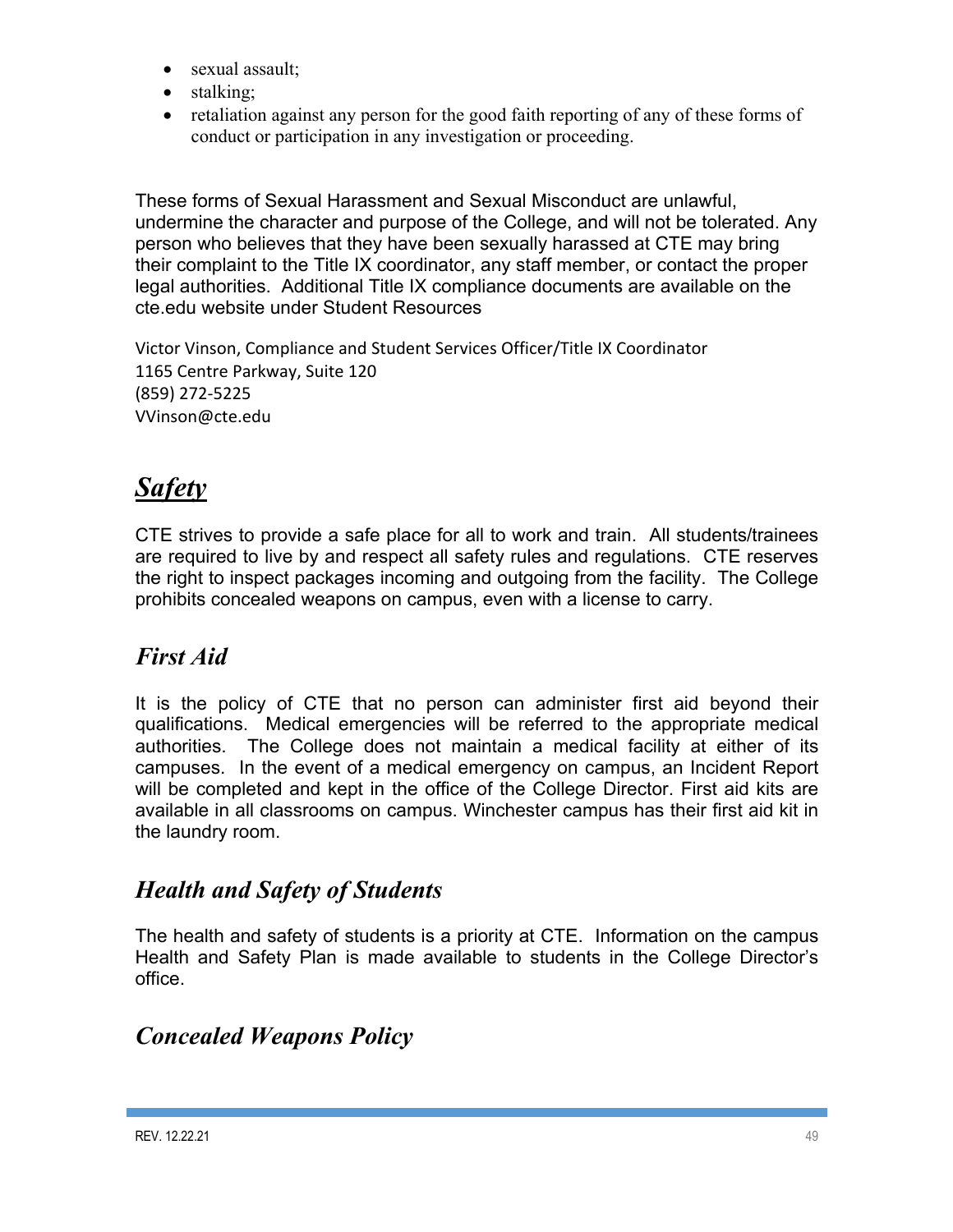All persons except sworn peace officers are prohibited from possessing firearms, explosives, or other deadly weapons on the campus of CTE. Persons violating this policy may be subject to arrest for carrying a concealed deadly weapon as defined in KRS.527.020, A state issued permit to carry a concealed deadly weapon is invalid on the CTE campus.

# *Campus Security Report*

The annual Campus Security Report is posted at www.cte.edu and is available upon request at the administrative offices. This report is filed annually.

# *Smoking/Electronic Smoking (Vaping)*

All buildings are smoke-free and vape-free buildings. All smoking, either tobacco or electronic must be done outside at the designated smoking area. If you are unsure about where you may smoke, ask any staff member. Failure to comply may result in further disciplinary action.

# *Solicitations and Visitors*

No solicitations of any kind are permitted without specific written authorization issued by the CEO, Assistant College Director or College Director. Unauthorized visitors will be asked to leave the premises and/or escorted by authority.

All visitors to the campus are required to sign in at the front desk upon entering the facility. Children are not to be left unattended at any time.

# *Holiday Schedule*

The College for Technical Education will be closed in observance for the following ten (10) holidays, if a holiday falls on a weekend, the Director will determine the day the holiday will be observed:

New Year's Day Martin Luther King Day Memorial Day Independence Day Labor Day Thanksgiving (Thurs. and Fri.) Christmas Eve Christmas Day New Year's Eve

Students will not have instruction between Christmas and New Year's.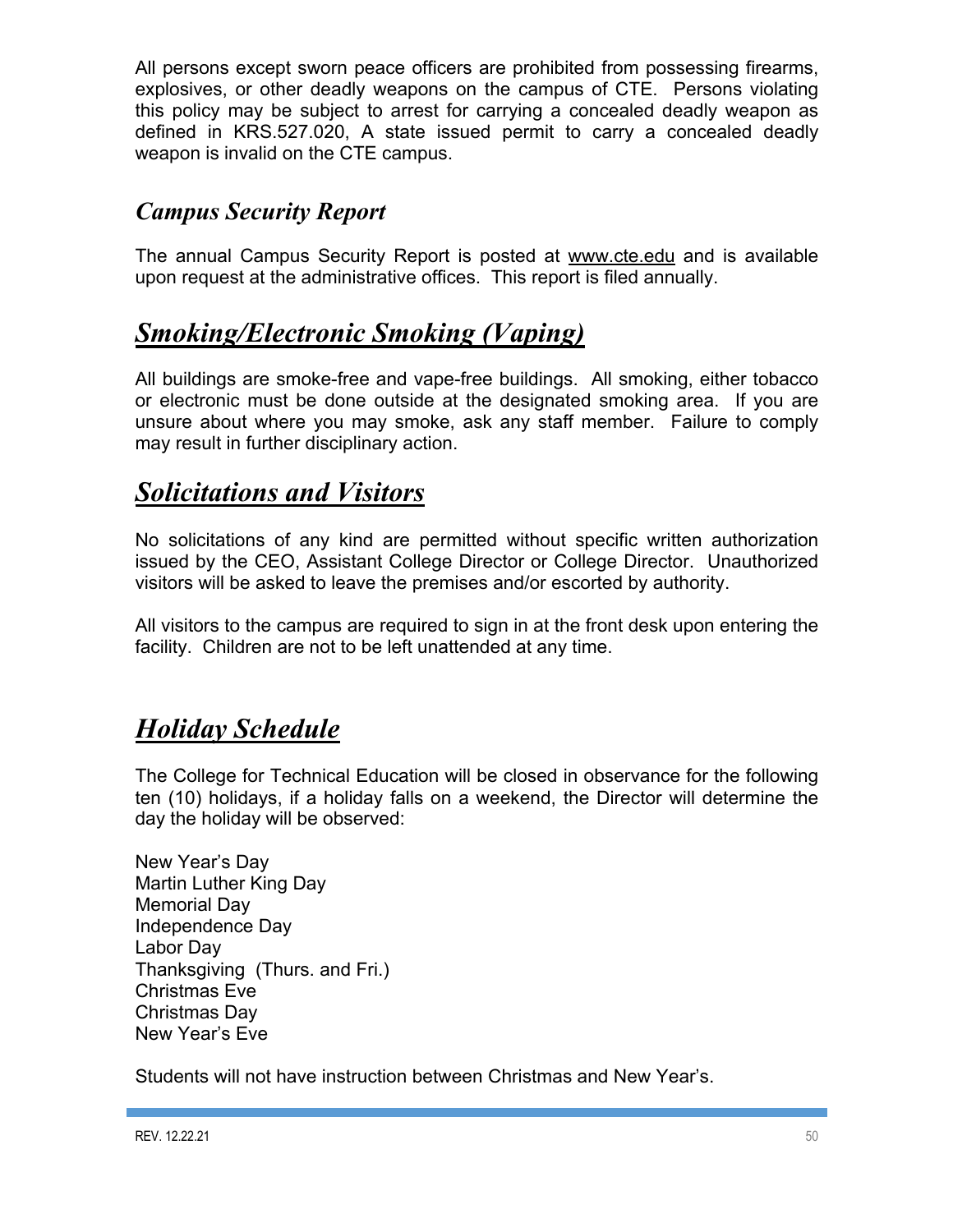# *Training Programs*

The training programs at the College for Technical Education award a certificate for successful completion. If licensure is required for work in the field in which a student is educated, a notation will be made.

### **Current On-Campus programs: (as of 04.20.21)**

Building Trades Technician, Cosmetology, Cosmetology Apprentice Instructor, Nail Technician, Early Childhood Education

### **Current Online programs: (as of 04.20.21)**

Medical Assistant, Business Operations

# *Building Trades Technician*

Students who enroll in the Building Trades Technician program learn to perform interior and exterior repairs using hand and power tools. Safety standards, blueprint reading, carpentry, electrical, plumbing, air conditioning and refrigeration skills are taught. Students can expect to find employment in commercial and industrial establishments such as factories, office buildings, schools, apartment buildings and hospitals. CIP: 46.0401

### **PROGRAM OBJECTIVES:**

- ! To provide training opportunities that will develop relevant technical skills and work procedures along with a positive professional attitude
- ! To provide classroom/training facilities, instructional materials, and up-todate equipment that meet current business and industry standards
- ! To develop and put into practice successful interpersonal communication skills and customer service techniques appropriate for the Building Trades profession
- ! To provide activities allowing students to add realism to their classroom training and enhance their technical skills
- ! To gain proficiency in skills that will result in employment and/or advancements in education and training
- ! To understand and demonstrate the safe use of tools, machines, and related instruments in the Building Trades Technician field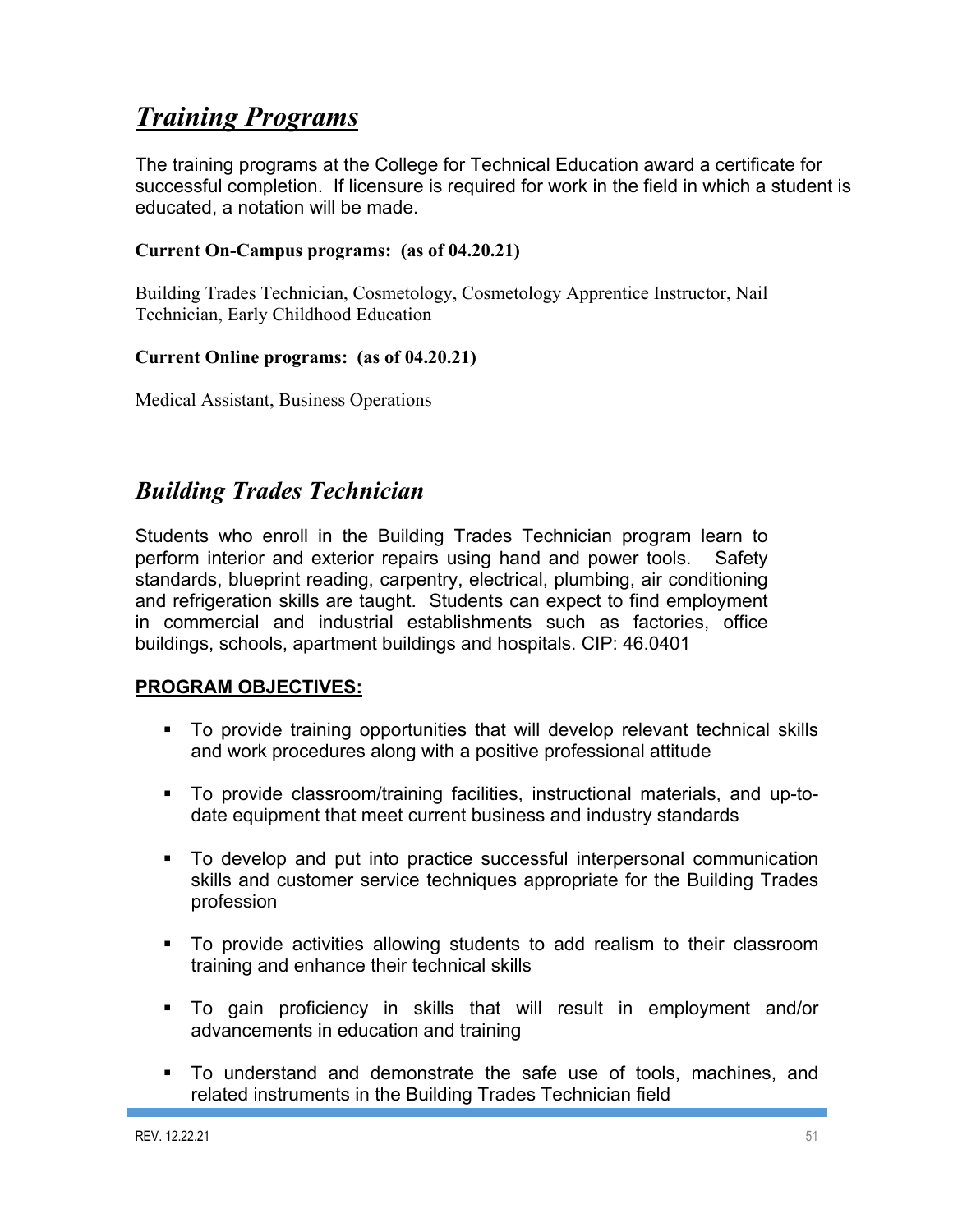#### PROGRAM CONTENT:

**BAM101 Workplace Safety, Blueprint Fund., Construction Based Math 7 Credits**  Students learn the basics of shop and workplace safety. Additionally, they are exposed to best practices of customer service skills and problem solving along with understanding and applying construction blueprints and mathematical computations as it relates to building codes and processes. OSHA safety is strictly adhered to throughout the entire program.

**BAM121 Carpentry 8 Credits** This course provides theory and hands on carpentry skills. The course will train students to use industry hand and power tools in framing, roofing, window, doors, drywall, ceramic, wood floors and stair maintenance in a workplace environment. Actual hands-on projects may be assigned for maintenance within the facility. Prerequisite: BAM101

#### **BAM141 Plumbing 8 Credits**

Students will be working with copper and plastic pipes. Students are provided hands-on training in the major skills necessary for maintaining residential and commercial plumbing. This course covers the basic aspects of clearing blocked drains, repairing leaks, repair and replacement of residential and commercial plumbing fixtures. Hands on projects may be assigned for maintenance and repair within the facility. Customer service skills and workplace principles are continued to be emphasized. Prerequisite: BAM101

#### **BAM161 Electrical 8 Credits**

Students are provided with hands-on training in the major skills necessary for maintaining residential and commercial wiring; from breaker to fixture. This course provides the basic aspects of electric theory, wire and cables, 3 & 4 way switches, GFCI plugs, fixtures and devices, and troubleshooting and maintenance wiring. Students may be assigned hands-on maintenance projects in the facility, always focusing on customer service and good workplace principles and practices. Prerequisite: BAM101

#### **BAM181 HVAC** 8 Credits

This course covers the necessary skills for maintaining various heating, air conditioning, and ventilation systems, also working with duct board and brazing line-sets in residential buildings. In addition to the hands-on training, students will also work with an HVAC computerized training system to expose them to various trouble-shooting techniques and to increase their problem solving skills. Students will be trained and will sit for the EPA 608 exam. Prerequisite: BAM101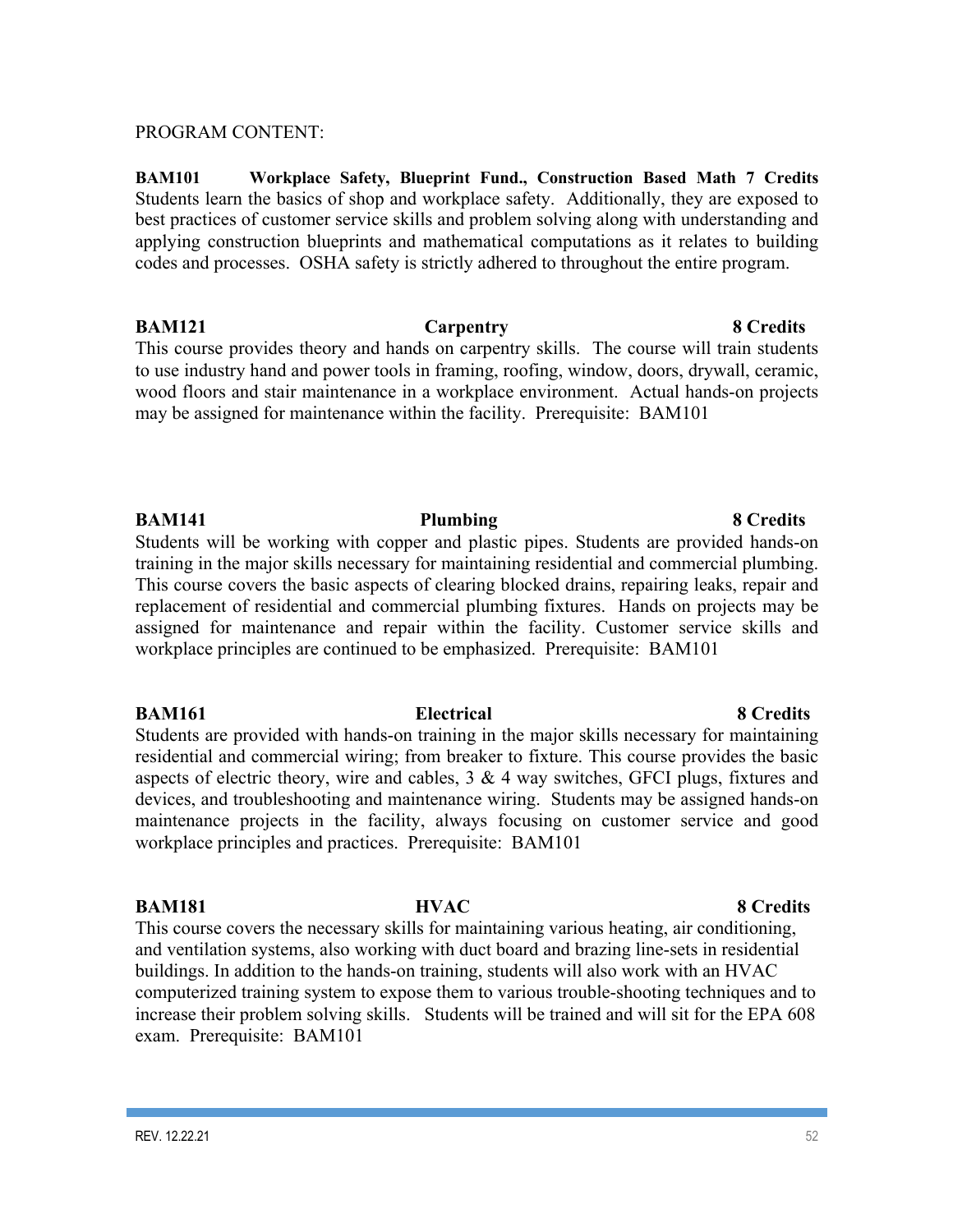## **BAM191 Facilities Maintenance 7 Credits**

This course replaces BAM201-Capstone Studies

This course is designed to encompass a combination of skills that are learned throughout all other studies in the Building Trades Technician program. Projects include general maintenance to ensure good working order, cleaning techniques, and general upkeep of residential and commercial properties. i.e.; general lighting, leaky faucets, painting, cleaning, etc. Prerequisite: BAM101

### *Total Credits 46*

## *Business Operations*

The Business Operations professional is designed to meet the needs of the constant and changing needs of the business community. This program reaches wide in personal and professional development as well as the various administrative duties that are required in an office environment. Students will have an understanding of the current business environment and be able to perform the professional services in Microsoft, Human Resources, Sales and understanding financials. Students entering this program would be best suited with at least a basic understanding of the Microsoft Office Suite, including word, excel, outlook, pdf, etc. CIP: 52.0499

### **PROGRAM OBJECTIVES:**

- ! To provide the student with a well-rounded understanding of today's business environment nationally as well as internationally.
- ! To graduate students who understanding the diverse nature of administrative work within an office environment.
- ! To provide a more informed introduction of social media, marketing and sales.
- ! To engage the student in personal and professional conduct expectations.
- ! To help the student understand the current trends in professional business and how personal conduct may influence business.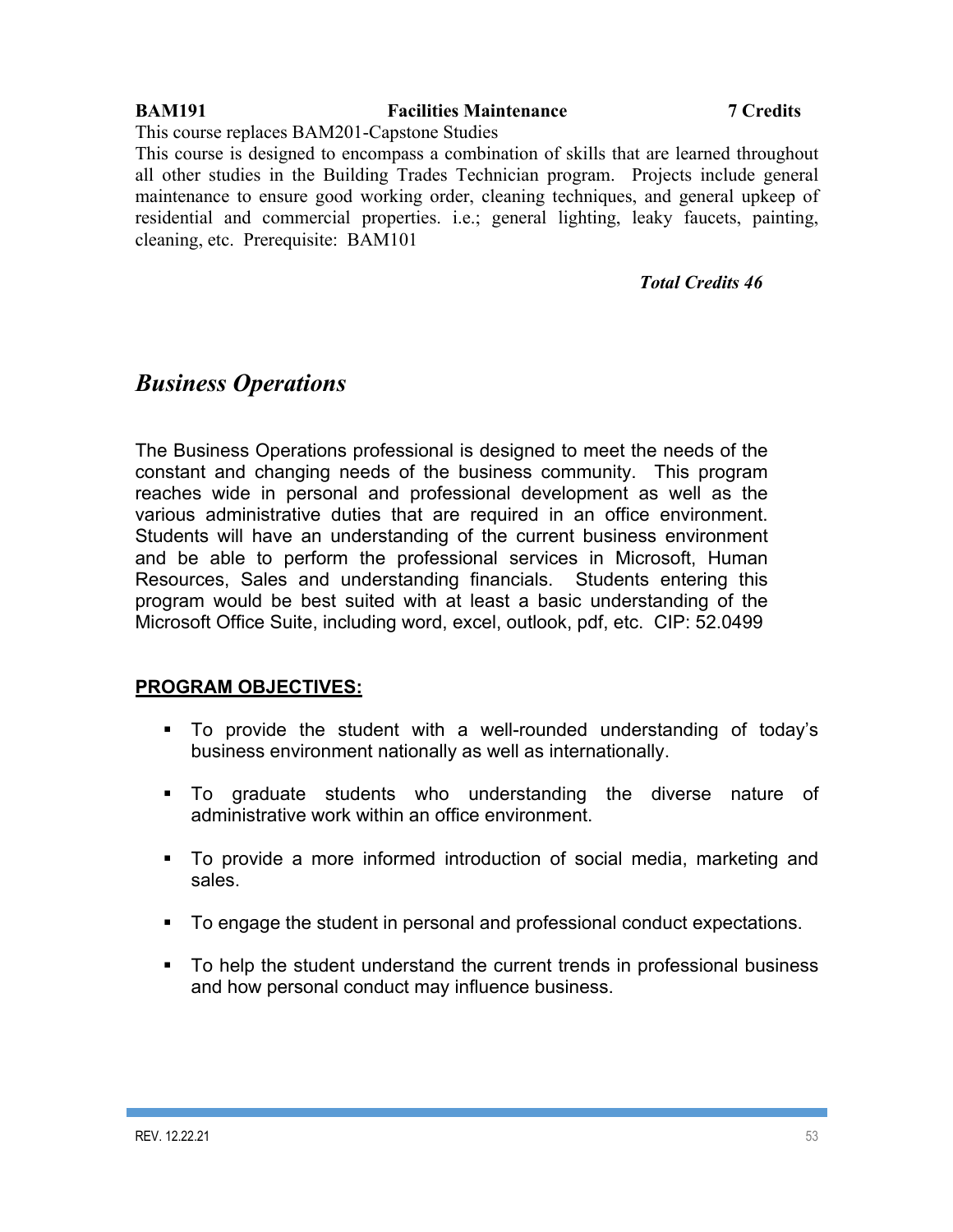product, selling a business and selling the future. In this course, students will learn the art of the sell. This includes using tools and technology to aid in making the sale. The use of media in developing the idea and understanding the building of value and understanding of the buyers psychology in wanting a product or companies services. Prerequisites: MOS101 and BUS100

#### **BUS130 Business Communications 4 Credits**

Business communication is more than discussions and emails. This course will cover current means of business communications interoffice electronically and external communications through electronic and written communications. Business communications can begin with an electronic lead, walk in customer or appointment setting, as well as other factors. Prerequisites: MOS101 and BUS100

#### PROGRAM CONTENT:

#### **MOS101 Microsoft Office Review 4 Credits**

This Microsoft Office review with the areas of web access, Microsoft office and excel, PowerPoint tips and appropriate ways to save documents for easy access and editing.

#### **BUS100 Introduction to Business 4 Credits**

This course is designed to give an overall introduction into Business including Business Management, Entrepreneurship, Human Resources, Marketing and effective Business Practices. Prerequisites: MOS101

#### **BUS110 Administrative Duties 4 Credits**

Understanding basic administrative duties may seem elementary, but much more goes into the everyday duties and planning in business. The smallest of details can have the greatest effect on whether or not a business is successful and the impression that the business takes care of the details. Successful event/meeting planning, time management, record keeping, web conferencing and letter writing, when done correctly are all factors for a smoothly run business. The office administrative is typically the face/voice of the business and can relate to the business bottom line (aka budget) as well as its future success (aka sales presentations) Prerequisites: MOS101 and BUS100

#### **BUS120 Social Media and Marketing 4 Credits**

Social Media plays a large part of the current environment of business. The digital means of marketing is becoming more essential to the success of businesses. With the changing environment, it becomes more necessary to understand the availability and the responsibility of such a medium. Students in this course will be expected to understand how social media can excel a business and/or tear down a business with their use/misuse of the medium. Prerequisites: MOS101 and BUS100

# **BU125 The Art of Selling 4 Credits** Selling in the business setting comes in many different formats. Selling yourself, selling a

#### **REV. 12.22.21** 54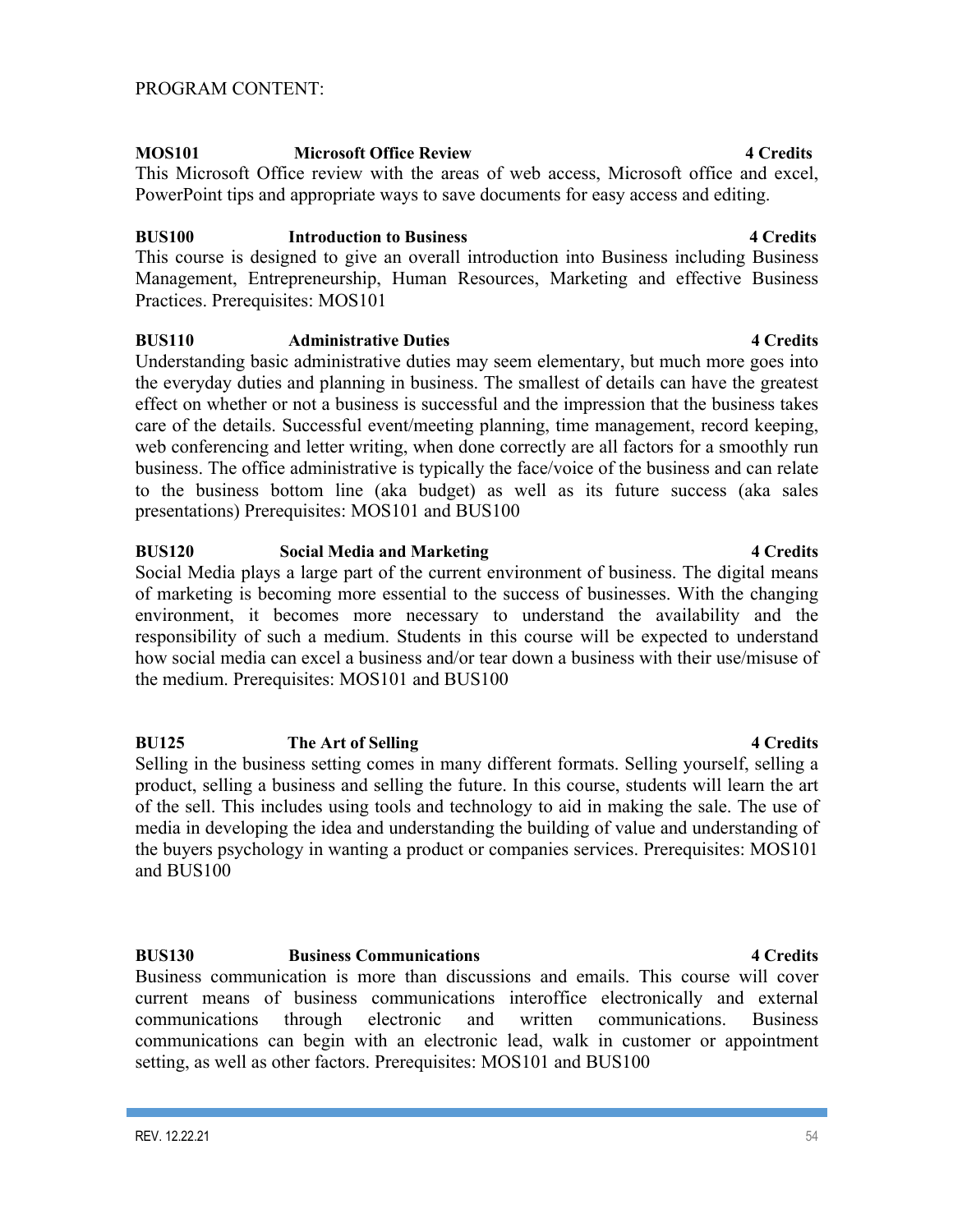#### **FIN101 Understanding Financials 4 Credits**

Business Operations include many numbers never experienced or understood by people beginning in business. Retail operations, restaurants and general business relies on employees understanding of what inventory, sales and cost control does for the bottom line. This course is designed that a student will walk away with the understanding of how each action may affect the bottom line of a business operation. Prerequisites: MOS101 and BUS100

### **PD100 Personal and Professional Development 4 Credits**  This course relates personal development and self-awareness to the business environment. Students will gain an understanding the relationship between the self and the business world. This course explores the self and employee's emotional intelligence, selfawareness of management strategies and how they relate to the business world. Conflict management will be addressed. Prerequisites: MOS101 and BUS100

#### **HR101 Introduction to Human Resources 4 Credits**

Introduction to Human Resources reviews the functions that are carried out in a human resources department of a company. These functions include, but are not limited to payroll, state and federal tax, understanding full and part time employee, recruitment and policy development. Prerequisites: MOS101 and BUS100

#### *Total Credits 36*

## *Early Childhood Education*

The Early Childhood Education program is designed to prepare students for the Child Development Associates Credential (CDA). This credential is the most widely recognized credential in early childhood education (ECE) and is the key to career advancement in ECE.

Upon graduation from the program, students may also earn the Kentucky Directors Credential for Early Childhood Education, upon the recommendation of the instructor.

The CDA and the Director's Credential are based on a core set of competency standards, which guide early childhood professionals as they work toward becoming qualified teachers of young children. Students will gain the knowledge base to guide the development of children from birth until entry into primary school and to serve their families. The CDA curriculum, as well as the Directors Credential information combines knowledge in Child Growth & Development, Learning Environments, Professional Development, Program Management, Community and Family Partnerships and a Student Teaching externship.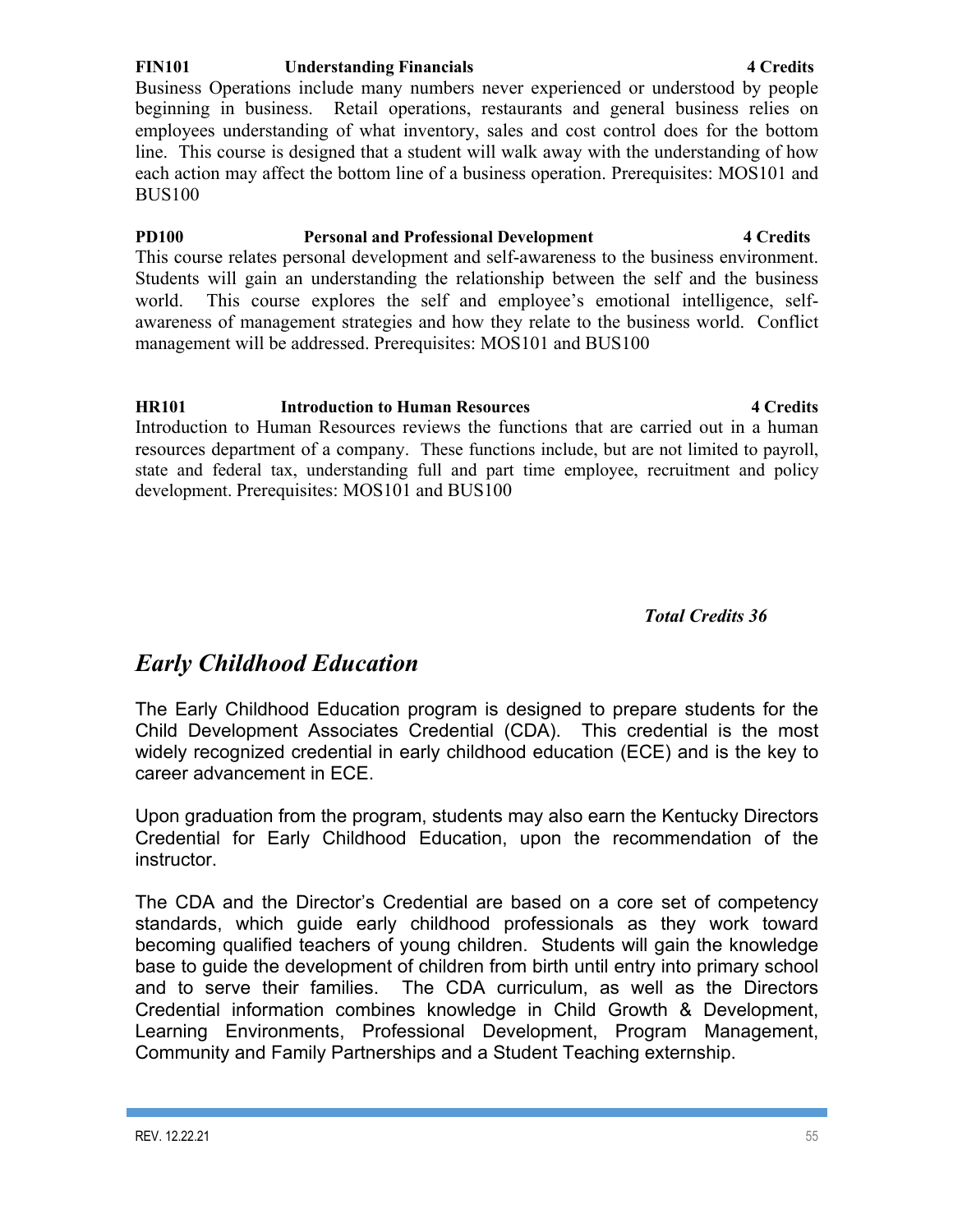A CDA and/or a Directors Credential may not be required to work at every Early Childhood Education service providers, decisions regarding this credentials are made at the individual sites. CIP: 13.1210

### **PROGRAM OBJECTIVES:**

- ! To establish and maintain a safe, healthy learning environment.
- ! To advance physical and intellectual competence.
- ! To support social and emotional development and to provide positive guidance to children.
- ! To establish positive and productive relationships with families.
- ! To ensure a well-run purposeful program that is responsive to participant needs.
- ! To maintain a commitment to professionalism.

## **PROGRAM CONTENT:**

### **ECE105 Child Growth and Development, Health Safety and Nutrition w/writing and math component 10 Credits**

Upon Completion of this course students will be able to demonstrate basic knowledge and skills that promote healthy, safe and secure learning environments. Students will be expected to complete basic writing and math assignments as they relate to early childhood education.

**ECE110 Learning Environments and Curriculum 8 Credits** Students will demonstrate a basic knowledge of and identify the materials and experiences that promote developmentally appropriate learning environment and curriculum. Prerequisites: ECE 105

**ECE120 Family and Comm. Part./Resource Mgmt. 8 Credits** This course introduces students to resource management within early childhood education facilities. Students will also demonstrate a basic knowledge of ways to promote and implement positive family and community partnerships. Prerequisites: ECE 105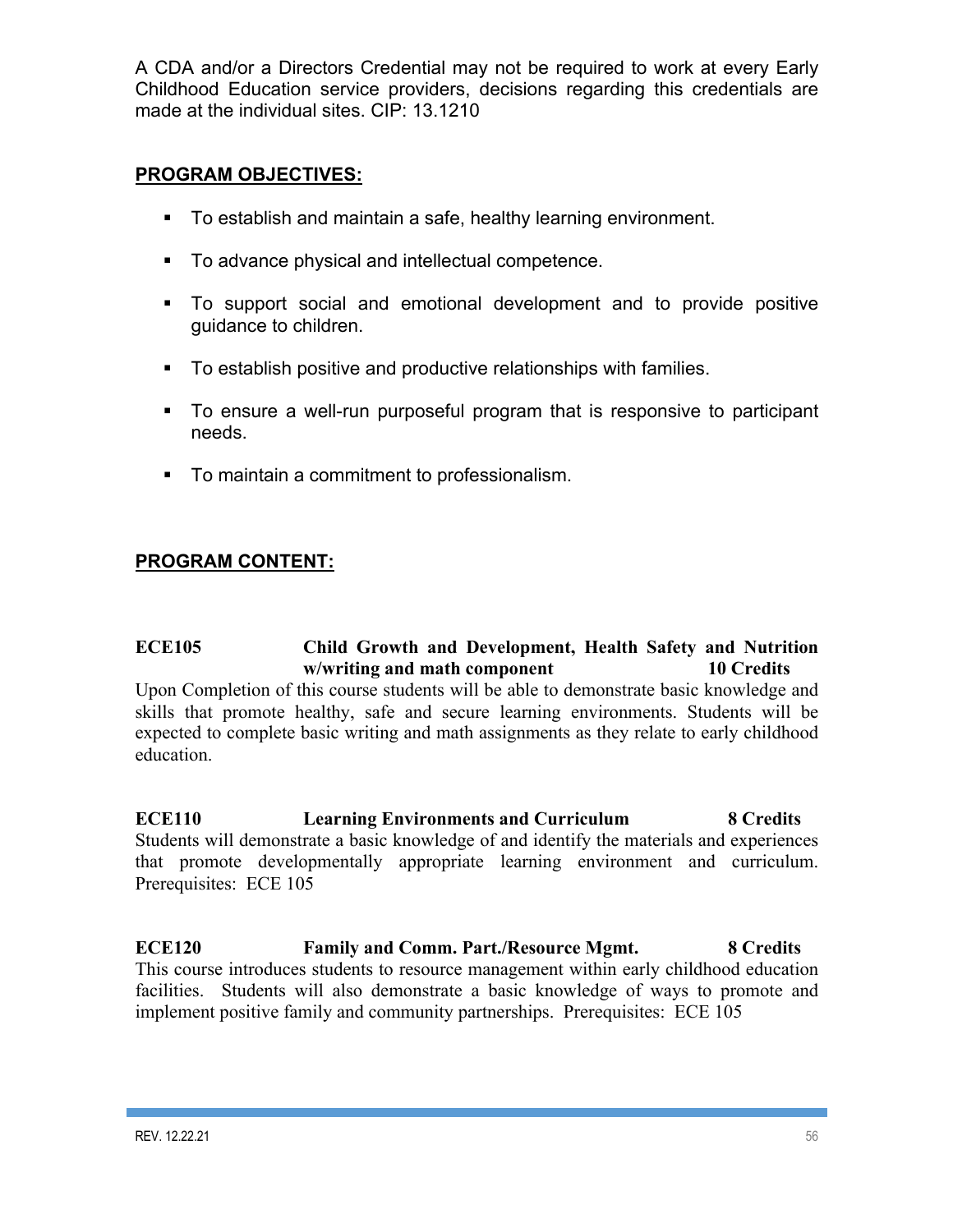### **ECE140 Professional Development 8 Credits**

This course is designed to help students demonstrate a commitment to /professional development which support program management and evaluation. Prerequisites: ECE 105

**ECE150 Program Management/Supervision 8 Credits** Students will be able to demonstrate effective ways to communicate, plan and evaluate early childhood programs. Students will learn to identify available resources for a quality program and implement program policies, procedures and state regulatory requirements. Prerequisites: ECE 105

**ECE160 Externship 4 Credits** The student shall receive real-life, hands-on experience in performing duties of an Early Childhood Education professional through externship in an early childhood education facility. Prerequisites: All other courses within program.

*Total Credits 46*

# *Medical Assistant-Distance Learning as of October 5, 2020*

The College for Technical Education (CTE) Medical Assistant (MA) program has a twofold mission. First: To prepare a competent entry-level medical assistant with the cognitive (knowledge), psychomotor (skills), and affective (behavior) skills necessary for the practice of medical assisting. Second: To prepare the student to successfully attempt and complete the American Medical Technologist (AMT) national examination to become a Registered Medical Assistant (RMA's). Most facilities of healthcare require a Medical Assistant to attain the RMA certification. CIP: 51.0801

## **PROGRAM OBJECTIVES:**

- ! Provide the student with educational opportunities that promote the use of the cognitive (knowledge), psychomotor (skills), and affective (behavior) skills in thought and problem solving.
- ! Upon successful completion of the medical assisting program of study, the student is able to perform entry-level medical assisting functions, demonstrate good communication, and interpersonal skills, and demonstrate the general employment skills required in the workplace.
- ! To provide a program that is continually researching the community needs of Medical Assistant employers and adapting the program to those needs to ensure gainful employment in the field upon completion.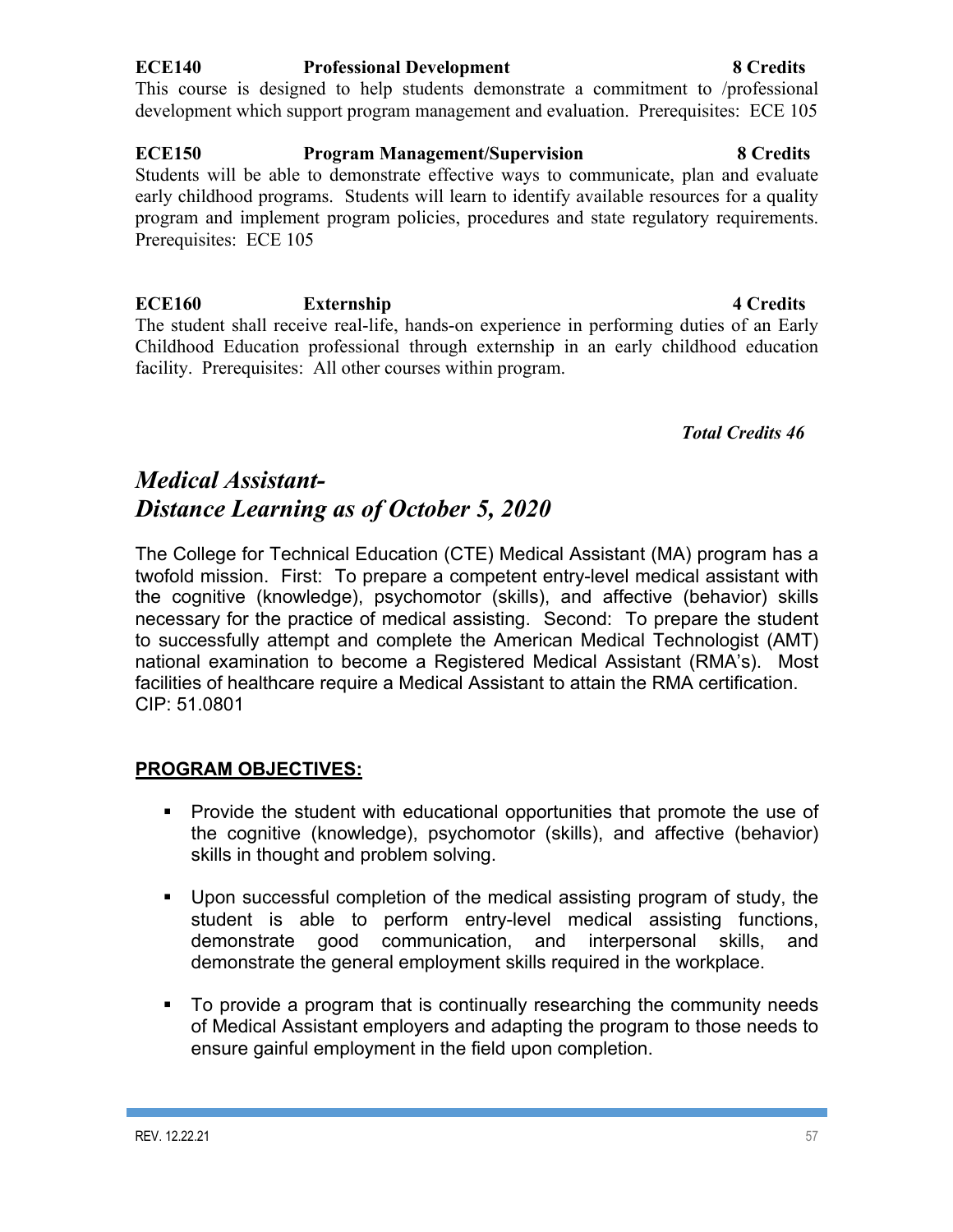## **PROGRAM CONTENT:**

### **MA100 Medical Terminology 5 credits** This course will give students an introductory understanding and working knowledge of medical terminology. Students will learn how to put medical terms together and define them by breaking them into their component parts of prefixes, suffixes and root words. An emphasis will be placed on pronunciation, proper spelling and standard abbreviations to build the students medical vocabulary. Additionally, an introduction to the individual body systems, planes and orientations will be generated.

## **MBC125 Anatomy and Physiology for Coding 5 credits**

This course concentrates and covers the study of the organization, structure and the function of the human body. Cells, tissues, organs and an overview of all body systems are included with an emphasis on the interaction of the body systems in maintaining homeostasis. Pathological conditions, causes and treatments that affect the body will be covered to better understand conditions and disease processes of the body. This aids in not only coding, but also in general practice of a medical facility. Prerequiste: MA100

### **MA110 Basic Office Procedures 5 credits**  This course will introduce the more common, daily office skills that would be required for any medical office. Skills such as filing, fax and phone procedures, verbal and nonverbal communication methods along with internal and external communications methods will be discussed and practiced, along with the use of email and proper etiquette. Additionally, areas such as interpreting prescription language, inventory control and safety aspects of the office environment are also stressed. This course will also cover medical law and ethical issues. Prerequisites: MA100 and MBC125 or by request of instructor.

**MA115 Insurance Billing and Coding 4 credits** This course will afford the students an opportunity to become comfortable and familiar with the coding systems used in today's medical office. An emphasis will be placed on ICD-10 CM, CPT and HCPCS coding procedures. Students will be given situational exercises to determine the appropriate diagnostic and procedural codes. Additionally, the student will learn to complete and submit the CMS-1500 insurance claim form electronically. Prerequisites: MA100 and MBC125 or by request of instructor.

## **MA120 Medical Office Administration 5 credits** This course is designed to prepare the medical assistant to assume a managerial and

leadership role in the medical office. A clear understanding and analysis will be made of the use of common technologies in practice, medical records management and scheduling for employees and patients. Additionally, a practical knowledge of the receivables billing process will be discussed and the recognition and understanding of the aspects of a multicultural society. Prerequisites: MA100 and MBC125 or by request of instructor.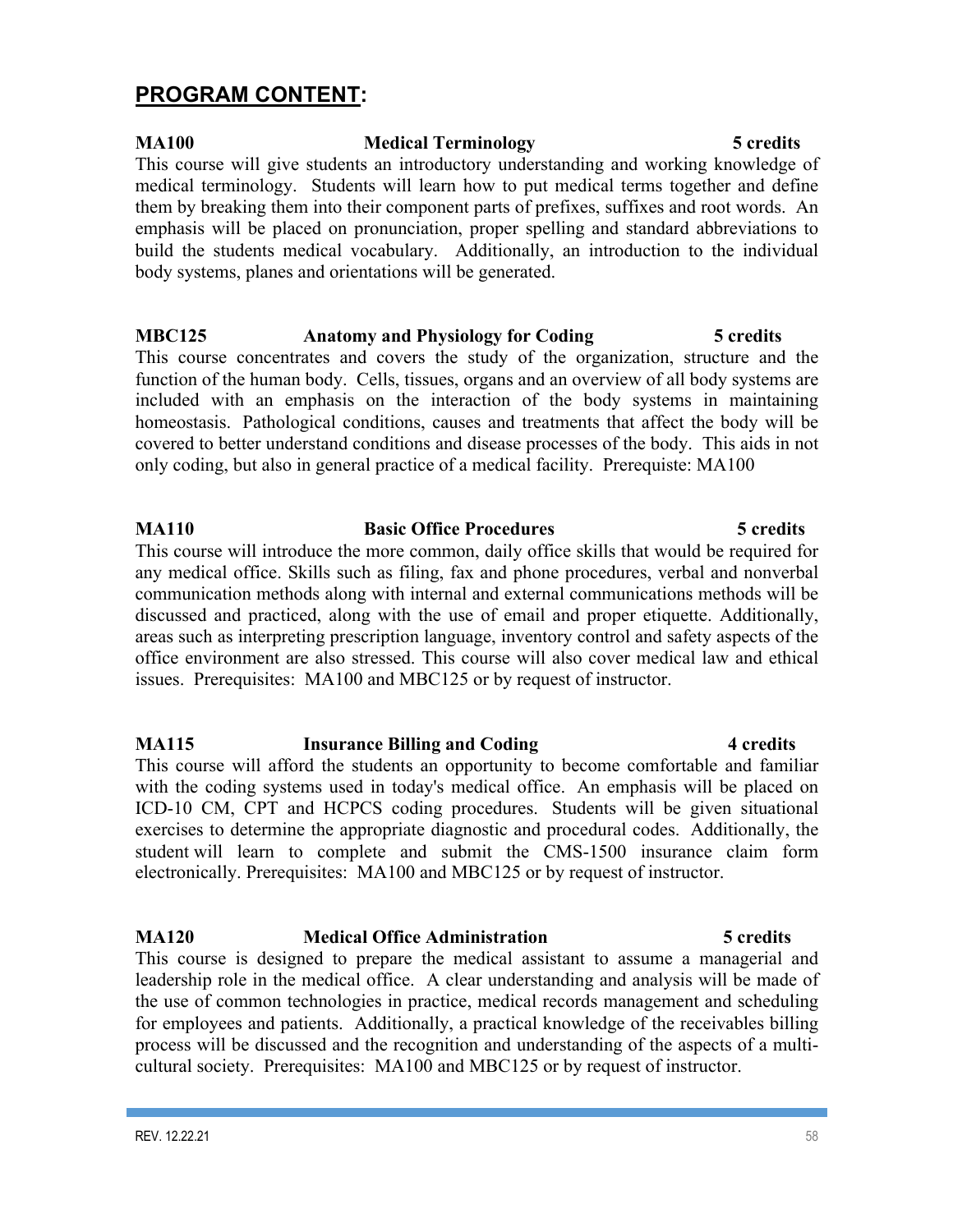### **MA130** Medical Law and Ethics **1 CONS 1 Example 1 CONS 4 credits**

This course prepares the student on how to differentiate between laws and ethics. How to identify the responsibilities of the patient and physician in a physician-patient contract, including the components for informed consent. This course defines: negligence, malpractice, statute of limitations, Good Samaritan Act, living will/advanced directives, medical durable power of attorney. Additionally, a sound knowledge of HIPAA and patient privacy is emphasized as well as work place legalities required by the Occupational Safety and Health Administration.

Prerequisites: MA100 and MBC125 or by request of instructor.

**MA140 Clinical Procedures I: Integrated Clinical Procedures 4 credits** This course is designed to introduce to the student to infection control, blood borne pathogen standards and how to prepare the examination and treatment rooms properly. Students will also be taught how to properly conduct a patient interview and how to properly obtain vital signs and measurements. Prerequisites : MA100, MA110, MBC125, MA115, MA 120, MA130.

**MA150 Clinical Procedures II: Assisting with Specialty Examinations 4 credits** In this course, students will learn how to assist in medical specialty areas of health care with an emphasis on patients with special needs. Students will learn how to assist in Allergy, Cardiology, Eye and ear care, Geriatrics, Gastroenterology, OB/GYN, Pediatrics, Urology and Medical Office minor surgery procedures. Prerequisites: MA100, MA110, MBC125, MA115, MA 120, MA130.

**MA160 Clinical Procedures III: Advanced Techniques and Procedures 4 credits** In this course, students will be introduced to the laboratory, laboratory quality control procedures as well as how to properly dispose of biohazardous materials. Students will learn how to apply standard precautions and perform disinfection and sterilization techniques. A complete understanding of CLIA waived testing performed in the medical office will be taught as well as how to properly perform venipuncture, and 12 lead electrocardiograms. Prerequisites : MA100, MA110, MBC125, MA115, MA 120, MA130.

### **MA170 Clinical Procedures IV: Laboratory Procedures** 4 **credits** In this course, students will be introduced to drug classifications, proper medication dosing, side effects and contraindications of the most common prescribed medications. Students will learn how to apply medical math calculations to ensure proper medication dosing. An emphasis will be placed on the proper preparation and administration of medications for a variety of entry points including injections. Prerequisites: MA100, MA110, MBC125, MA115, MA 120, MA130.

| <b>MA200</b> | <b>Medical Assisting Clinical Externship</b> | 3 credits |
|--------------|----------------------------------------------|-----------|
|              |                                              |           |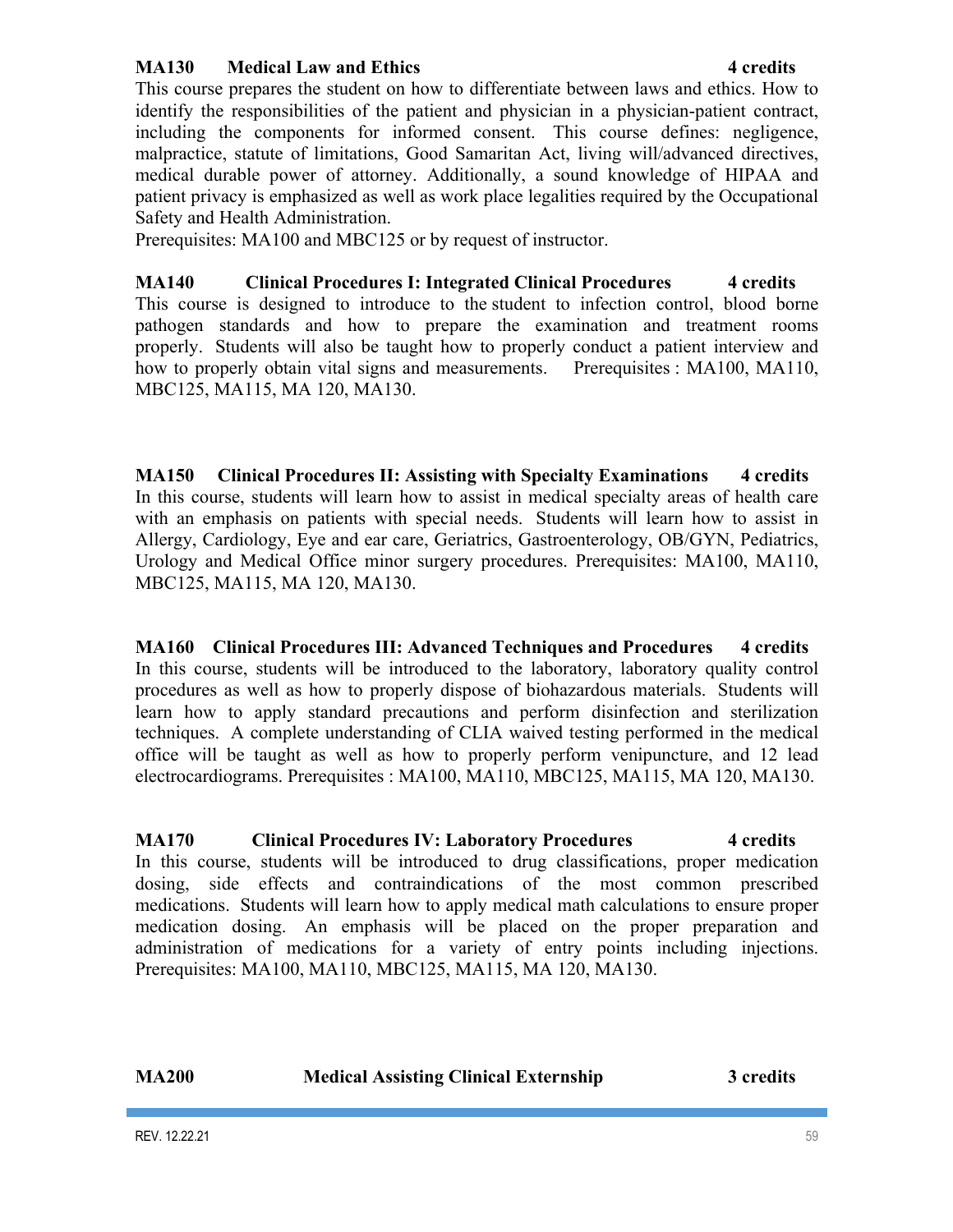This course is a culmination of the Medical Assisting program. Students will be required to put their skills to the test in an actual medical practice. Students will be performing the duties of a medical assistant, under the supervision of an experienced healthcare professional on patients in that practice. Students will be evaluated by the supervising professional. Hours will vary based on site. Prerequisites: All courses must be completed with a passing grade, prior to MA200.

*Total Credits 47*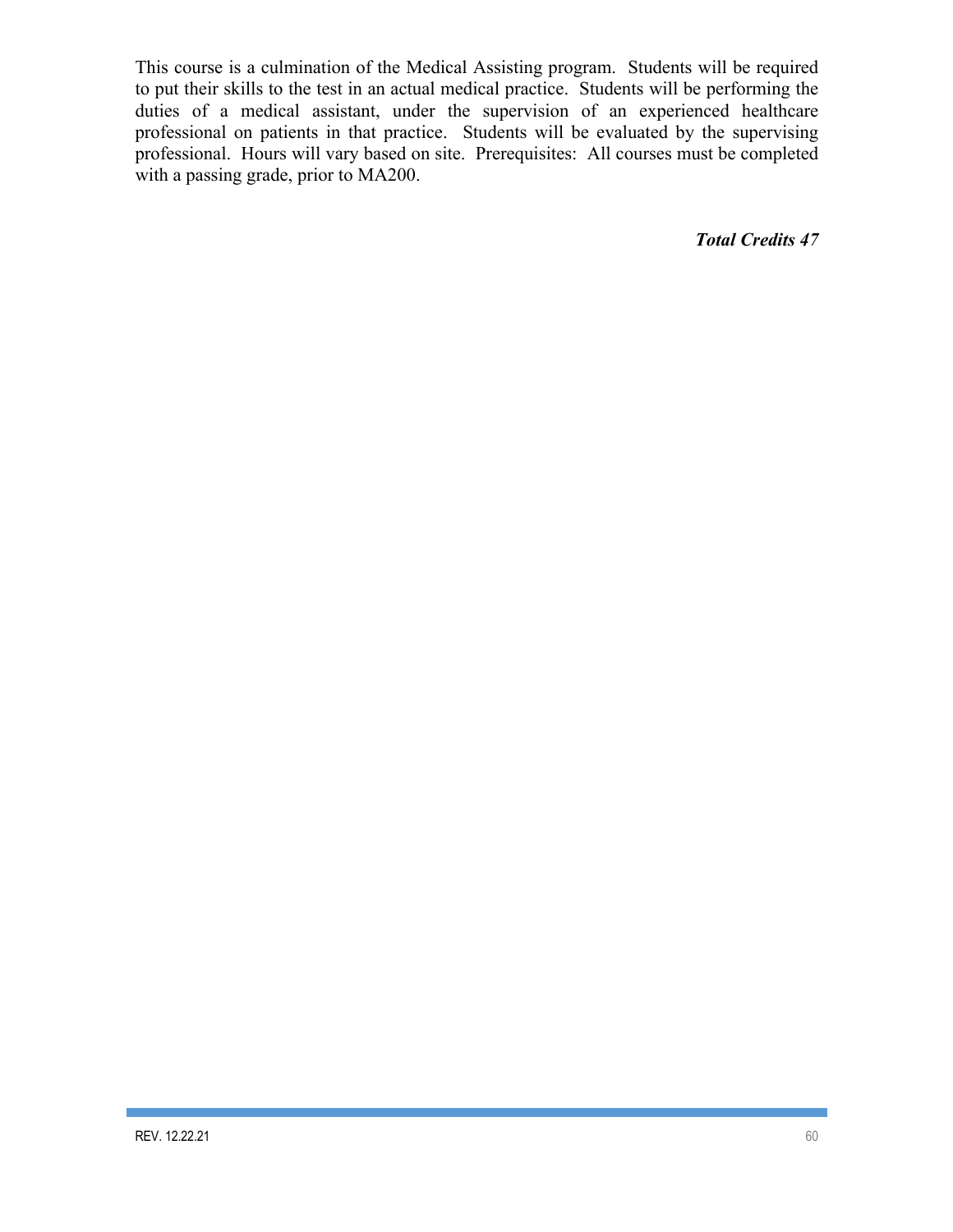# *Cosmetology*

## **Program Curriculum (Winchester)**

### (Program based on hours)

Upon the 1500 hours completion of a licensed Cosmetology program, students will be eligible to sit for the Kentucky State Board of Cosmetology licensure exam. Upon passing the exam, students will be licensed in the field as Cosmetologists. Licensure as a Cosmetologist is required in the Commonwealth of Kentucky. Students, who work on clients outside of an unlicensed facility, may lose their privilege to be licensed in the state of Kentucky.CIP: 12:0401

## **PROGRAM OBJECTIVES:**

- To provide training opportunities that will develop relevant technical skills and work procedures along with a positive professional attitude.
- To provide classroom/training facilities, instructional materials, and upto-date equipment that meet current business and industry standards.
- To provide practical work-based training, allowing students to apply real life application to their skill.
- To gain proficiency in skills that will result in employment and/or advancements in education and training.
- To understand and demonstrate the safe use of tools and related instruments in the Cosmetology field.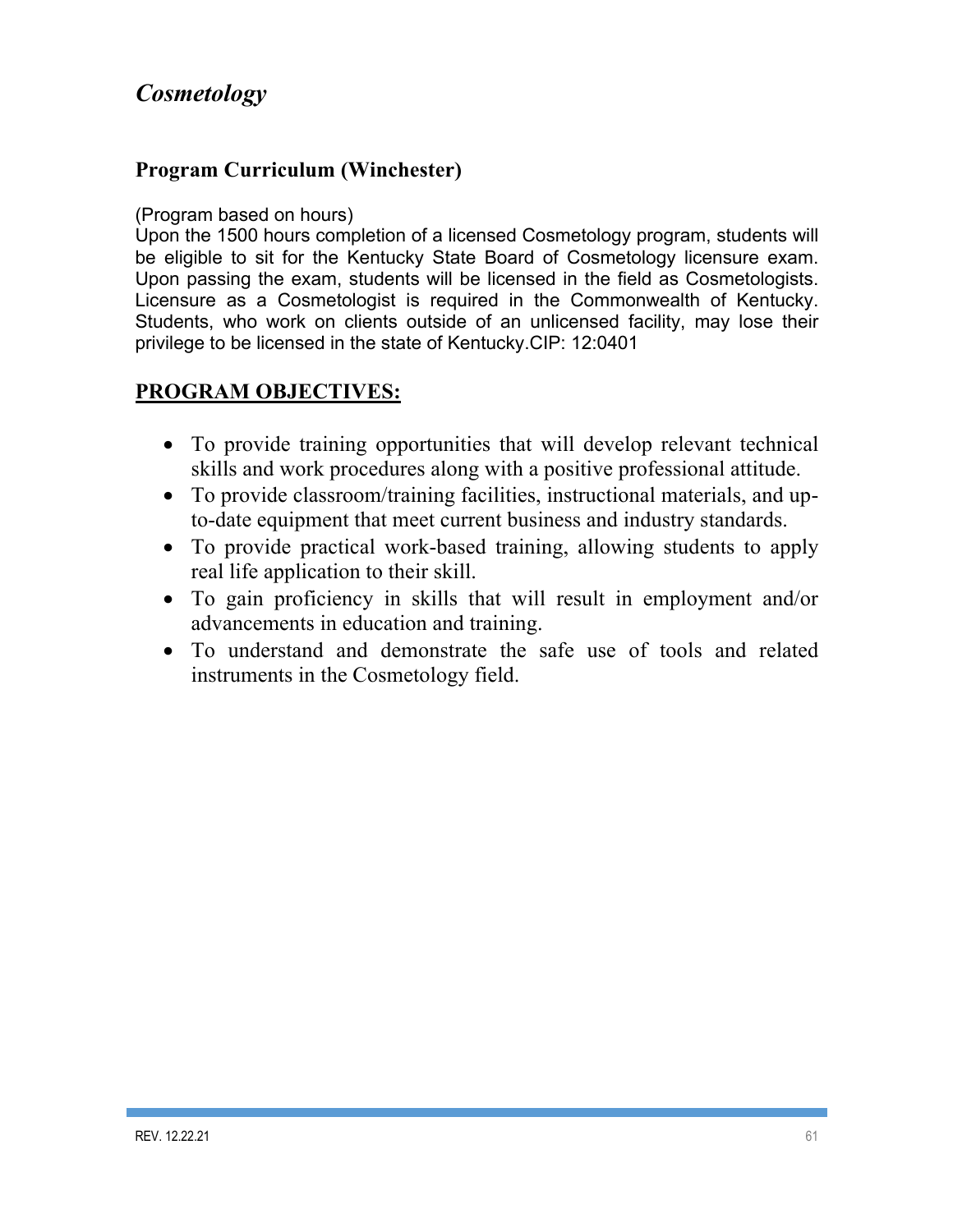# **COSMETOLOGY PROGRAM CONTENT:**

| History and Opportunities in Cosmetology<br>1.   | 10 Clock Hours  |  |
|--------------------------------------------------|-----------------|--|
| Life Skills<br>2.                                | 6 Clock Hours   |  |
| 3. Your Professional Image                       | 5 Clock Hours   |  |
| <b>Communicating for Success</b><br>4.           | 16 Clock Hours  |  |
| 5.<br>Infection Control: Principals and Practice | 24 Clock Hours  |  |
| Anatomy and Physiology<br>6.                     | 12 Clock Hours  |  |
| Basics of Chemistry and Electricity<br>7.        | 7 Clock Hours   |  |
| Properties of the Hair and Scalp<br>8.           | 10 Clock Hours  |  |
| Principles of Hair Design<br>9.                  | 4 Clock Hours   |  |
| 10. Shampooing, Rinsing, and Conditioning        | 8 Clock Hours   |  |
| 11. Haircutting                                  | 43 Clock Hours  |  |
| 12. Hairstyling                                  | 79 Clock Hours  |  |
| 13. Braiding and Braid Extensions                | 4 Clock Hours   |  |
| 14. Wigs and Hair Enhancements                   | 7 Clock Hours   |  |
| 15. Chemical Texture Services                    | 73 Clock Hours  |  |
| 16. Hair coloring                                | 63 Clock Hours  |  |
| 17. Histology of the Skin                        | 15 Clock Hours  |  |
| 18. Hair Removal                                 | 8 Clock Hours   |  |
| 19. Facials                                      | 4 Clock Hours   |  |
| 20. Facial Makeup                                | 11 Clock Hours  |  |
| 21. Nail Structure and Growth                    | 4 Clock Hours   |  |
| 22. Manicuring and Pedicuring                    | 10 Clock Hours  |  |
| 23. Advanced Nail Techniques                     | 6 Clock Hours   |  |
| 24. The Salon Business                           | 30 Clock Hours  |  |
| 25. Seeking Employment                           | 15 Clock Hours  |  |
| 26. On the Job                                   | 34 Clock Hours  |  |
| 27. Freshmen Classroom                           | 1 Clock Hours   |  |
| 28. Senior Work                                  | 80 Clock Hours  |  |
| 29. State Board Law                              | 50 Clock Hours  |  |
| 30. Clinic Floor Hours                           | 861 Clock Hours |  |
|                                                  |                 |  |

Total **1500 Clock Hours**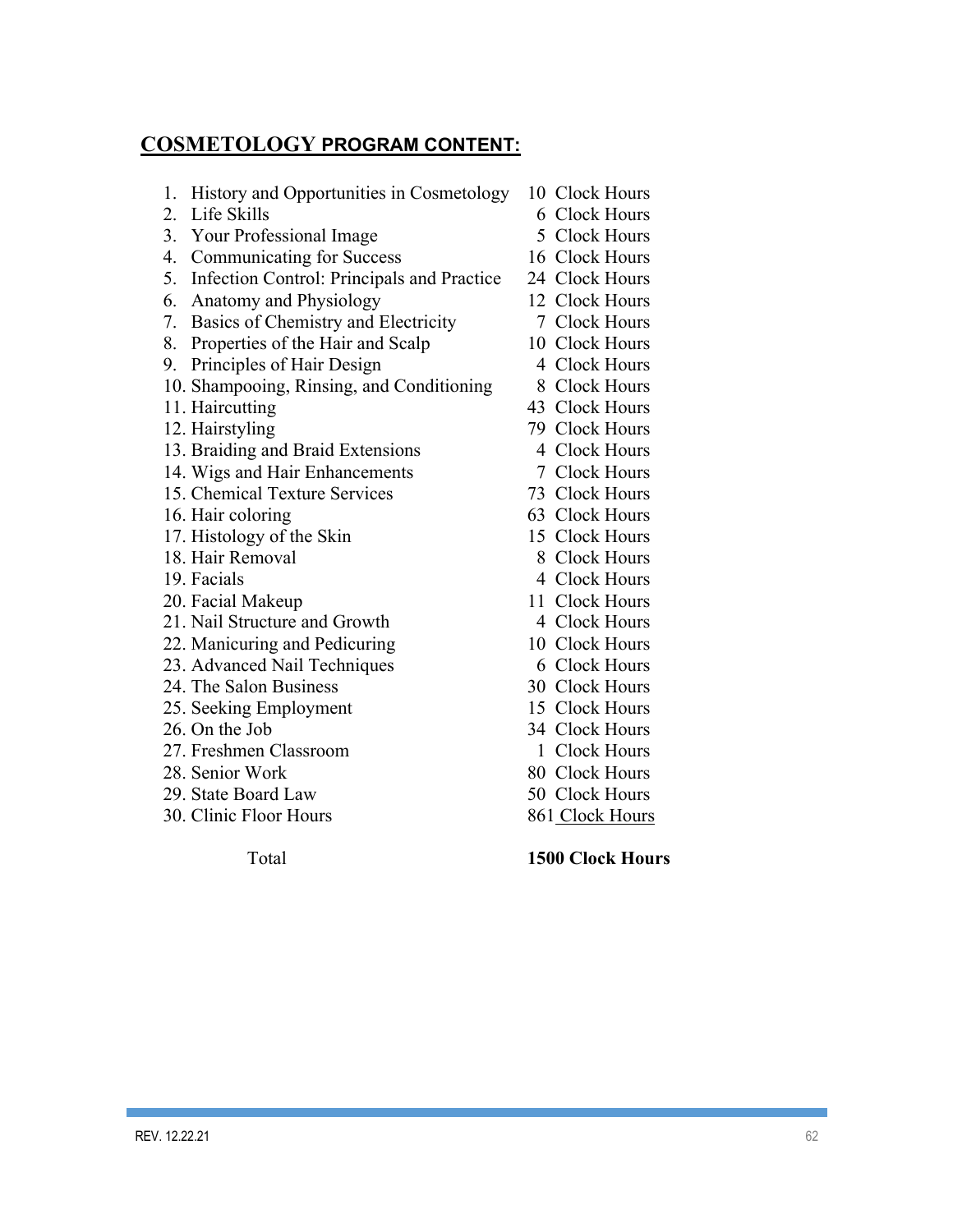# *Cosmetology Apprentice Instructor* **Program Curriculum (Winchester)**

(Program based on hours)

The primary purpose of the 750 hour Cosmetology Apprentice course is to train the student in the basic teaching skills, educational judgments, proper work habits, and desirable attitudes necessary to pass the state board examination and for competency in entry-level employment as an instructor or a related position. Licensure as a Cosmetologist Instructor is required in the Commonwealth of Kentucky to teach. CIP: 12:0413

## **PROGRAM OBJECTIVES:**

- To ensure a positive attitude and a sense of personal integrity and selfconfidence.
- To teach proper effective communications skills and visual poise.
- Understanding the employer-employee relationships and the instructorstudent relationships and respect needed to deliver worthy valued service.
- Learn how to perform the basic skills necessary for teaching, including writing lesson plans, performing lectures and demonstrations, directing student projects, using library resources as well as, audiovisual aids, and web based activities.
- Student will learn from measuring student achievement, supervising front desk and clinic floor operations, and maintaining required student records.
- Applying the theory, technical information, and related matter to assure sound judgments, decisions, and procedures.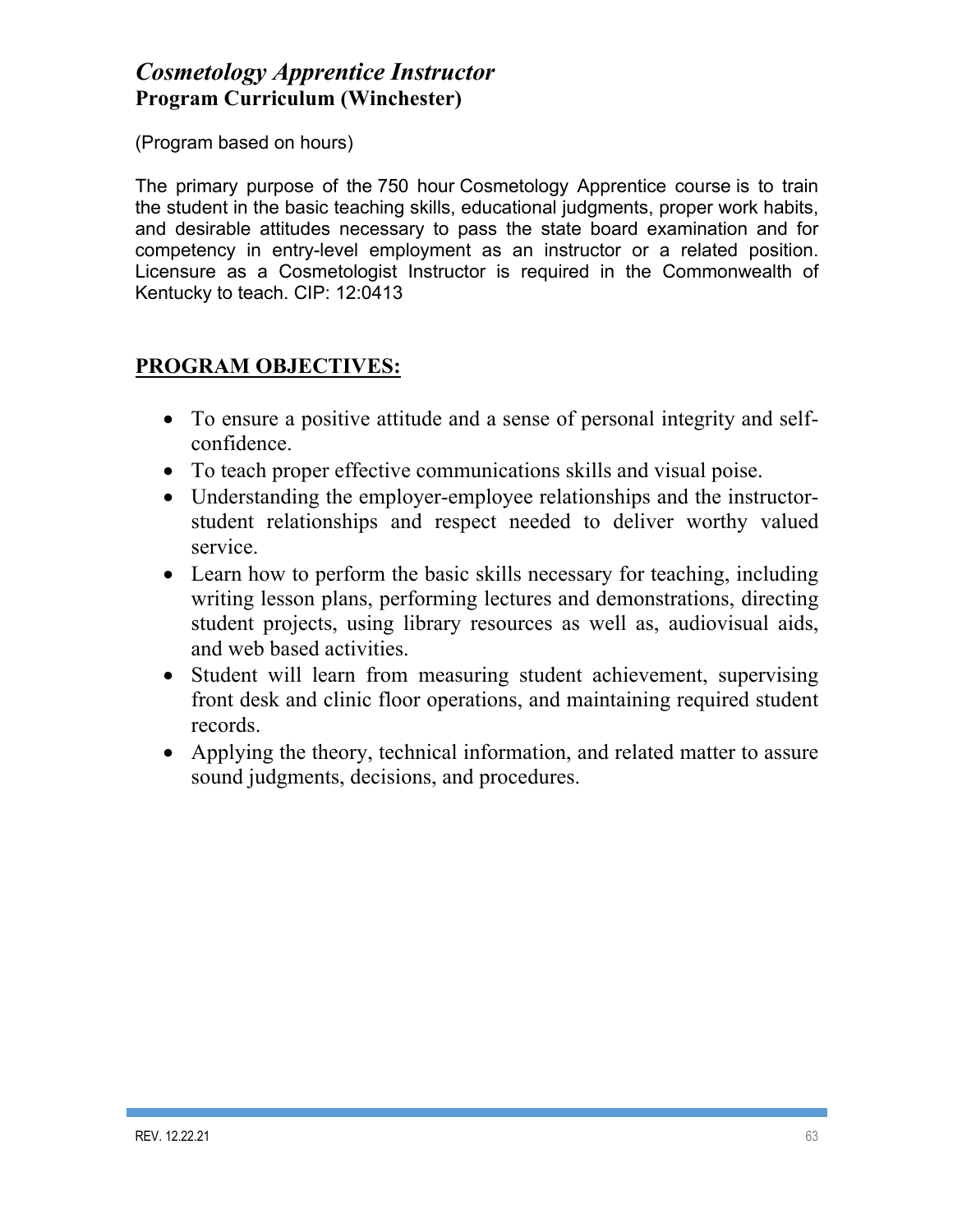## **COSMETOLOGY APPRENTICE PROGRAM CONTENT:**

|    | Orientation                            | 10 Clock Hours  |
|----|----------------------------------------|-----------------|
| 2. | Psychology of Student Training         | 30 Clock Hours  |
| 3. | Introduction to Teaching               | 20 Clock Hours  |
| 4. | Good Grooming and Professional Dev.    | 30 Clock Hours  |
| 5. | Course Outlining and Development       | 20 Clock Hours  |
| 6. | Lesson Planning                        | 20 Clock Hours  |
| 7. | Teaching Techniques (methods)          | 20 Clock Hours  |
| 8. | Teaching Aids, Audio-Visual Techniques | 30 Clock Hours  |
|    | 9. Demonstration Techniques            | 20 Clock Hours  |
|    | 10. Examinations and Analysis          | 20 Clock Hours  |
|    | 11. Classroom Management               | 40 Clock Hours  |
|    | 12. Recordkeeping                      | 20 Clock Hours  |
|    | 13. Teaching Observation               | 20 Clock Hours  |
|    | 14. Teacher Assistant                  | 200 Clock Hours |
|    | 15. Pupil Teaching (practice teaching) | 250 Clock Hours |
|    |                                        |                 |

Total **750 Clock Hours**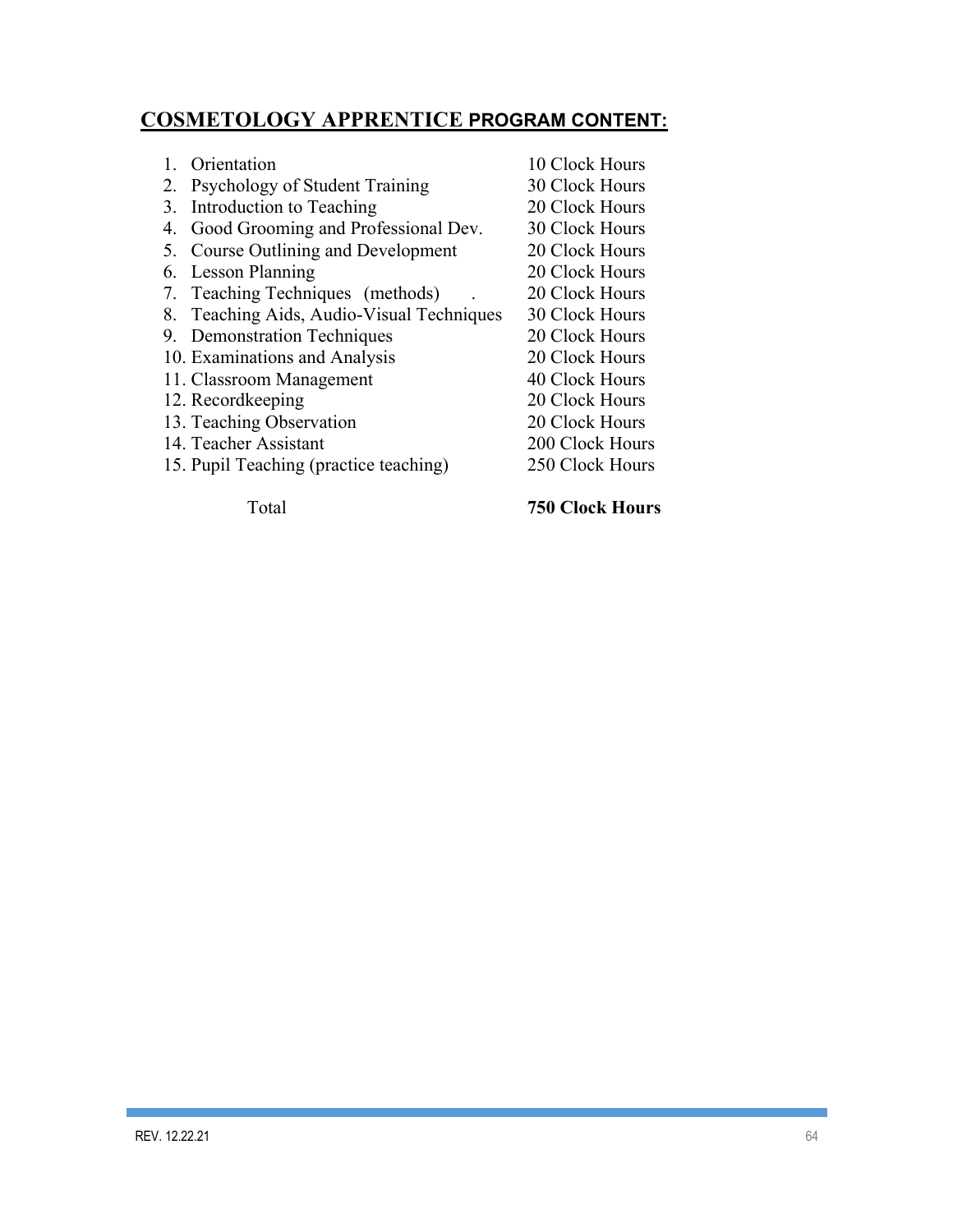## *Nail Technician* **Program Curriculum (Winchester) (Projected start February 2021)**

(Program based on hours and subject to revision)

The primary purpose Nail Technician course is to train the student in the basic and advanced techniques of Nail Care. This course makes safety and sanitary nail care a priority as determined by the Kentucky Board of Hairdressers. Students who complete the program must sit for Licensure as a Nail Technician in the Commonwealth of Kentucky prior to working in the field as a nail technician. CIP: 12:0413

## **PROGRAM OBJECTIVES:**

- To provide training opportunities that will develop relevant technical skills and work procedures along with a positive professional attitude.
- To provide classroom/training facilities, instructional materials, and upto-date equipment that meet current business and industry standards.
- To provide practical work-based training, allowing students to apply real life application to their skill.
- To gain proficiency in skills that will result in employment and/or advancements in education and training.
- To understand and demonstrate the safe use of tools and related instruments in the Nail Technician field.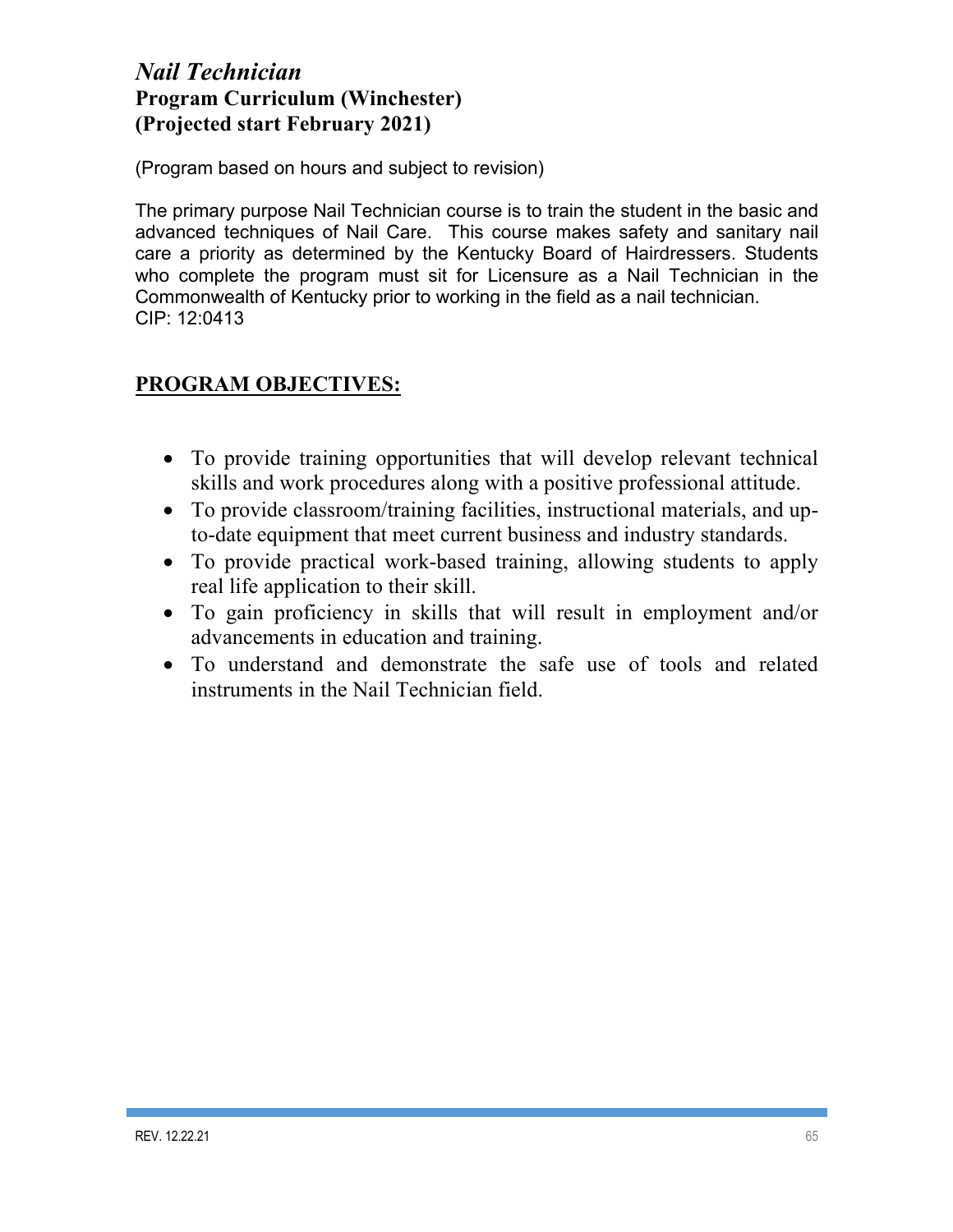# **PROGRAM CONTENT:**

| $1_{-}$ | <b>Orientation and Basics</b>              | 5 Clock Hours   |
|---------|--------------------------------------------|-----------------|
| 2.      | Life Skills                                | 10 Clock Hours  |
| 3.      | Professional Image                         | 5 Clock Hours   |
| 4.      | <b>Communicating for Success</b>           | 5 Clock Hours   |
| 5.      | The Healthy Professional                   | 5 Clock Hours   |
| 6.      | Infection Cont. Principles and Practices   | 10 Clock Hours  |
| 7.      | Chemistry and Chemical Safety              | 5 Clock Hours   |
| 8.      | <b>Electricity and Electrical Safety</b>   | 5 Clock Hours   |
| 9.      | Career Planning and Job Seeking            | 10 Clock Hours  |
|         | 10. On the Job                             | 5 Clock Hours   |
|         | 11. The Beauty Business                    | 5 Clock Hours   |
|         | 12. History and Opportunities              | 5 Clock Hours   |
|         | 13. General Anatomy and Physiology         | 10 Clock Hours  |
|         | 14. Skin Structure, Disorders and Diseases | 5 Clock Hours   |
|         | 15. Nail Structure, Disorders and Diseases | 5 Clock Hours   |
|         | 16. Nail Product Chemistry                 | 5 Clock Hours   |
|         | 17. Manicuring                             | 10 Clock Hours  |
|         | 18. Pedicuring                             | 10 Clock Hours  |
|         | 19. Electric Filing                        | 5 Clock Hours   |
|         | 20. Nail Tips and Forms                    | 5 Clock Hours   |
|         | 21. Nail Resin Systems                     | 5 Clock Hours   |
|         | 22. Monomer Liquid and Polymer Powder      | 5 Clock Hours   |
|         | 23. Gel Nail Enhancements                  | 5 Clock Hours   |
|         | 24. Nail Art                               | 5 Clock Hours   |
|         | 25. Kentucky State Board Regs.             | 25 Clock Hours  |
|         | 26. Clinic and Practice Hours              | 425 Clock Hours |
|         |                                            |                 |

Total **600 Clock Hours**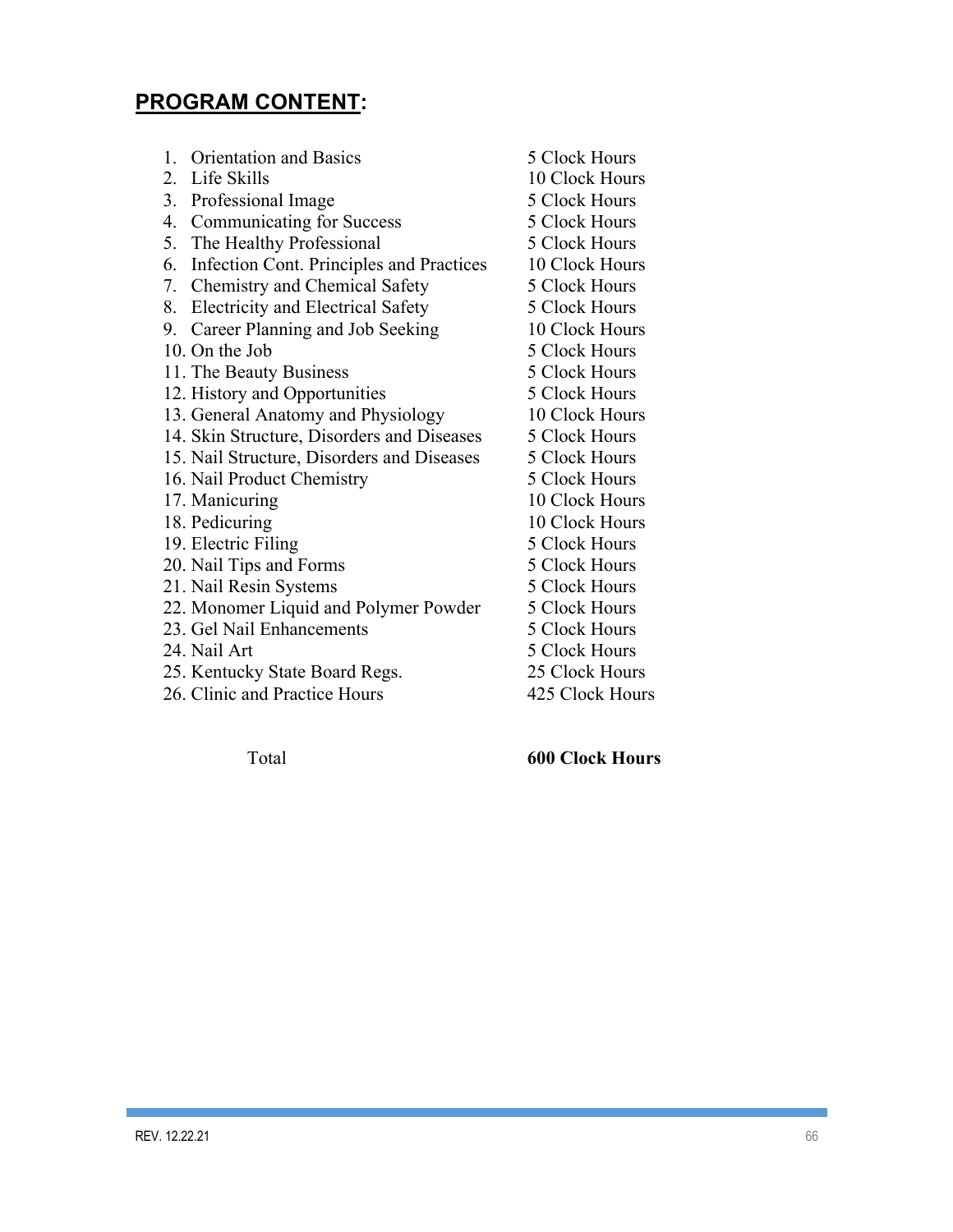# *Administration*

| Bachelor of Arts/Government and PhilosophyMorehead State University |  |
|---------------------------------------------------------------------|--|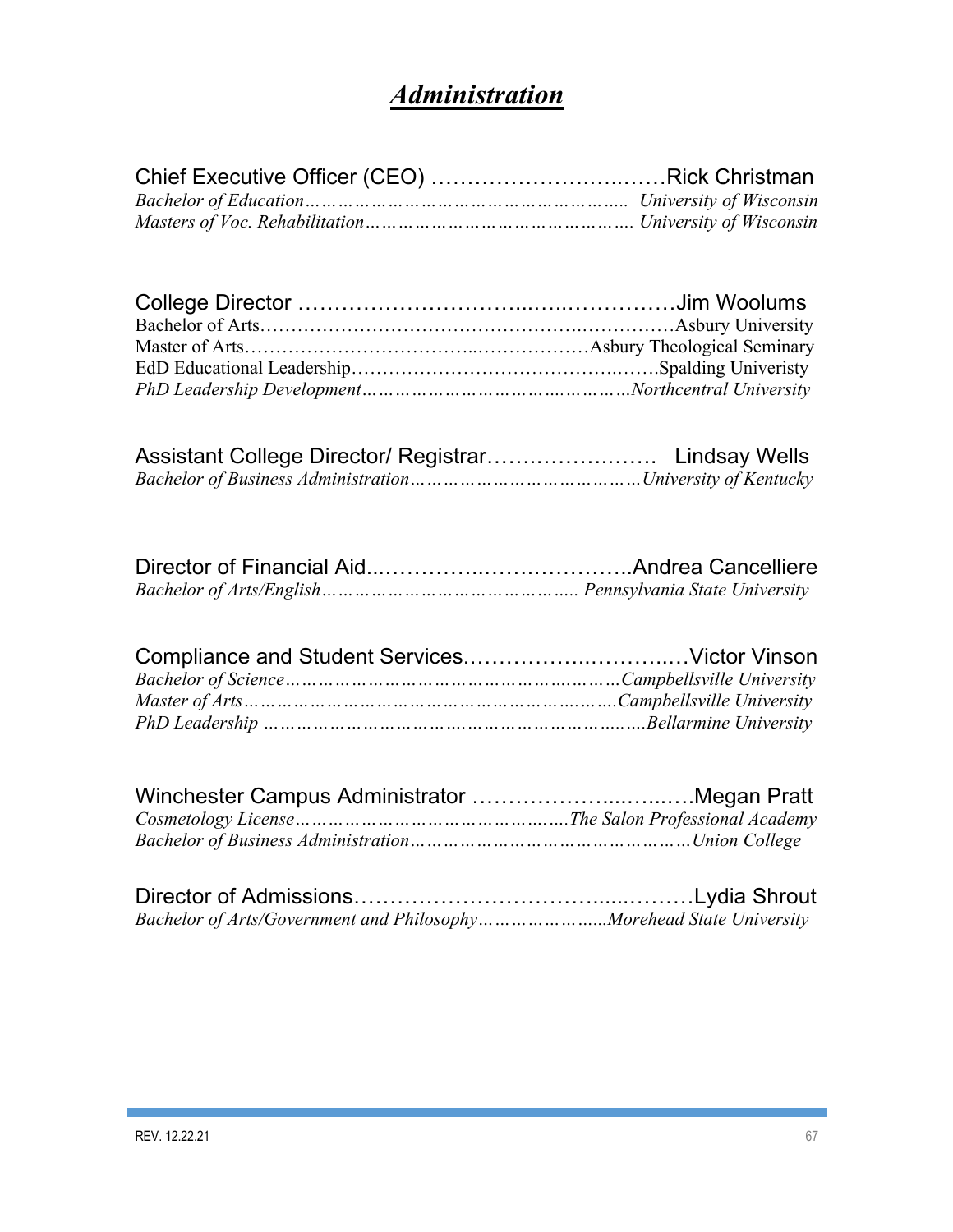# *Faculty*

| Building Trades Technician Lead InstructorCharles "Chip" Breeze               |
|-------------------------------------------------------------------------------|
|                                                                               |
| Building Trades Technician InstructorAntonio Dawson                           |
| Building Trades Technician InstructorJackie Collins                           |
|                                                                               |
|                                                                               |
|                                                                               |
|                                                                               |
|                                                                               |
|                                                                               |
| Medical Program Coordinator/Lead InstructorMelissa Goffinet                   |
| Master of Business AdministrationDavenport University/St. Matthews University |
|                                                                               |
|                                                                               |
|                                                                               |